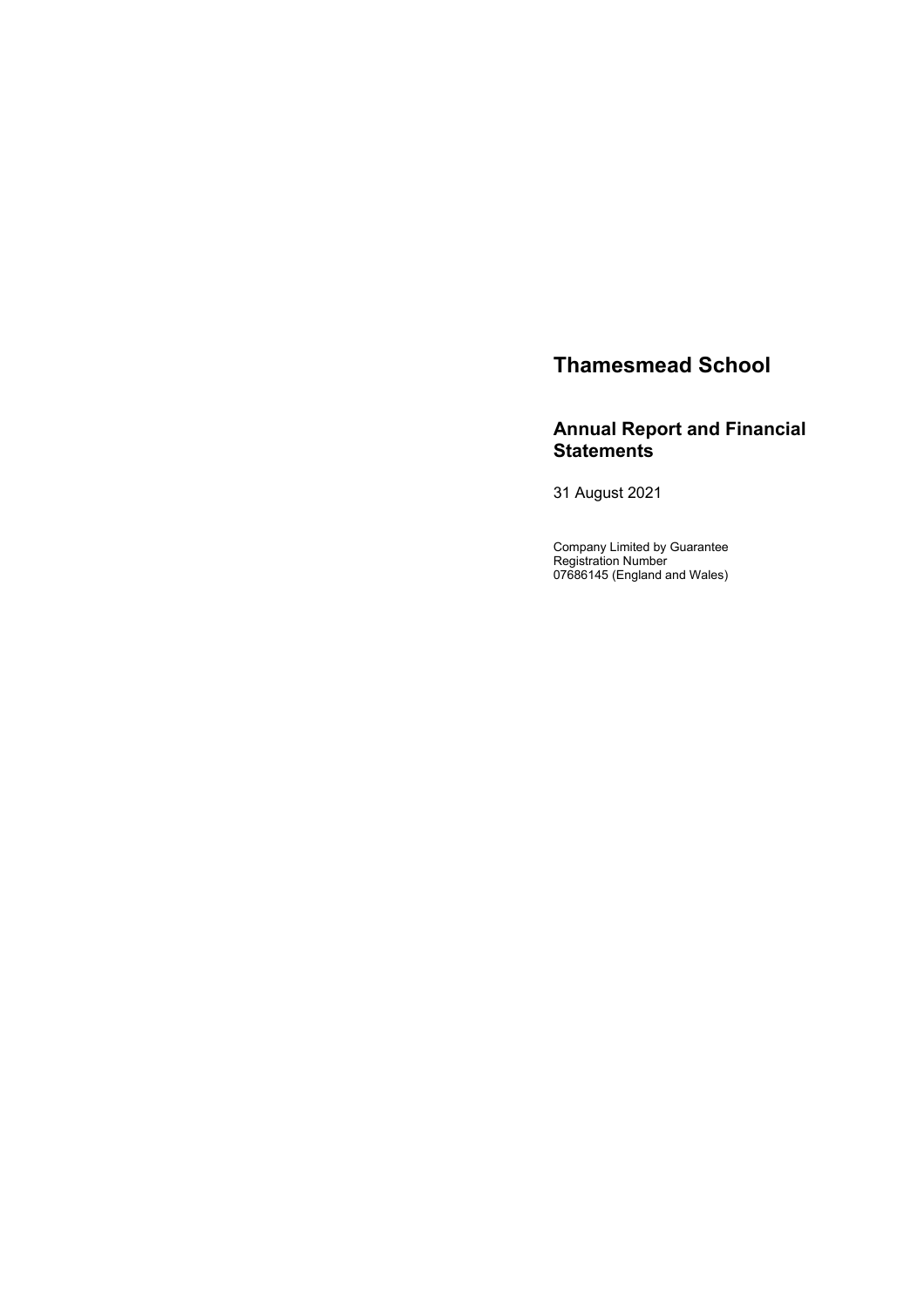# **Contents**

# **Reports**

| Reference and administrative information        | 1  |
|-------------------------------------------------|----|
| Governors' report                               | 3  |
| Governance statement                            | 21 |
| Statement of regularity, propriety and          |    |
| compliance                                      | 27 |
| <b>Statement of Governors' responsibilities</b> | 28 |
| Independent auditor's report on the             |    |
| financial statements                            | 29 |
| Independent reporting accountant's report       |    |
| on regularity                                   |    |

# **Financial statements**

| Statement of financial activities | 36 |
|-----------------------------------|----|
| Balance sheet                     | 37 |
| Statement of cash flows           | 38 |
| Principal accounting policies     | 40 |
| Notes to the financial statements | 46 |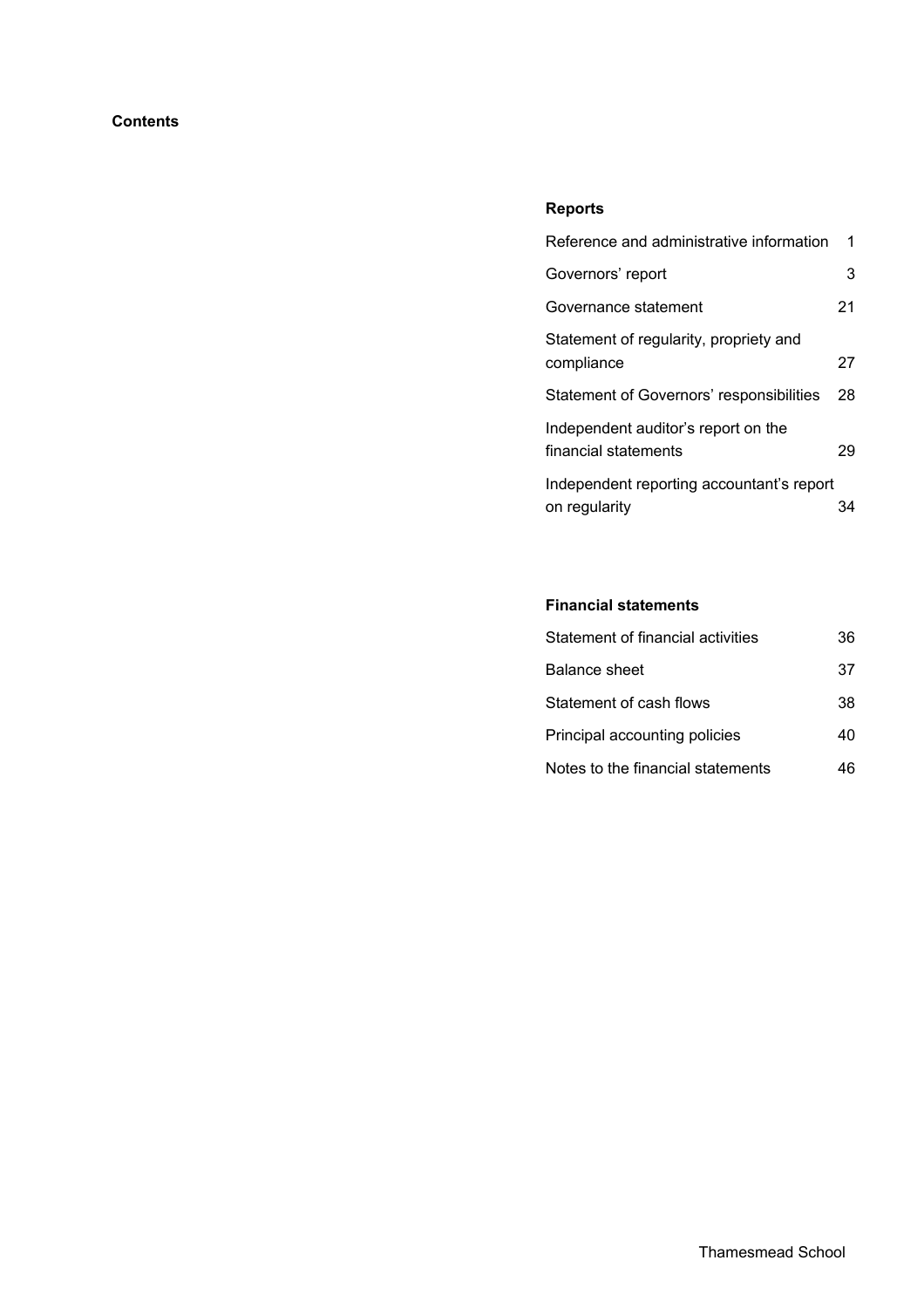# **Reference and administrative information**

| <b>Members</b>                                        | S G Baars<br>A C Jakubovic<br>N Waite<br>L J Syrett - Appointed 2 July 2021                                                                                                                                                                                                                                                                                                                                                                                                                                                       |
|-------------------------------------------------------|-----------------------------------------------------------------------------------------------------------------------------------------------------------------------------------------------------------------------------------------------------------------------------------------------------------------------------------------------------------------------------------------------------------------------------------------------------------------------------------------------------------------------------------|
| <b>Governors</b>                                      | R Blandford - Resigned 31 August 2021<br>J Burtsell - Resigned 31 August 2021<br>M Lucas-Caller<br>K Claeys<br>M Coombs<br>G Cooper - Appointed 7 September 2020<br>N Jenkins<br>W Kerr (Chair)<br>J Khimji - Appointed 29 November 2021<br>M F Martin<br>R Murton<br>R Pogson<br>T Queen<br>P Reeves - Accounting Officer/Headteacher<br>G Seabrook<br>J Tendler<br>A Warner<br><b>F</b> Willans<br>J Patterson - Appointed 1 September 2021<br>S Lovelock - Appointed 2 November 2021<br>A Zenonos - Appointed 29 November 2021 |
| <b>Senior Leadership Team</b>                         |                                                                                                                                                                                                                                                                                                                                                                                                                                                                                                                                   |
| Headteacher<br>Deputy Heads<br><b>Assistant Heads</b> | P Reeves<br>H Eley, A Bate<br>C Oates, R Campbell (Resigned 31 August 2021),<br>C Ramdhony, R North, C Lane, A Grafton                                                                                                                                                                                                                                                                                                                                                                                                            |

Business Manager and Chief Financial Officer

**Registered address** Thamesmead School Manygate Lane Shepperton Surrey TW17 9EE

J Seymour – Resigned 31 August 2021 N Sher – Appointed 4 October 2021

**Company registration number** 07686145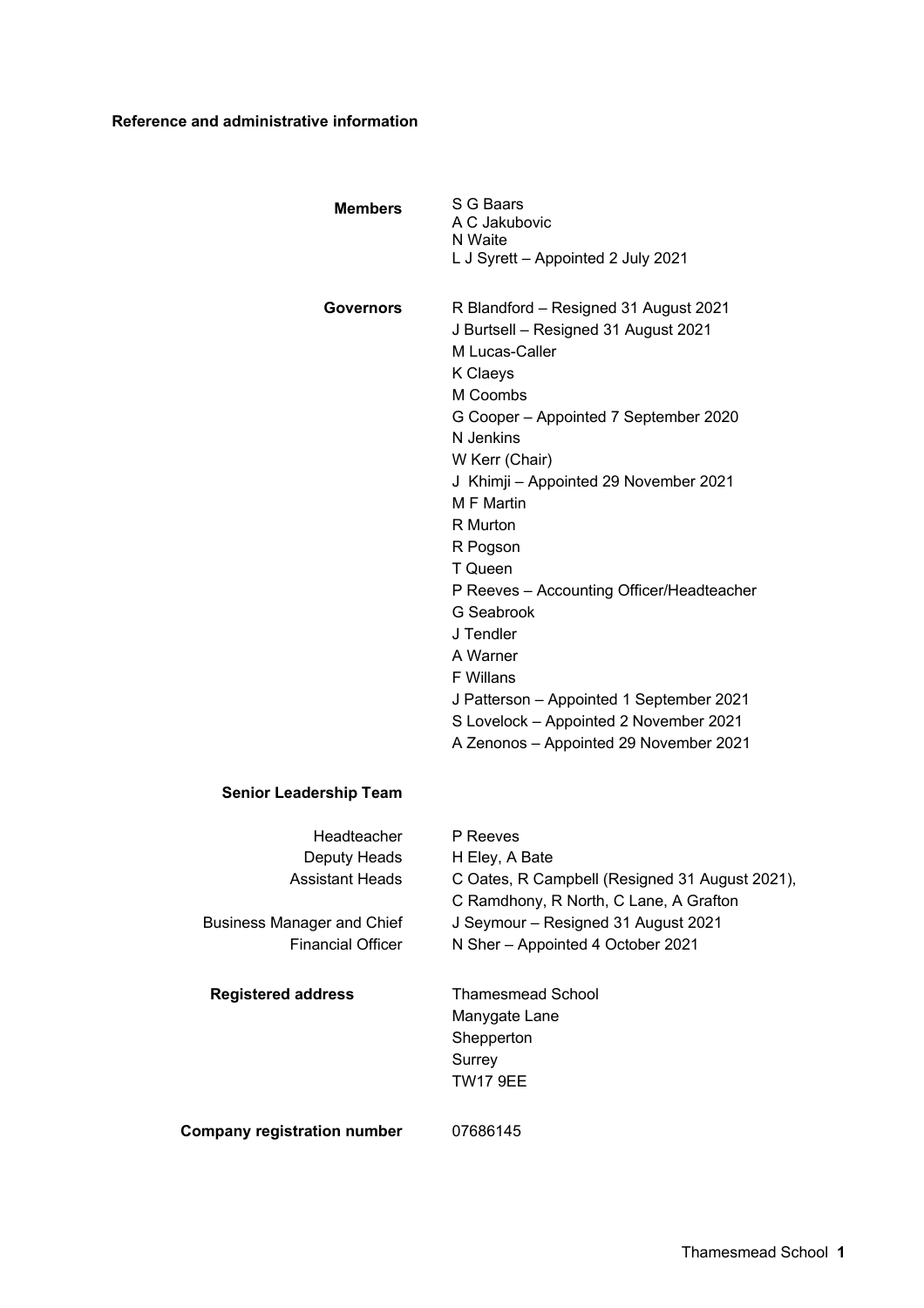# **Reference and administrative information**

| External Auditor | Buzzacott LLP        |
|------------------|----------------------|
|                  | 130 Wood Street      |
|                  | London               |
|                  | EC <sub>2V</sub> 6DL |
|                  |                      |

**Bankers** NatWest Bank plc 73 High Street Walton-on-Thames Surrey KT12 1DW

> Barclays Bank plc 8/12 Church Street Walton-on-Thames KT12 2QX

**Solicitors** Surrey County Council Legal Services 1st Floor, Dakota, De Havilland Drive Weybridge KT13 0YP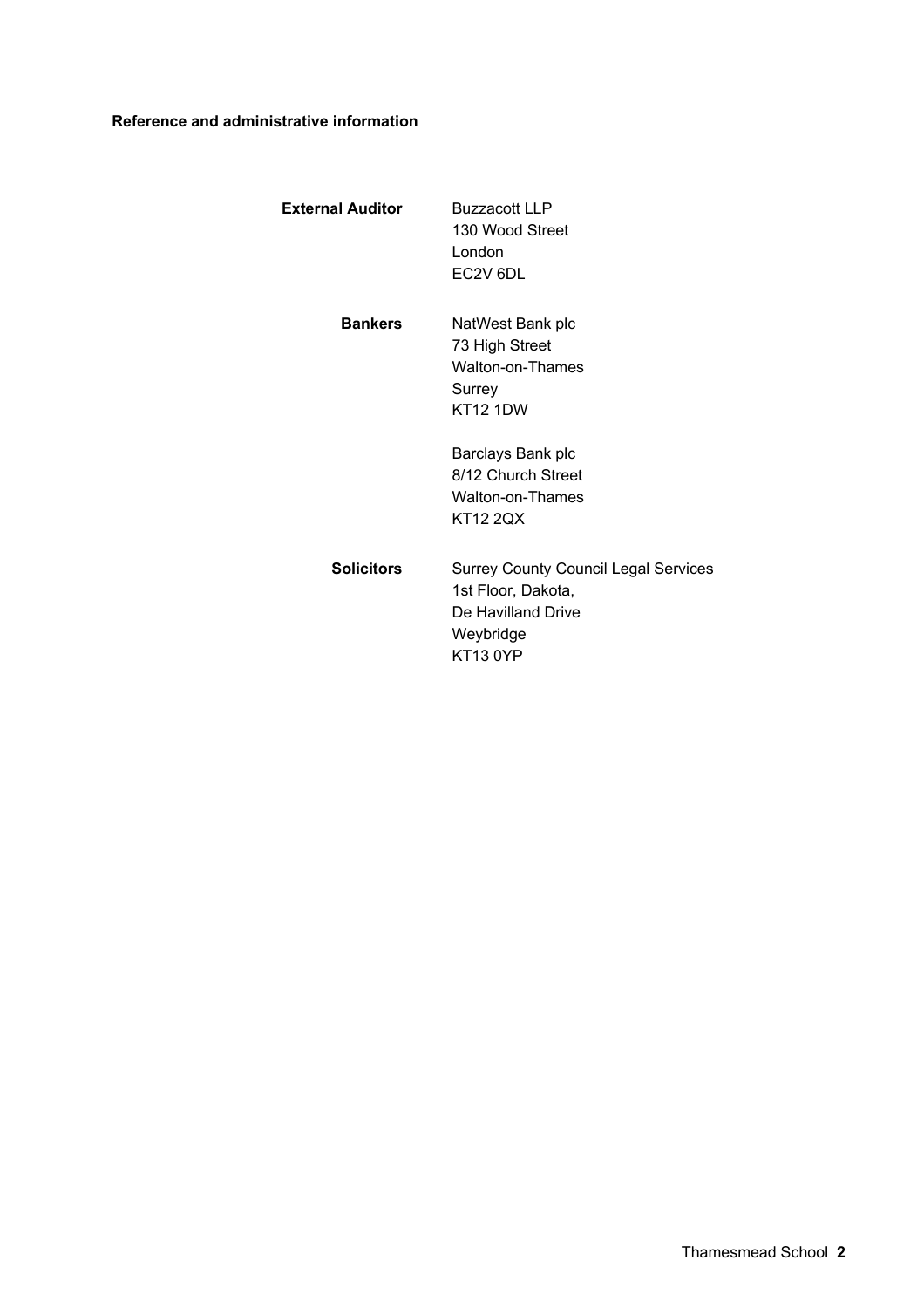The Governors of Thamesmead School ('the Academy') present their annual report together with the financial statements of the charitable company for the year to 31 August 2021. The annual report serves the purposes of both a Governors' report and a directors' report under company law.

The financial statements have been prepared in accordance with the accounting policies set out on pages 40 to 45 of the attached financial statements and comply with the Academy's memorandum and articles of association, applicable laws and Accounting and Reporting by Charities: Statement of Recommended Practice applicable to charities preparing their accounts in accordance with the Financial Reporting Standard applicable in the United Kingdom and Republic of Ireland (FRS 102).

#### **STRUCTURE, GOVERNANCE AND MANAGEMENT**

# **Constitution**

The Academy Trust is a company limited by guarantee and an exempt charity. The charitable company's memorandum and articles of association are the primary governing documents of the Academy Trust. The Governors of Thamesmead Academy Trust Limited are also the directors of the charitable company for the purposes of company law. The charitable company is known as Thamesmead School.

Details of the Governors who served throughout the year are included in the Governors section on page 5.

#### **Members' liability**

Each member of the charitable company undertakes to contribute to the assets of the charitable company in the event of it being wound up while they are a member, or within one year after they cease to be a member, such amount as may be required, not exceeding £10, for the debts and liabilities contracted before they ceased to be a member.

# **Governors' indemnities**

In accordance with normal commercial practice the Academy has purchased insurance to protect Governors and officers from claims arising from negligent acts, errors or omissions occurring whilst on Academy business. The insurance provides cover up to £10,000,000 on any one claim. The cost is included in the RPA insurance the Academy has opted into.

No qualifying third-party indemnity provisions have been declared in this financial year. Details of indemnities insurance in place are given in note 11 to the financial statements.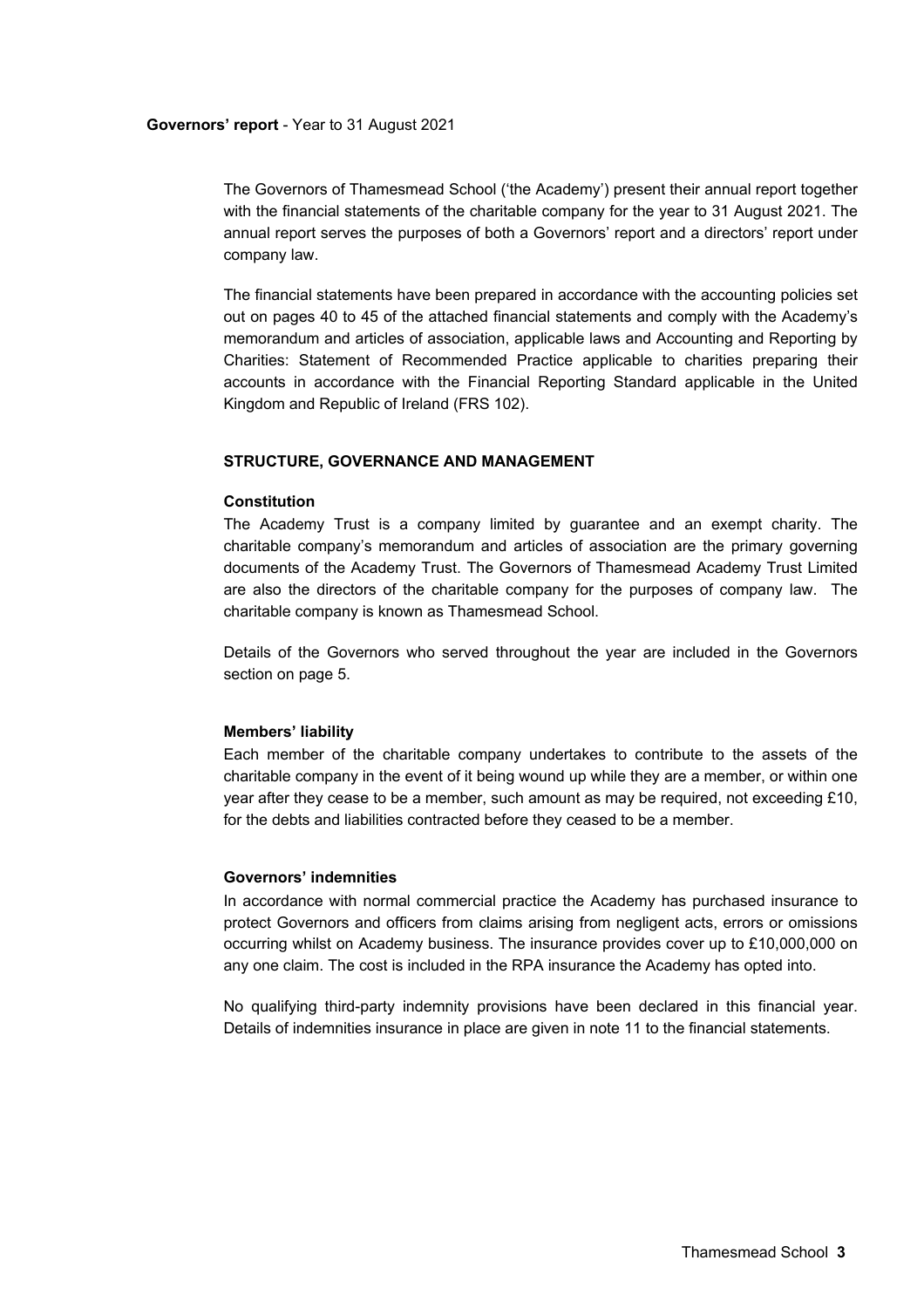#### **Connected organisations including related party relationships**

All new Governors are required to complete and sign a Declaration of Business Interest Form via Governor Hub. At the start of every academic year, at the first Full Governing Body Meeting, all Governors are asked to update their form on Governor Hub. In addition, at the start of every full governing body and committee meeting, Governors are asked to declare any conflict of business interests. Where an interest is declared, the Governor must leave the meeting while a related item is under discussion.

### **Principal activities**

The Academy's principal activities identified in the funding agreement, are specifically restricted to the following:

- a. To advance for the public benefit education in the United Kingdom, in particular but without prejudice to generality of the foregoing by establishing, maintaining, carrying on, managing and developing an Academy offering a broad, balanced and affordable curriculum; and
- b. To promote for the benefit of the inhabitants of Shepperton and the surrounding area, the provision of facilities for recreation or other leisure time occupation who have need of such facilities by reason of their youth, age, infirmity or disablement, financial hardship or social and ethnic circumstances or for the public at large in the interests of social welfare and with the object of improving the condition of life for the said inhabitants.

# **Public Benefit**

In setting the Academy objectives and planning its activities, the governing body have given careful consideration to the Charity Commission's general guidance on public benefit in particular its supplementary guidance on advancing education.

# **Governors**

The Governors are directors of the charitable company for the purposes of the Companies Act 2006. The following Governors were in office at 31 August 2021 and served throughout the year except where shown on the next page.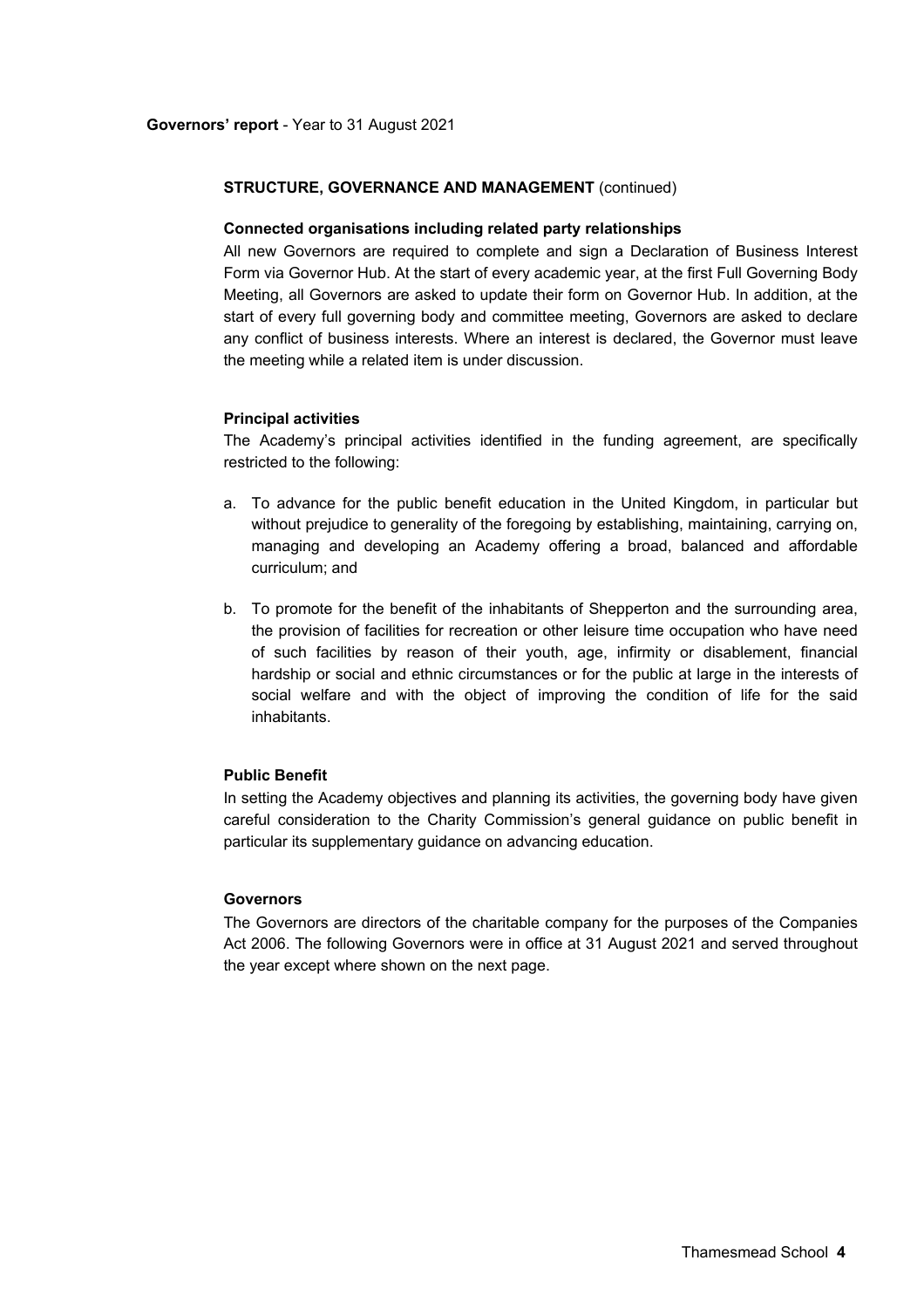| Governor         | <b>Appointed/Resigned</b>  |
|------------------|----------------------------|
| R Blandford      | Resigned 31 August 2021    |
| J Burtsell       | Resigned 31 August 2021    |
| K Claeys         |                            |
| M Coombs         |                            |
| G Cooper         | Appointed 7 September 2020 |
| M Lucas-Caller   |                            |
| N Jenkins        |                            |
| W Kerr           |                            |
| J Khimji         | Appointed 29 November 2021 |
| S Lovelock       | Appointed 2 November 2021  |
| M F Martin       |                            |
| R Murton         |                            |
| R Pogson         |                            |
| T Queen          |                            |
| J Patterson      | Appointed 1 September 2021 |
| P Reeves         |                            |
| G Seabrook       |                            |
| J Tendler        |                            |
| A Warner         |                            |
| <b>F</b> Willans |                            |
| A Zenonos        | Appointed 29 November 2021 |

**Governors** (continued)

#### **Method of recruitment and appointment or election of Governors**

- When vacancies do occur, the Members and the Governing Body seek to fill those vacancies, when appropriate, with people who have the experience and qualifications to meet the needs of Thamesmead School.
- The recruitment process for both Members and Governors follow a similar process, written application, informal interview and tour of the Academy, a formal interview and reference check.
- Governors hold office for a period of 4 years and can be reappointed for further periods.

#### **Policies and procedures adopted for the induction and training of Governors**

The Governing Body produces a Governor Handbook which is updated regularly and made available to the Governors on GovernorHub. When Governors are first appointed, they are invited into the Academy to meet the Chair, the Vice-Chairs of Governors and Headteacher who gives them a tour of the Academy. They are given key documents such as the current Ofsted Report, School Development Plan, the latest Academy trust handbook and Governor Handbook.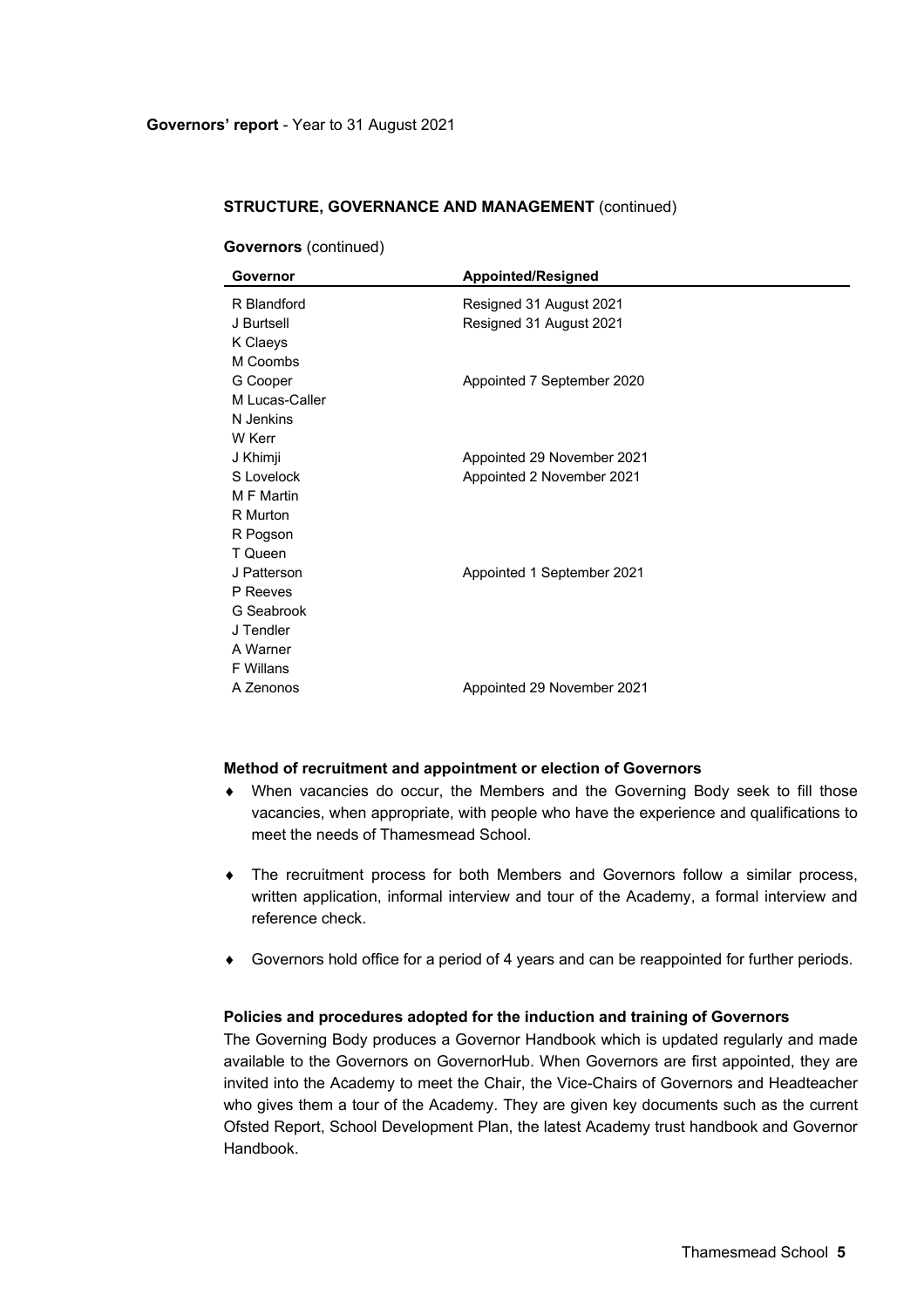# **Policies and procedures adopted for the induction and training of Governors**  (continued)

The Governor Support Officer will advise them of training available and all newly appointed Governors are advised to complete a Training and Skills Audit and attend Governor Induction Training, Safeguarding Training and Curriculum and Finance Training, as appropriate. There is an expectation that all Governors will attend at least one training session per term. New Governors are given in-house briefings from the Deputy Headteacher and the Business Manager on Academy performance data and Academy finances, and they are assigned an experienced Governor to mentor them through their first year.

All information relevant to Governors has been placed on GovernorHub. Here Governors can access all agendas, minutes, committee structure and schedule, policy documents, Governor Handbook, Governor Development Plan, Academies Trust Handbook and notes of training attended by Governors.

### **Governing Body Structure**

The Full Governing Body (FGB) meets twice in the Autumn term and once in the Spring and Summer terms, there are also sub committees which have delegated responsibilities to make decisions.

The six sub-committees during the academic year 2020/21 were as follows:

- Resources & Audit;
- Curriculum, Learning and Standards;
- Personal Development, Behaviour and Welfare;
- Admissions;
- Pay and Staffing; and
- Headteacher's Performance Management Panel.

The Terms of Reference for each committee are reviewed at the last committee meeting of an academic year and ratified at the first Full Governing Body Meeting of the next academic year. The membership and the Terms of Reference of Committees are detailed in the minutes of this meeting, along with the delegation and accountabilities of the committees.

At the first Full Governing Body meeting of the new academic year, it is decided which Governors will sit on which committees. Most Governors sit on at least one committee. Committees should meet once a term and reports from the committees are tabled at the Full Governing Body meeting so that all Governors are aware of any issues arising. Chairs and Vice-Chairs of Committees are agreed at this meeting.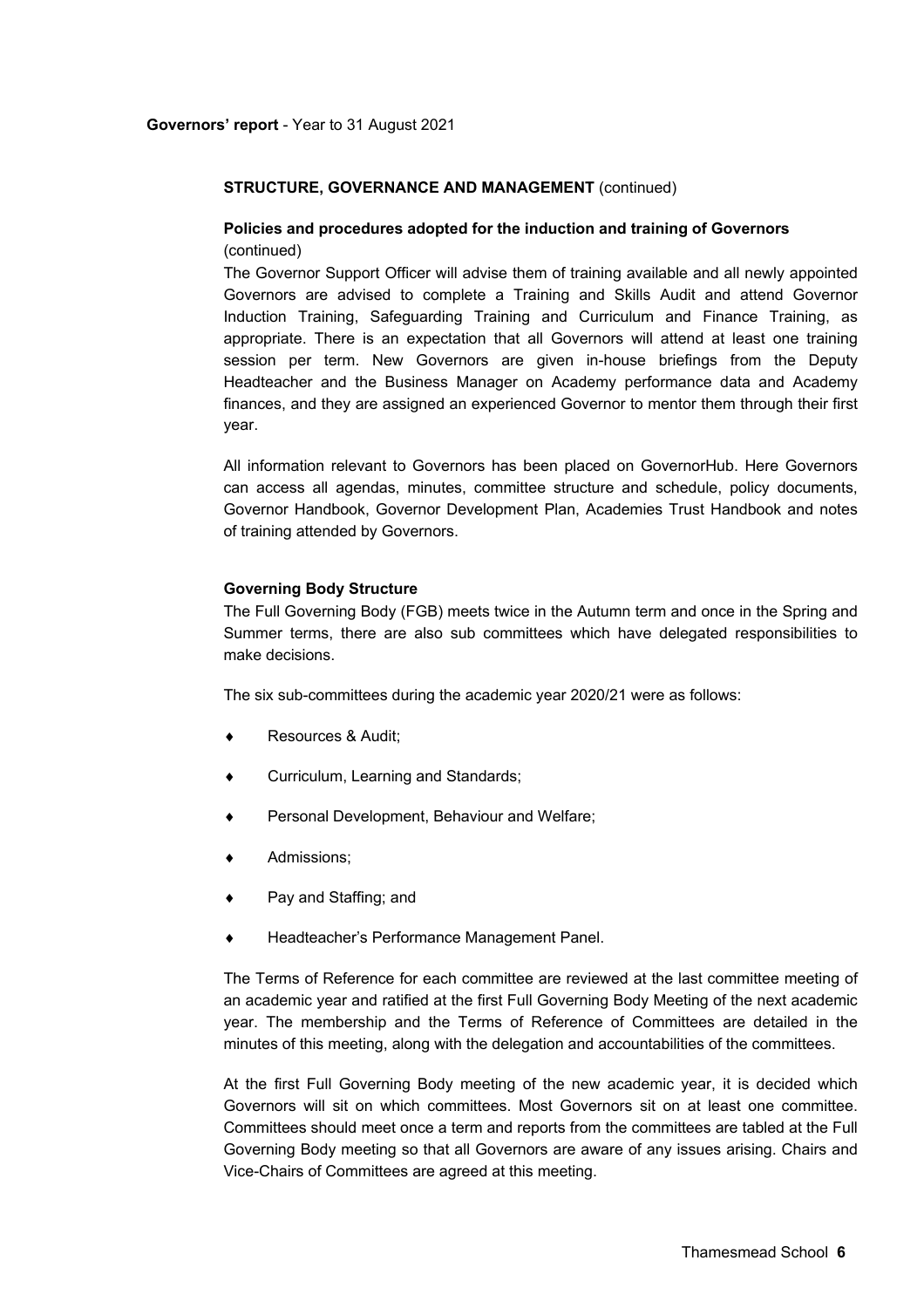#### **Governing Body Structure** (continued)

Members of the Senior Leadership Team may be invited to attend any of the committees and can contribute to the agenda items being discussed.

The Headteacher attends and makes a written formal report to Governors against the School Development Plan at each Full Governing Body meeting. This is followed by discussion and questions.

Governance is in line with agreed school and statutory policies. Statutory policies can be found on the school website: https://www.thamesmead.surrey.sch.uk/governors/policies/

#### **Arrangements for setting pay and remuneration of key management personnel**

The key management personnel are the Governors and the current Senior Leadership Team. The Pay and Staffing Committee meets twice a year to review the Pay Policy and to discuss, review and, where appropriate, agree the Headteacher's and Senior Leadership Team's pay recommendations. The pay process is monitored with regard to Equalities legislation to make sure no individual or specific group has been disadvantaged.

#### *Main scale teachers*

The Headteacher outlines to the Pay and Staffing Committee how the pay progression process works for the main scale teachers with particular reference to how decisions are made with regard to the ratings of unsatisfactory, developing, effective or exceptional and how this equates to a pay decision.

The Committee is provided with a variety of sample annual review documents where it can be clearly seen how teachers have performed against each objective and the decision reached regarding their rating.

The Headteacher explains that the final rating is driven by students' performance. In order to achieve an overall rating of exceptional, teachers would need first to achieve that rating against Student Attainment and Progress. If their rating for this objective is effective, then their overall rating can go no higher.

All documents are quality assured first by a member of the Senior Leadership Team responsible for pay reviews, and then the Headteacher, before the committee scrutinises them. The committee looks at the data for all students, including the different groups and the career stage of the teacher is taken into consideration.

Governors discuss in detail a report which outlines specific teachers on the main-scale where recommendations have been made. This report also details their career stage, student progress, quality of teaching, student behaviour, whether appraisal objectives have been reached and contribution to wider Academy life.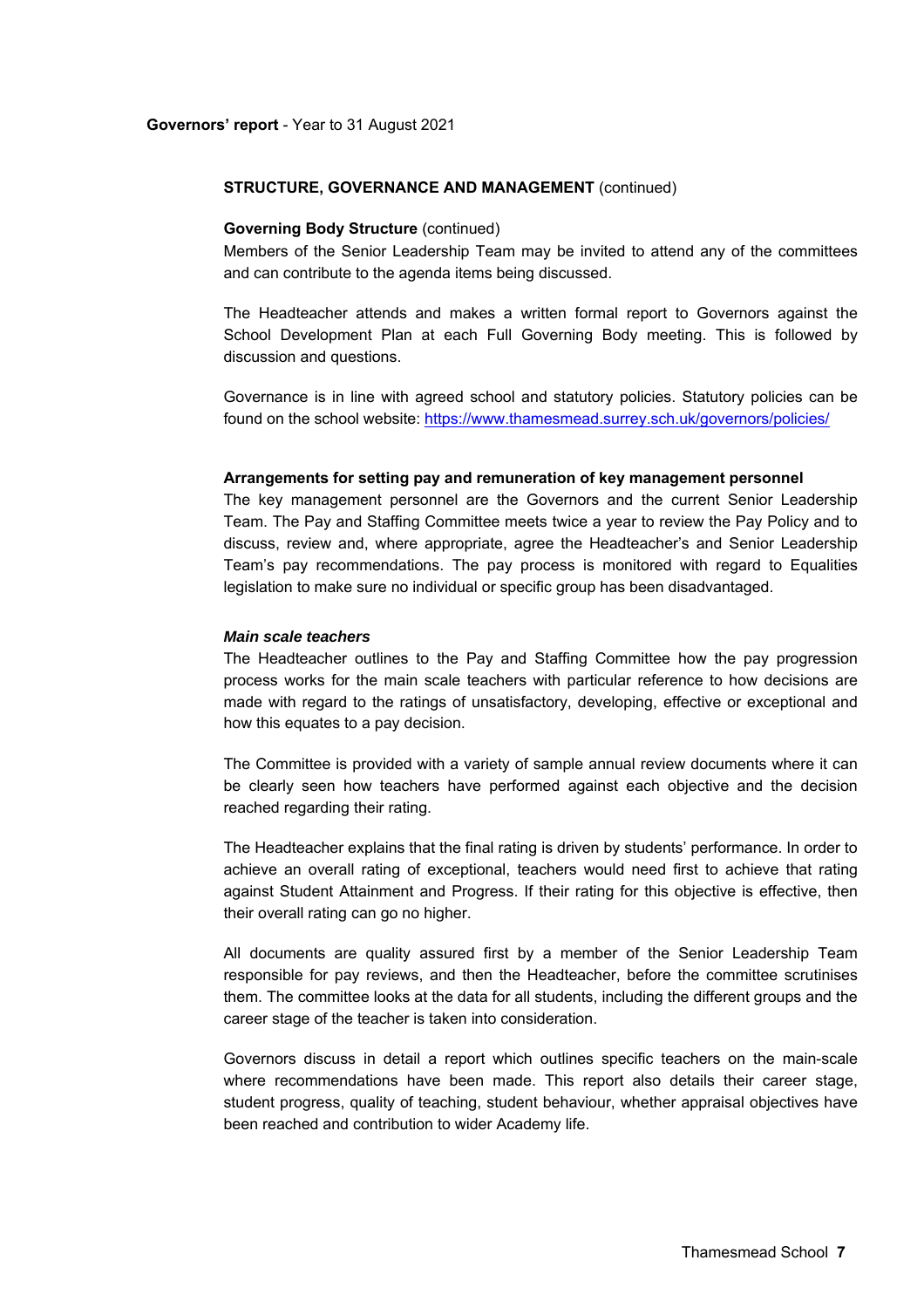**Arrangements for setting pay and remuneration of key management personnel**  (continued)

## *UPS teachers*

A report is shown to and discussed by committee members showing those teachers who have applied for progression, as well as those who have not. Governors also view a sample of annual reviews. The Headteacher gives an overview of the process and advises that some teachers may have decided not to apply.

Governors are reminded that those teachers on UPS who do not apply for further progression still have to demonstrate that they are maintaining their current grade. Governors view all the documentation provided.

#### *Leadership and Headteacher*

The Committee review the recommendations for the Leadership Team. They are provided with comprehensive documentation and discuss the recommendations in detail.

Where they are in agreement, Governors accept the Headteacher's recommendations. If disagreement occurs, a further discussion takes place, in order for a recommendation to be agreed.

The Headteacher's Performance Management Panel is held in the Autumn term each year. The Chair of Governors and at least one other Governor, conduct the review in consultation with an experienced trusted secondary education school improvement consultant. An interim review is held in the Summer term to review progress.

#### **Trade union facility time**

# **Relevant union officials**

| Number of employees who were relevant |                                      |
|---------------------------------------|--------------------------------------|
| union officials during the period     | Full-time equivalent employee number |
|                                       | 1 6                                  |

# **Percentage of time spent on facility time**

| Percentage of time | <b>Number of employees</b> |
|--------------------|----------------------------|
| 0%                 | $\overline{\phantom{a}}$   |
| 1%-50%             | Ω                          |
| 51% - 99%          | $\overline{\phantom{0}}$   |
| 100%               | $\blacksquare$             |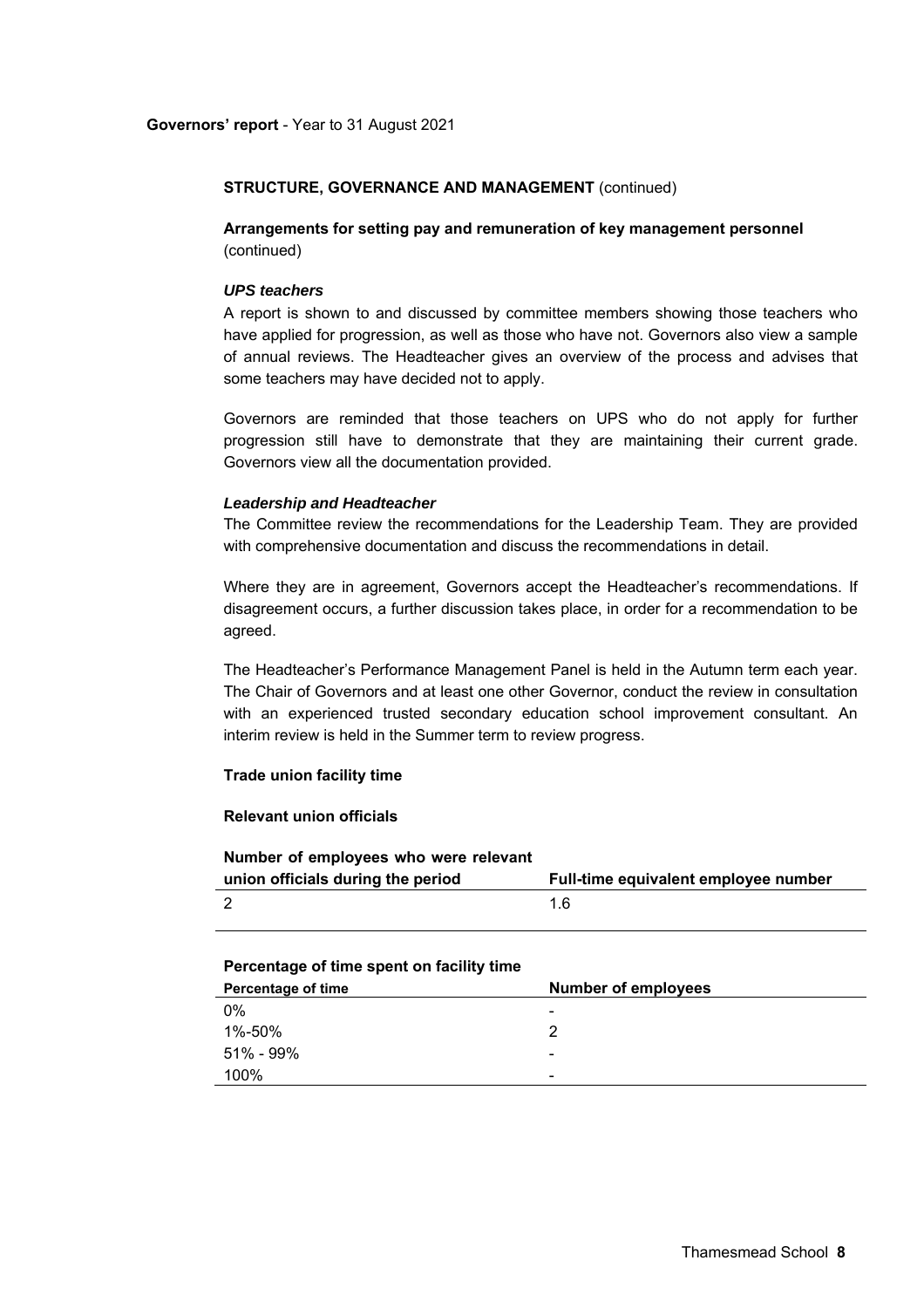**Trade union facility time** (continued)

#### **Percentage of pay bill spent on facility time**

| Total cost of facility time                        | £300       |
|----------------------------------------------------|------------|
| Total pay bill                                     | £5,211,000 |
| Percentage of the total pay bill spent on          |            |
| facility time, calculated as:                      | 0%         |
| (total cost of facility time $+$ total pay bill) x |            |
| 100                                                |            |
|                                                    |            |

**Paid trade union activities** 

Time spent on paid trade union activities as a percentage of total paid facility time hours calculated as: (total hours spent on paid trade union activities by relevant union officials during 0% the relevant period + total paid facility time hours) x 100

#### **STRATEGIC REPORT**

#### **Achievements and performance**

#### *Review of activities*

- During the academic year 2020/21 there were 17 committee meetings held, by video conference. The purpose of the committee meetings is for the Governors to receive and analyse detailed reports from the Headteacher and members of his Senior Leadership team covering all aspects of school life. The committee meetings also allow the Governors to ensure that actions agreed to be implemented at previous committee meetings have been completed, or if still on-going, the action to be carried forward to the next committee meeting for follow up.
- During the periods of 'lockdown' throughout 2020 and 2021 Thamesmead School continued to offer live lessons to its students from the outset. The Headteacher and all of the teaching staff did an incredible and much appreciated job replicating online the students' revised timetable of lessons. Regular phone and video calls were held between the Headteacher and some of the Governors, including the Chair, to provide support and advice.
- The Governors on the Curriculum, Learning and Standards Committee continued the implementation of some significant developments, including moving completion of Religion, Philosophy and Ethics GCSE to Year 10, ensuring curriculum development was in line with new guidance and a review of the school's Teaching and Learning strategy to further develop pupils' aspiration, motivation and performance.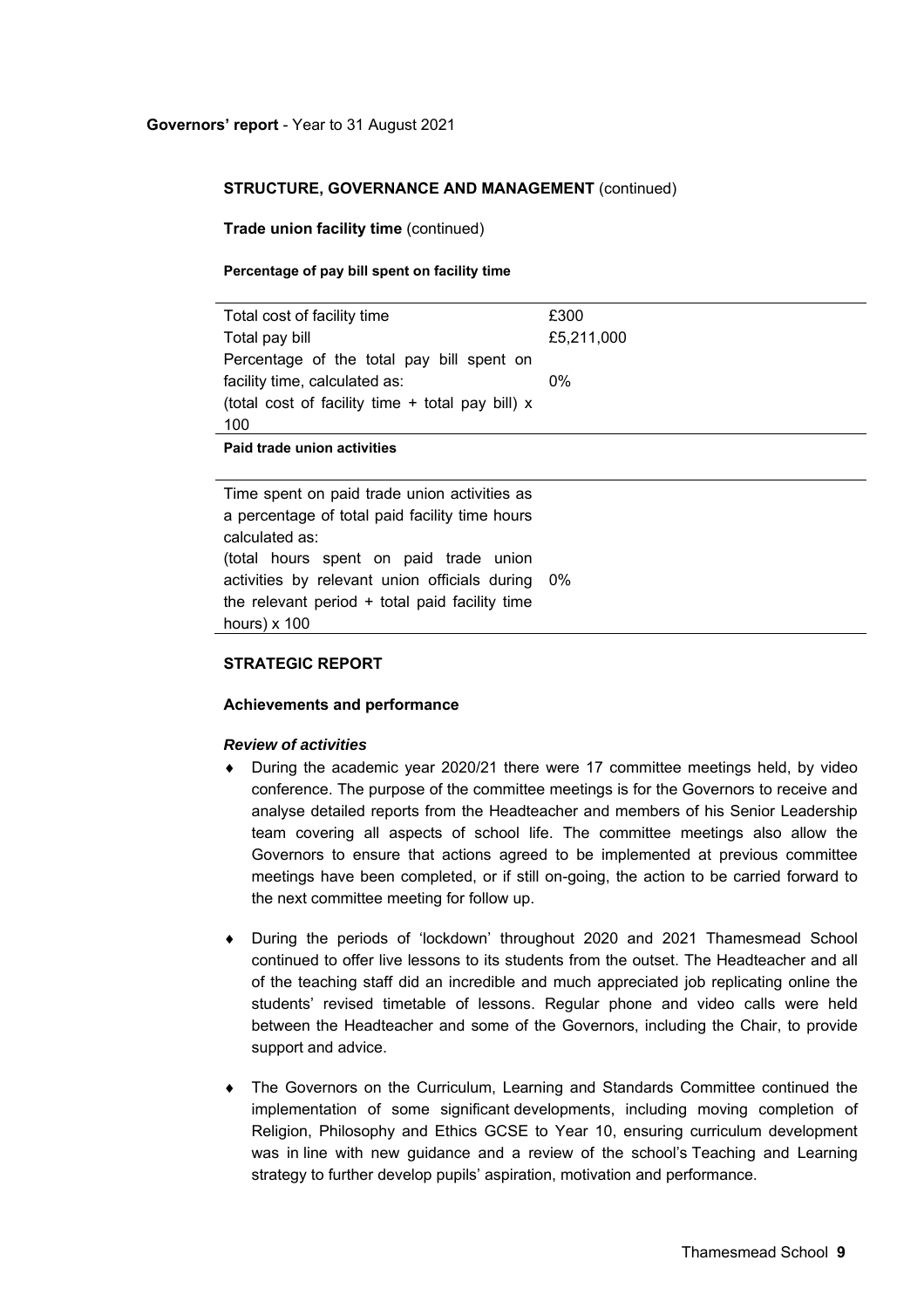### **Achievements and performance** (continued)

# *Review of activities (continued)*

- In January 2021 the government announced that exams and assessments could not be held fairly in Summer 2021 as a result of the disruption to their education students have faced due to the Covid-19 pandemic. Instead, schools would submit Teacher Assessed Grades (TAGs) to the exam boards. A student's grade in a subject would be based on their teacher's assessment of the standard at which they are performing. Any students who did not believe their Teacher Assessed Grade reflected the evidence of the standard at which they were performing could appeal. $A$ s last year, all the staff again rose to this additional challenge with determination and enthusiasm, delivering an evidence-based and credible set of grades for our pupils. The Governors and Headteacher have taken steps to identify lessons from this process to support staff and students should these circumstances occur again.
- During this period the Personal Development, Behaviour and Welfare Committee focused on the close monitoring of those students potentially in need of extra support, especially from a wellbeing perspective. Where appropriate, students considered vulnerable students were brought into school, along with the children of key workers. There was a strong focus on safeguarding during lockdown which included some garden visits to students' homes by school staff to check on their wellbeing.

#### *Strategic direction*

During the Academic year 2020/21 the realigned vision and values continued to be embedded in school life.

Our vision for Thamesmead is to be an Academy that is committed to excellence, nurtures individuals, fulfils potential and respects our community. The values are realigned to our expectations of everyone in the Thamesmead community. The School Development Plan is aligned to this vision and provided strategic direction for the next three years.

The Full Governing Body continues with its established committee structure. The Personal Development, Behaviour and Welfare Committee continued to work alongside the revised remits for the Curriculum Learning and Standards and Resources & Audit Committees.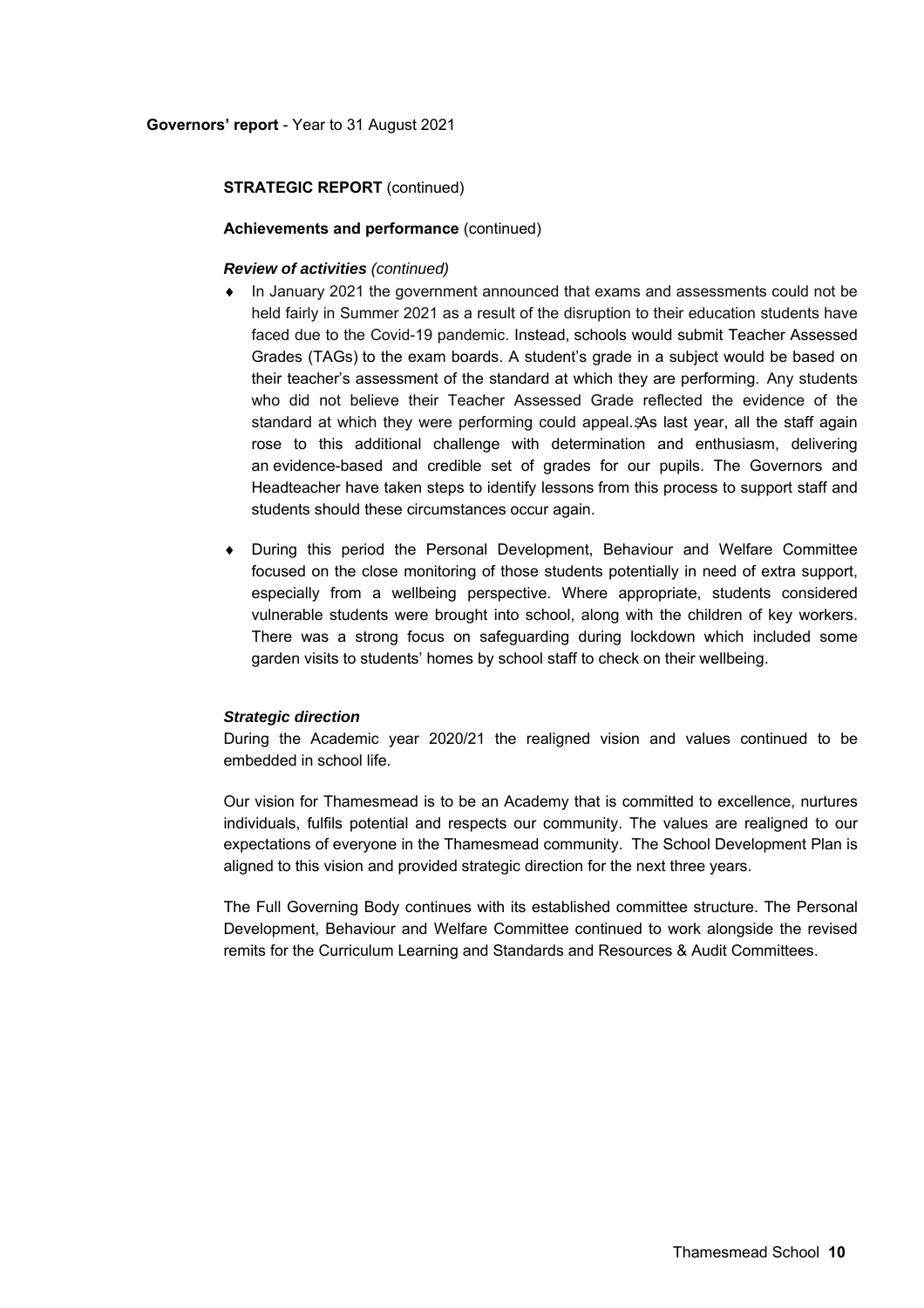### **Governors' report** - Year to 31 August 2021

# **STRATEGIC REPORT** (continued)

### **Achievements and performance** (continued)

*Student Attainment Summer 2021*(\*) *due to the COVID-19 Pandemic. GCSE exams were assessed via teacher assessment in Summer 2021 and there are to be no school performance measures.*

*Therefore, these represent a set of results that cannot be compared with previous results.* 

# **THAMESMEAD SCHOOL GCSE RESULTS 2020-21**

# **No. of students in School aged 15\* = 202 (Boys = 102 / Girls = 100 )**

(\*On roll at the School on the third Thursday in January having reached the age of 15 in the 12 months preceding the start of the reporting School year.)

|                   | <b>Thamesmead School Performance Table 2020-21</b> |                                                                                                                                                                                                                                                                                                                                                                                                                                            |                         |                                     |                                                                                                  |                                                                                                                                                                                                                                                                                                |                                                                |  |  |  |  |  |
|-------------------|----------------------------------------------------|--------------------------------------------------------------------------------------------------------------------------------------------------------------------------------------------------------------------------------------------------------------------------------------------------------------------------------------------------------------------------------------------------------------------------------------------|-------------------------|-------------------------------------|--------------------------------------------------------------------------------------------------|------------------------------------------------------------------------------------------------------------------------------------------------------------------------------------------------------------------------------------------------------------------------------------------------|----------------------------------------------------------------|--|--|--|--|--|
|                   | Progress 8*                                        | <b>Attainment 8**</b>                                                                                                                                                                                                                                                                                                                                                                                                                      | in English & Maths GCSE | Students achieving grade 4 or above | <b>Students</b><br>achieving grade 5<br>or above in<br><b>English &amp; Maths</b><br><b>GCSE</b> | <b>Students</b><br>achieving the<br>English<br><b>Baccalaureate</b>                                                                                                                                                                                                                            | <b>Students entered</b><br>for English<br><b>Baccalaureate</b> |  |  |  |  |  |
| <b>Thamesmead</b> | $0.29*$                                            | 58.55                                                                                                                                                                                                                                                                                                                                                                                                                                      | 85%                     |                                     | 17%<br>63%                                                                                       |                                                                                                                                                                                                                                                                                                | 20%                                                            |  |  |  |  |  |
|                   |                                                    | *A School's Progress 8 score is usually between -1 and +1. -1 means that<br>students are achieving one grade lower in every subject to similar ability<br>students across the country and +1 means the reverse. Schools that score<br>+0.5 or greater are making significantly above average progress with its<br>students. This score relates to the academic year 2018/19 as there haven't<br>been formal exams since then due to covid. |                         |                                     |                                                                                                  | **Attainment 8 score is based on how well students have performed in up to 8<br>qualifications, including English, Maths, 3 English Baccalaureate qualifications<br>including Sciences, Computer Science, History, Geography and Languages, and<br>3 other additional approved qualifications. |                                                                |  |  |  |  |  |

| <b>Subject</b>            | <b>Entries</b> |     | $9 - 8$ | $9 - 7$ | $9 - 6$ | $9 - 5$ | $9 - 4$ | $9 - 3$ | $9 - 2$ | $9 - 1$ |
|---------------------------|----------------|-----|---------|---------|---------|---------|---------|---------|---------|---------|
| English Language          | 201            | 17% | 33%     | 45%     | 70%     | 81%     | 90%     | 97%     | 99%     | 100%    |
| <b>English Literature</b> | 201            | 9%  | 20%     | 35%     | 58%     | 75%     | 89%     | 95%     | 98%     | 100%    |
| <b>Mathematics</b>        | 201            | 9%  | 21%     | 32%     | 48%     | 65%     | 87%     | 93%     | 95%     | 98%     |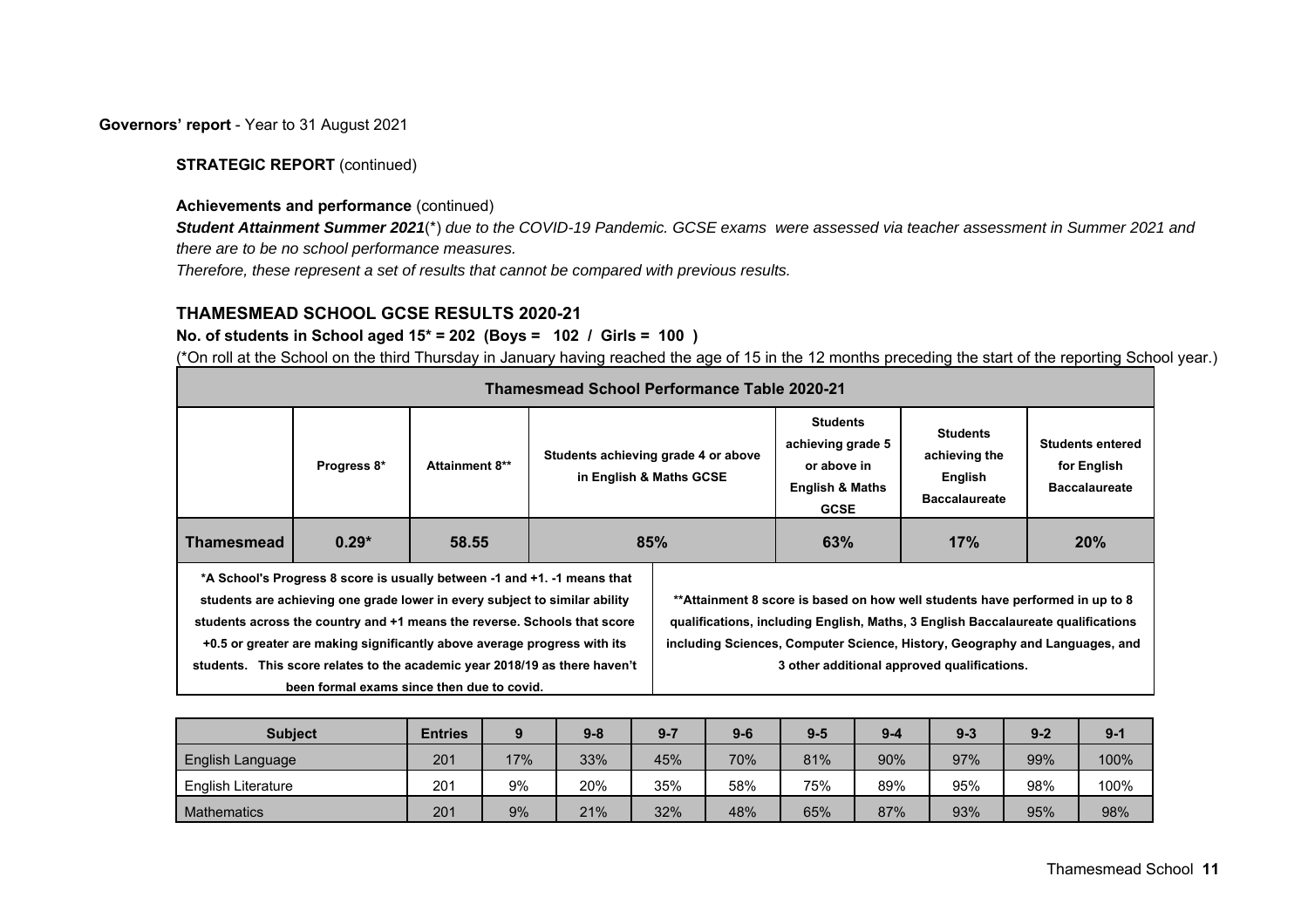# **Governors' report** - Year to 31 August 2021

# **STRATEGIC REPORT** (continued)

# **Achievements and performance** (continued)

# *Student Attainment Summer 2021 (continued) (\*)*

| <b>Subject</b>             | <b>Entries</b> | 9   | $9 - 8$ | $9 - 7$ | $9-6$ | $9-5$ | $9 - 4$ | $9 - 3$ | $9 - 2$ | $9 - 1$ |
|----------------------------|----------------|-----|---------|---------|-------|-------|---------|---------|---------|---------|
| Art                        | 52             | 10% | 19%     | 29%     | 52%   | 73%   | 94%     | 98%     | 100%    | 100%    |
| <b>Biology</b>             | 82             | 27% | 40%     | 49%     | 66%   | 78%   | 91%     | 96%     | 100%    | 100%    |
| Chemistry                  | 82             | 12% | 28%     | 41%     | 56%   | 71%   | 85%     | 94%     | 98%     | 99%     |
| <b>Computer Science</b>    | 26             | 31% | 65%     | 77%     | 96%   | 96%   | 100%    | 100%    | 100%    | 100%    |
| Dance                      | 12             | 25% | 50%     | 67%     | 83%   | 83%   | 92%     | 92%     | 100%    | 100%    |
| Drama                      | 28             | 32% | 39%     | 57%     | 71%   | 86%   | 86%     | 89%     | 100%    | 100%    |
| DT Food Prep and Nutrition | 39             | 21% | 23%     | 46%     | 64%   | 72%   | 87%     | 100%    | 100%    | 100%    |
| DT RM                      | 25             | 8%  | 12%     | 24%     | 44%   | 56%   | 72%     | 92%     | 96%     | 100%    |
| Geography                  | 32             | 22% | 44%     | 56%     | 69%   | 84%   | 91%     | 94%     | 100%    | 100%    |
| History                    | 138            | 17% | 36%     | 53%     | 67%   | 80%   | 89%     | 94%     | 97%     | 98%     |
| <b>MFL French</b>          | 17             | 6%  | 47%     | 59%     | 59%   | 94%   | 100%    | 100%    | 100%    | 100%    |
| <b>MFL Spanish</b>         | 39             | 15% | 26%     | 41%     | 51%   | 69%   | 92%     | 100%    | 100%    | 100%    |
| Music                      | 18             | 11% | 28%     | 33%     | 56%   | 72%   | 89%     | 100%    | 100%    | 100%    |
| PE FC                      | 41             | 5%  | 17%     | 32%     | 51%   | 66%   | 88%     | 90%     | 95%     | 100%    |
| Physics                    | 82             | 11% | 29%     | 51%     | 62%   | 80%   | 94%     | 98%     | 100%    | 100%    |
| <b>RPE</b>                 | 200            | 2%  | 4%      | 8%      | 17%   | 36%   | 51%     | 79%     | 91%     | 95%     |
| <b>ARABIC</b>              | 1              | 0%  | 0%      | 100%    | 100%  | 100%  | 100%    | 100%    | 100%    | 100%    |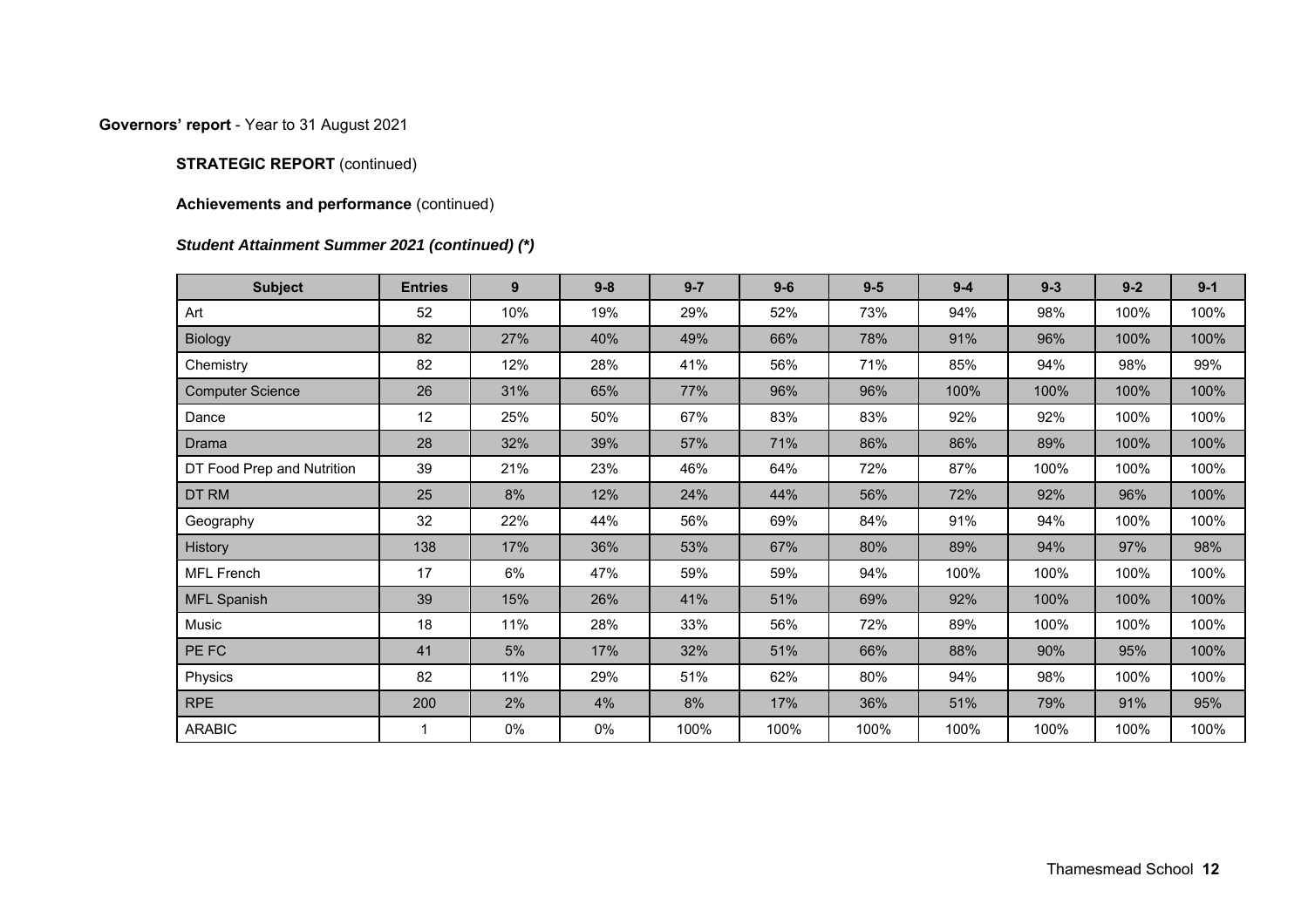**Governors' report** - Year to 31 August 2021

# **STRATEGIC REPORT** (continued)

**Achievements and performance** (continued)

# *Student Attainment Summer 2021 (continued) (\*)*

| <b>Subject Name</b> | <b>Entries</b> | $9-9$ | $9 - 9$ | $9 - 9$ | $9-9$   | $9 - 9$ | $9 - 9$ | $9 - 9$ | $9 - 9$ | $9 - 9$ | $9 - 9$ | $9 - 9$ | $9 - 9$ | $9 - 9$ | $9-9$   | $9-9$   | $9 - 9$    | $9 - 9$    |
|---------------------|----------------|-------|---------|---------|---------|---------|---------|---------|---------|---------|---------|---------|---------|---------|---------|---------|------------|------------|
|                     |                |       | to      | to      | to      | to      | to      | to      | to      | to      | to      | to      | to      | to      | to      | to      | to         | to         |
|                     |                |       | $9 - 8$ | $8 - 8$ | $8 - 7$ |         |         | $6-6$   | $6-5$   | 5-5     | $5-4$   | 4-4     | $4 - 3$ | $3 - 3$ | $3 - 2$ | $2 - 2$ | $2 - 1$    | $1 - 1$    |
| Core Science        | 119            | 5%    | 8%      | 13%     | 14%     | 18%     | 23%     | 29%     | 33%     | 59%     | 68%     | 82%     | 91%     | 93%     | 97%     | 99%     | 100<br>0/2 | 100<br>0/2 |

| <b>Subject Name</b>              | <b>Entries</b> | $D^*2$ | $D^*2$ to D2 | $D^*2$ to M2 | $D^*2$ to P2 | $D^*2$ to<br>$D*1$ | $D^*2$ to D1 | $D^*2$ to M1 | $D^*2$ to P1 |
|----------------------------------|----------------|--------|--------------|--------------|--------------|--------------------|--------------|--------------|--------------|
| <b>Business &amp; Enterprise</b> | 23             | 17%    | 26%          | 87%          | 91%          | 96%                | 96%          | 100%         | 100%         |
| Health & Social Care             | 13             | 0%     | 23%          | 38%          | 77%          | 77%                | 77%          | 92%          | 92%          |
| PE BTEC SPORT                    | 10             | $0\%$  | 0%           | 40%          | 90%          | 90%                | 90%          | 90%          | 100%         |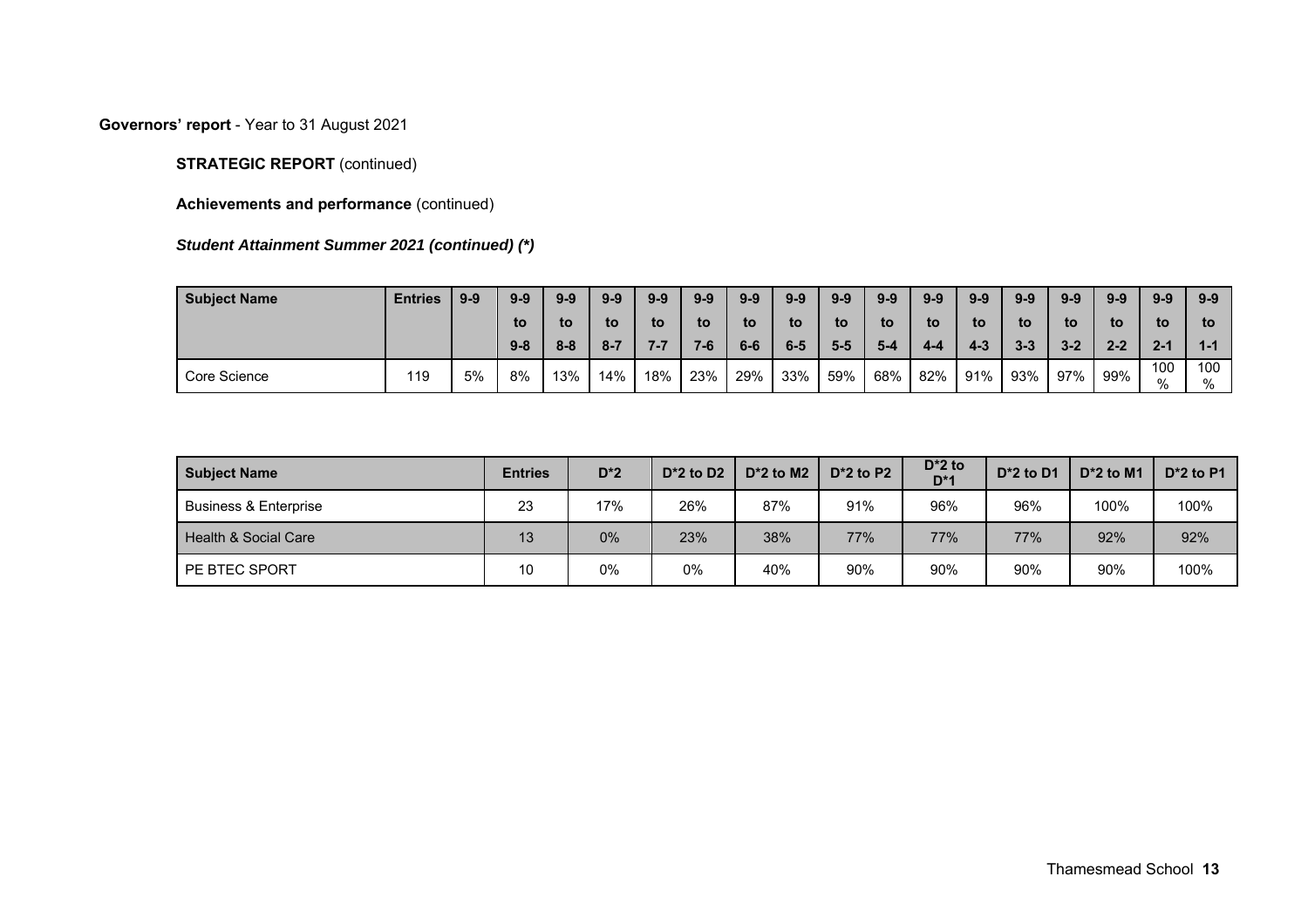#### **Achievements and performance** (continued)

*Attendance for the period from 7/09/2020 to 28/5/2021 (May Half Term) (\*) due to the COVID-19 pandemic, these records of attendance for the school year are impacted by the high incidences of pupil self-isolation and the commencement of lockdown from January – March. Therefore they are not fully indicative of a true picture* 

Whole Academy – 94.30% Disadvantaged (DISADV) – 90.7% Special Educational Needs and Disability (SEND) – 92.8% Persistent absenteeism (PA) below 90% - 166 students PA below 85% - 84 students

#### **Exclusions:** 7/09/2020 to 28/5/2021

75\* fixed term exclusions involving 43 students (\*includes 1x 18 Y10 students on the field one lunch time) 2 permanent exclusions

#### **Key financial performance indicators**

Key performance indicators set utilising ranges set within the school's resources management self-assessment toolkit:

Staffing cost analysis

- Spend on teaching staff as a percentage of total expenditure to be between 57.9% and 60.9% (range: broadly in line with similar schools): **59.8%**
- Spend on education support staff as a percentage of total expenditure to be between 8.7% and 10.2% (range: middle 20% of similar schools): **9.5%**
- Spend on administrative and clerical staff as a percentage of total expenditure to be between 10.2% and 11.3% (range: broadly in line with similar schools): **13.1%**
- Spend on other staff costs as a percentage of total expenditure to be less than or equal to 4.0% (range: broadly in line with similar schools): **1.5%**
- Spend on premises (including staff costs) as a percentage of total expenditure to be less than or equal to 11.7% (range: broadly in line with similar schools): **5.9%**
- Spend on teaching resources as a percentage of total expenditure to be between 5.3% and 6.8% (range: broadly in line with similar schools): **5.3%**

Staffing ratios

- Average teacher cost to be between £59,637 and £62,923 (range: broadly in line with similar schools): **£61,205**
- Senior leaders as a percentage of workforce is between 6.1% and 8.0% (range: broadly in line with similar schools): **9.0%**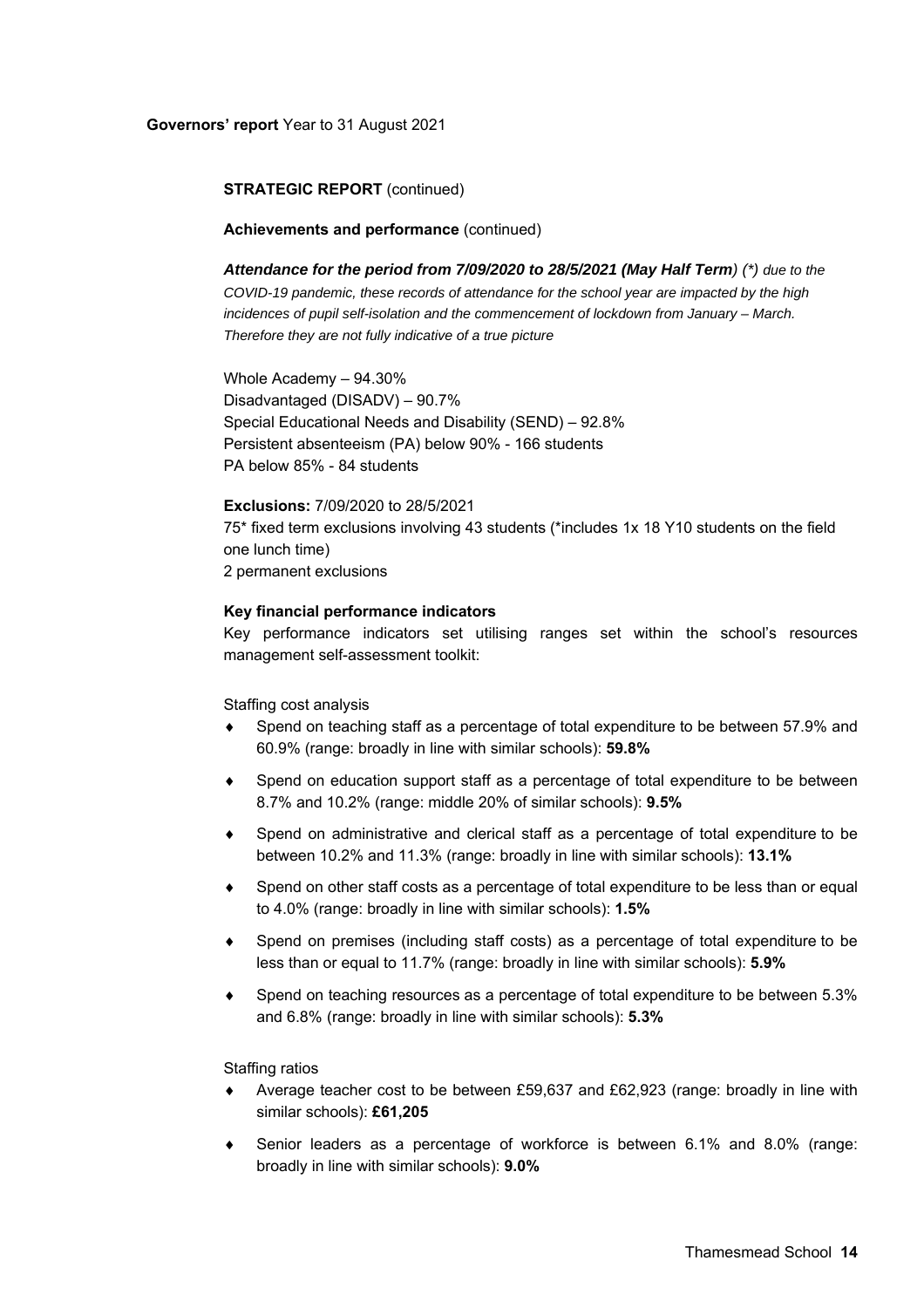#### **Key financial performance indicators** (continued)

Staffing ratios (continued)

- Pupil to teacher ratio is between 17.4% and 18.3% (range: broadly in line with similar schools: **18.4%**
- Pupil to adult ratio is between 10.4% to 11.0% (range: broadly in line with similar schools): **10.7%**
- Teacher contact ratio is between 0.74% and 0.80% (range: broadly in line with similar schools): **0.71%**
- Average class size is between 24.4 and 25.1 (range: broadly in line with similar schools): **26.4**

#### **Going concern**

After making appropriate enquiries, the Governing Body has a reasonable expectation that the Academy Trust has adequate resources to continue in operational existence for the foreseeable future. For this reason, it continues to adopt the going concern basis in preparing the financial statements. Further details regarding adoption of the going concern basis can be found in the Principal Accounting Policies.

#### **Reserves policy**

The Governors have reviewed the reserves of the Academy. This review encompassed the nature of income and expenditure streams, the need to match them with commitments and the nature of reserves. The Governors have concluded that free reserves of £350,000 to £450,000 will be sufficient for the Academy at the present time. This represents the average cost of one month's salaries. The level of reserves will be kept under review by Governors.

As at 31 August 2021 the Academy held available free reserves of £1,154,000. The Academy has a Site Development Plan and is commissioning an IT Review both of which will call upon some of the free reserves held. Spending of reserves will need to consider the funding levels and expenditure patterns in recent years.

Like all Academies, the 2019-20 and 2020-21 financial years have been affected by additional expenditure required to put in place measures to deal with COVID-19. The 2021- 22 Budget has been able to allocate funds for unspecified 'Projects' and 'Resources'. These funds, should the need arise, be spent on COVID-19 priorities.

Unfortunately, a project to refurbish two existing labs (S5 and 6B) and create a further lab (S6) and a new meeting room in the B corridor, utilising Reserves has had to be deferred due to unforeseen delays incurred by the School's property consultants who had been appointed to review an existing specification and undertake a tender process. Also, due to in-house workload pressures, the appointment of a suitable IT consultant has also been delayed.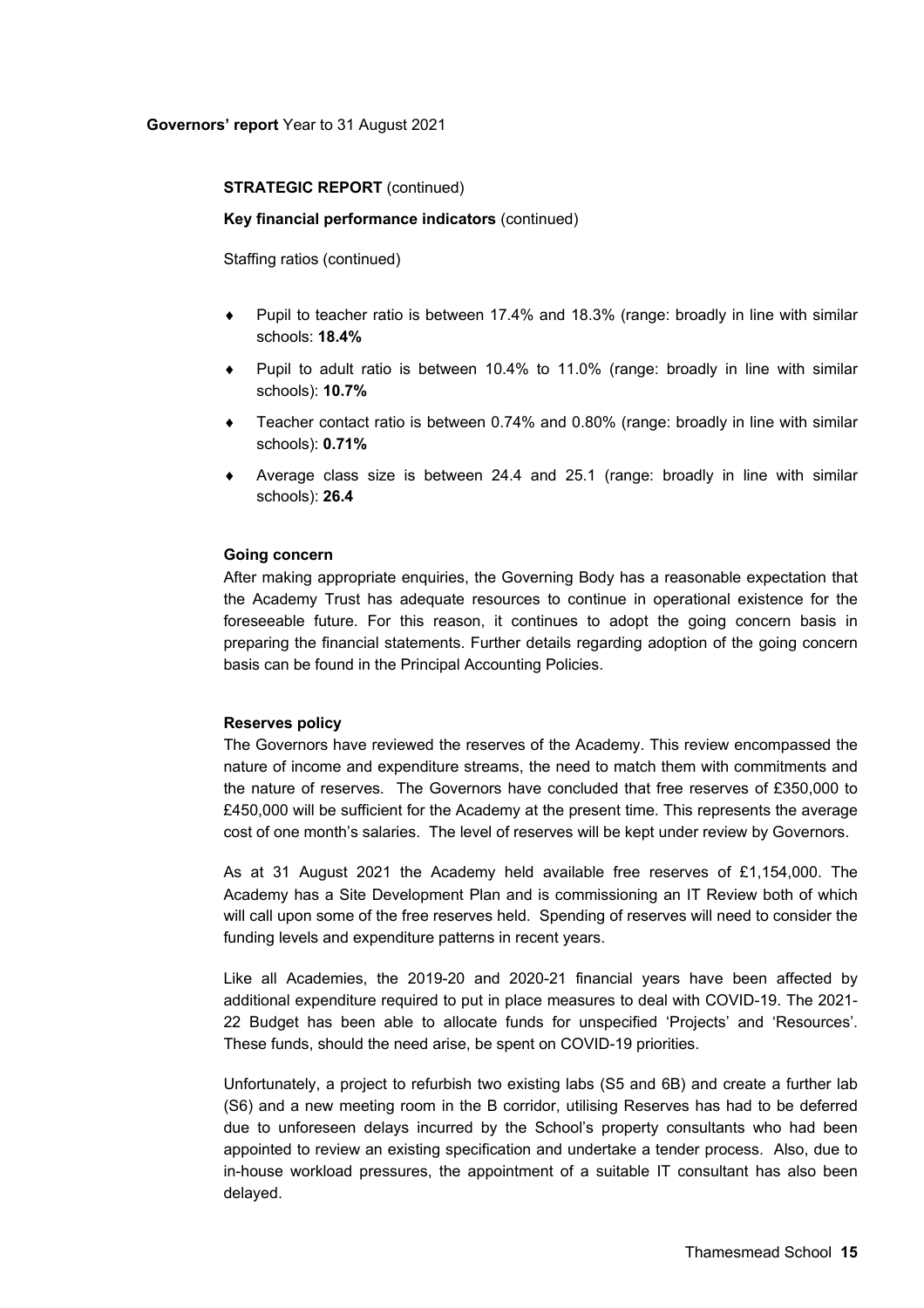#### **Reserves policy** (continued)

It is recognised that that cost savings against budget on items such as supply cover and exam fees contributed towards the underspend in the current financial year

#### **Financial review**

#### *Financial report for the year*

The Academy for the year ended the 31 August 2021 incurred expenditure of £6,830,000 (2020 – £6,796,000) and received income of £6,309,000 (2020 – £6,166,000). The operational surplus for the year, excluding movements on the fixed assets fund and pension adjustments is £210,000 (2020 – £151,000).

| <b>Thamesmead School</b>      | <b>Overall</b><br><b>Result</b> | <b>Operational</b><br><b>Result</b> |
|-------------------------------|---------------------------------|-------------------------------------|
| Income (£'000s):              |                                 |                                     |
| <b>Educational Operations</b> | 6,226                           | 6,226                               |
| Unrestricted                  | 62                              | 62                                  |
| <b>Fixed Assets</b>           | 21                              |                                     |
| <b>Total income</b>           | 6,309                           | 6,288                               |
| Expenditure (£'000s):         |                                 |                                     |
| <b>Educational Operations</b> | 6,288                           | 6,288                               |
| Unrestricted                  | 13                              | 13                                  |
| Fixed Assets (Depreciation)   | 529                             | 99                                  |
| <b>Total expenditure</b>      | 6,830                           | 6,400                               |
| LGPS (Actuarial adjustments)  | (263)                           | 322                                 |
| <b>Net Deficit/Surplus</b>    | (784)                           | 210                                 |

The Academy held fund balances at 31 August 2021 of £6,191,000 (2020 – £6,975,000) comprising £5,450,000 (2020 – £6,283,000) of restricted funds including a pension reserve deficit of £3,733,000 (2020 – £3,148,000) restricted income funds of £413,000 (2020 - £252,000) and unrestricted funds of £741,000 (2020 – £692,000). Total free reserves of the Academy Trust were £1,154,000 (2020 - £944,000). The Governors believe the fund balances are adequate to provide sufficient working capital in times of possible future funding turbulence, to provide a cushion to deal with unexpected emergencies and to fulfil the objectives detailed in the School Development Plan.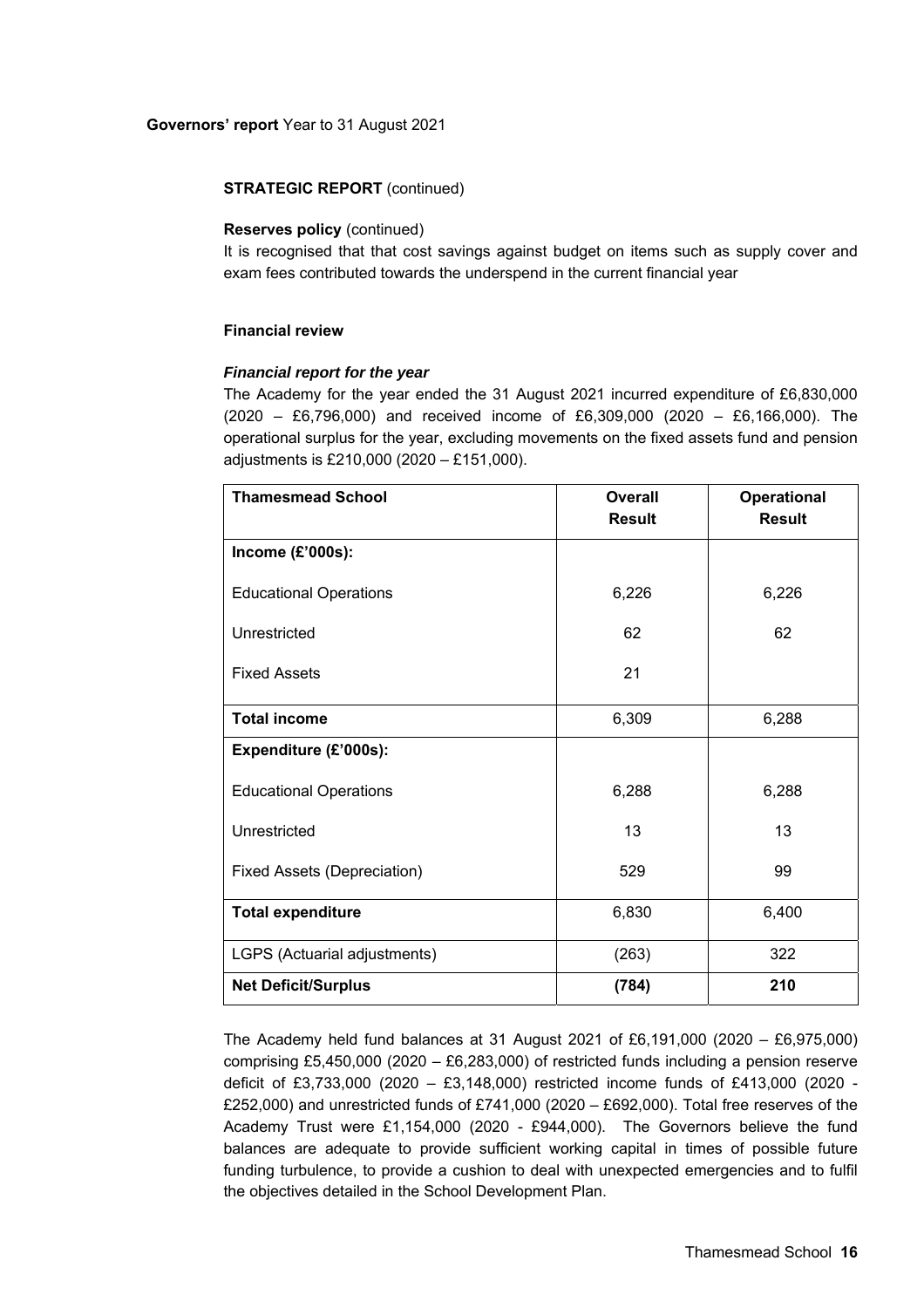### **Governors' report** Year to 31 August 2021

#### **STRATEGIC REPORT** (continued)

### **Financial review** (continued)

# *Financial report for the year (continued)*

The Academy held fixed assets funds at 31 August 2021 of £8,700,000 (2020 – £9,179,000), including deficit capital grants of £18,000. The difference between the netbook value and the balance of the restricted fixed asset fund is due to £56,000 of unspent capital funds as at 31 August 2021 and completed works of £74,000 for which the Academy has not yet received the funding. The amount held within the fixed asset fund is lower than the net book value of tangible assets by £18,000.

The full results for the year are shown on page 36.

Most of the Academy's income comes from the Education and Skills Funding Agency (ESFA) in the form of recurrent grants, the use of which is restricted to particular purposes. These grants and the associated expenditure are shown as restricted general funds in the statement of financial activities.

Other sources of income are 'restricted' and these are mainly monies collected from parents for School trips, outings and other extracurricular activities. Voluntary donations made by parents to the School Development Fund remain 'unrestricted' funds.

#### *Financial and risk management objectives and policies*

The Academy's risk register identifies risks under four categories – Strategic and Reputational, Financial, Operational and Compliance. The Business Manager oversees the annual review of the Central Risk Registers. This is then submitted to the Full Governing Body for approval.

The Governing Body has reviewed the key risks to which the Academy Trust is exposed together with the operating, financial and compliance controls that have been implemented to mitigate these risks. The Governing Body is of the view that there is a formal ongoing process for identifying evaluating and managing the Academy Trust's significant risks that has been in place for the year ended 31 August 2021 and up to the date of approval of the annual report and financial statements. This process is regularly reviewed by the Governing Body.

#### **Principal risks and uncertainties**

The Governors have assessed the major risks to which the Academy is exposed, in particular those relating to teaching, provision of facilities and other operational areas of the Academy and its finances. Appropriate systems, policies, procedures and controls have been put in place so as to ensure that the various risks do not impact adversely on the Academy's operations. Appropriate insurances are in place, which are reviewed annually.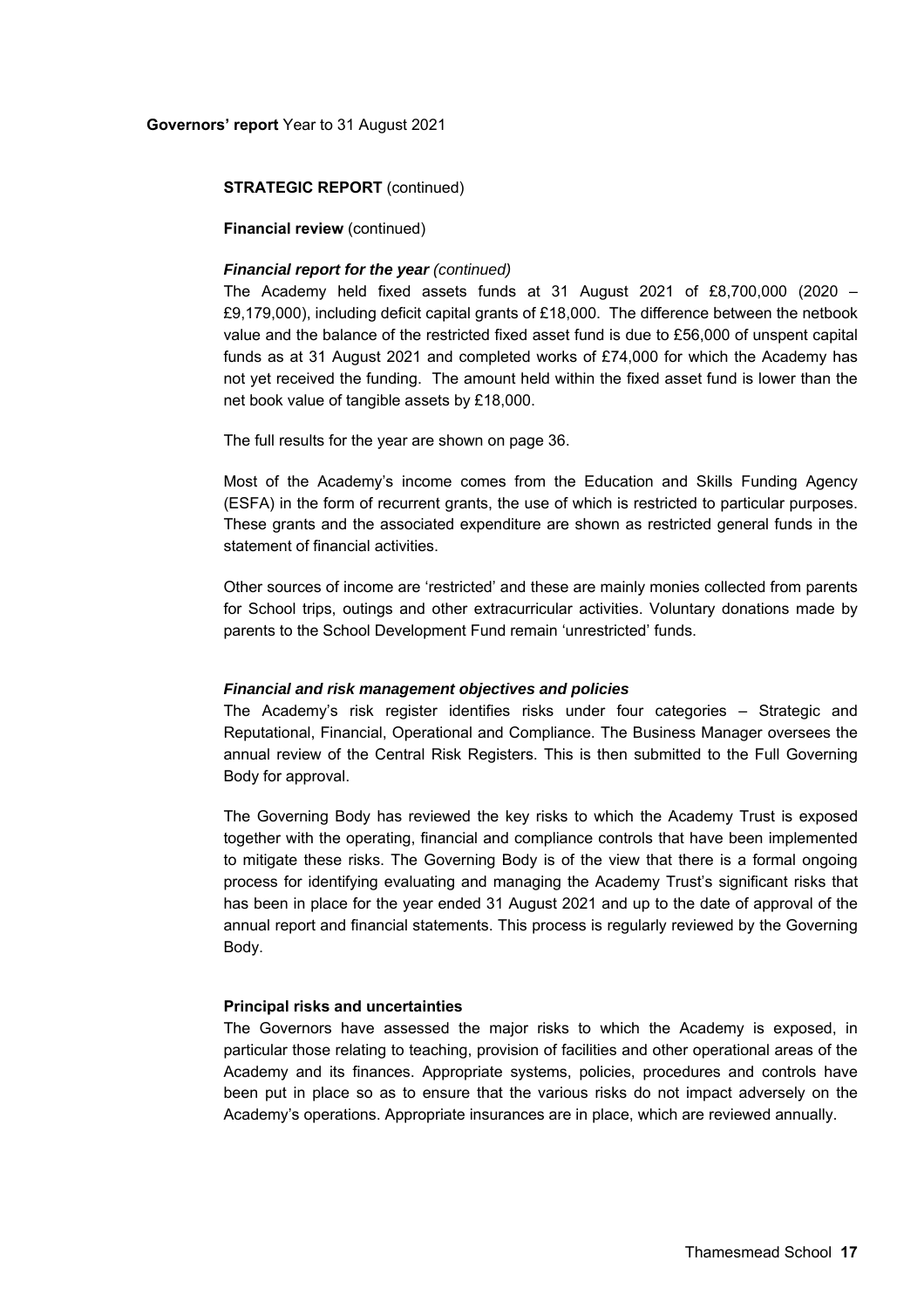#### **Principal risks and uncertainties** (continued)

The major risks to which the Academy Trust is exposed are:

- Loss of funding and financial viability following potential for a reduction in student numbers due to competition from other local secondary school
- Lease arrangements that potentially expose the school to capital build costs
- Challenges of general recruitment crisis and attracting high quality and subject specialist staff
- Unknown implications of new Government initiatives and legislation e.g. Climate **Change**
- Providing and maintaining a robust IT infrastructure and high standard of technology that meets the curriculum and school's strategic objectives

#### **Investment policy**

The Academy holds all funds in a low risk instant access account. The interest rate has reduced in line with the market and currently stands at 0.01%. There is the option to consider putting some funds into a notice withdrawal account, however even in these accounts the interest rate is low at less than 0.5%.

#### **FUNDRAISING**

In the last 18 months the school has been mindful of the financial pressure that the pandemic has placed on many families and has chosen not to pursue fundraising via parental donations heavily.

The Business Manager has responsibility for raising additional funds and the Headteacher, Deputies and Business Manager share responsibility for forging and maintaining strong community links. A letter was sent to parents in the autumn of 2020 and will be repeated this year however the school has chosen not to push this excessively while the country continues to experience economic uncertainty. We will review the fundraising strategy with the commencement of the new Business Manager in their role.

Care is taken to ensure fundraising conforms with recognised standards. During the year, no fundraising complaints were received.

In addition to bids submitted to Recognised Bodies the main source of fund raising is parental donations. A calendar is maintained identifying when the Academy makes financial requests of parents to ensure they do not come all at once, where possible. The School Development Fund annual donation letter, a standard practice in Schools, does require a response to ensure parents have received the letter. It does, however, state "if you are unable to contribute please tick here and return the form".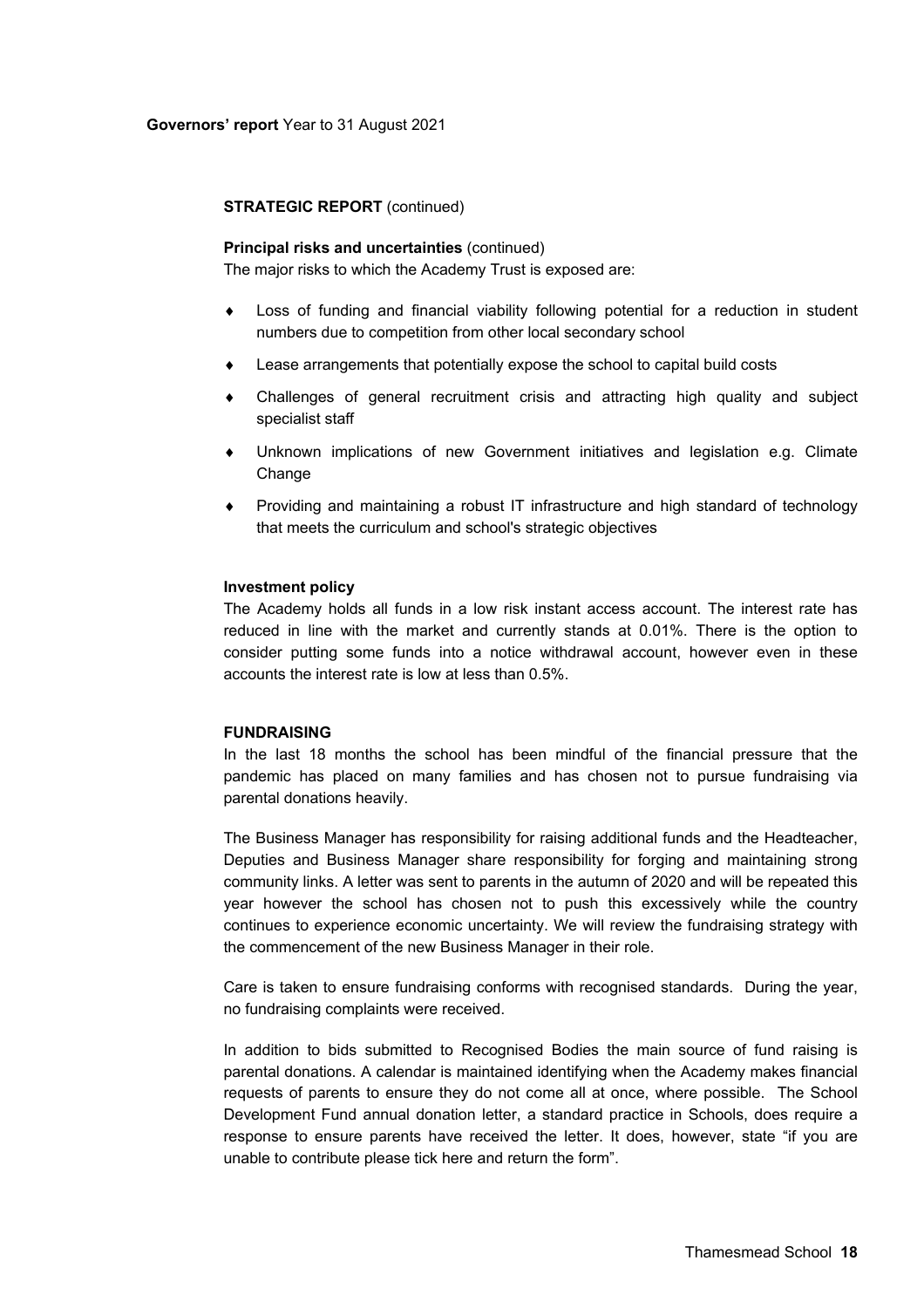# **PLANS FOR FUTURE PERIODS**

The 2021/22 aims and key objectives of the Academy include:

#### **Priority areas**

- Full implementation of our school curriculum intent;
- Addressing the findings in the national Ofsted report on sexual abuse and harassment in schools;
- Addressing the consequences of COVID restrictions on our learners including catching up learning gaps, attendance, and behaviour for learning;
- Developing an inclusive, tolerant and respectful community via equality objectives; and
- Preparation for the next Ofsted inspection.

#### **Specific Developments**

- The continued effective management of the school throughout the COVID pandemic;
- Implemented strategic measures to increase the number of students on roll in the school;
- Successful implementation of the teacher assessed grade process to award students with GCSE grades that allowed all students to progress to their next stage of education or training;
- The development of our School Centred Initial Teacher Training to increase the number of trainees, maintaining high standards of delivery, improved facilities and ensuring sustainability;
- A positive SRMA process completed identifying effective resource management processes;
- School site improvements achieved increased IT classroom facilities, interior improvements (door replacement, decoration), staff work spaces developed, technology workshop equipment modernised, boiler replacement.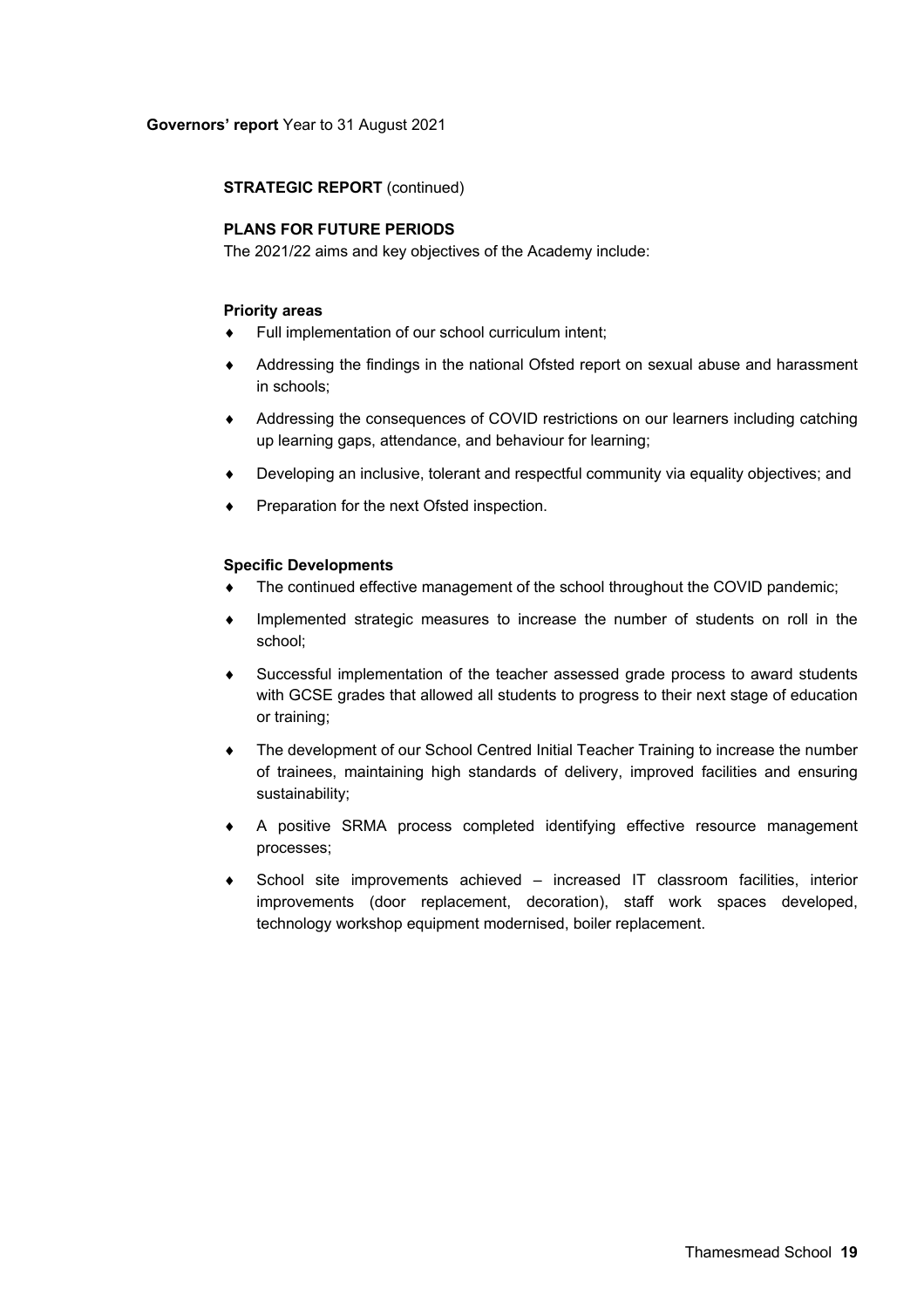#### **AUDITOR**

In so far as the Governors are aware:

- there is no relevant audit information of which the charitable company's auditor is unaware; and
- the Governors have taken all steps that they ought to have taken to make themselves aware of any relevant audit information and to establish that the auditor is aware of that information.

Governors' report, incorporating a strategic report, approved by order of the members of the Full Governing Body on 14<sup>th</sup> December 2021 and signed on its behalf by:

wen

W Kerr Chair of Governors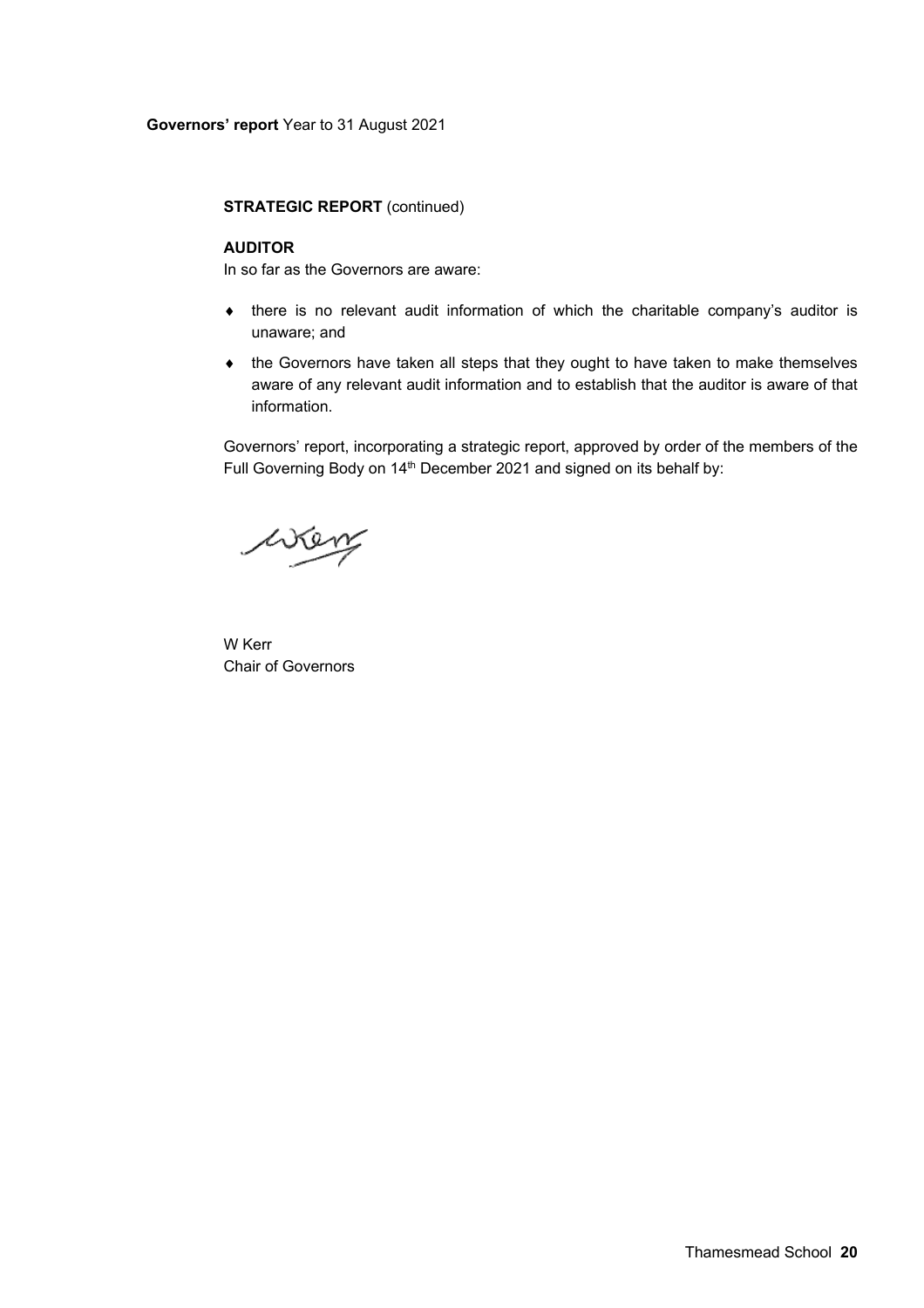#### **Scope of responsibility**

As Governors we acknowledge we have overall responsibility for ensuring that Thamesmead School has an effective and appropriate system of control, financial and otherwise. However such a system is designed to manage rather than eliminate the risk of failure to achieve business objectives, and can provide only reasonable and not absolute assurance against material misstatement or loss.

The Full Governing Body have delegated the day-to-day responsibility to the Headteacher, as Accounting Officer, for ensuring financial controls conform with the requirements of both propriety and good financial management and in accordance with the requirements and responsibilities assigned to it in the funding agreement between the Academy and the Secretary of State for Education. The Headteacher is also responsible for reporting to the Full Governing Body any material weaknesses or breakdowns in internal control.

#### **Governance**

report and in the statement of Governors' responsibilities. Attendance during the year at meetings of the Full Governing Body was as follows: **Governor Meetings attended Out of a possible** 

The information on governance included here supplements that described in the Governors'

| ouverlium      | meeungs allended | <b>OUL OF A POSSIDIE</b> |
|----------------|------------------|--------------------------|
| R Blandford    | 0                | 4                        |
| J Burtsell     | 4                | 4                        |
| K Claeys       | 3                | 4                        |
| M Coombs       | 4                | 4                        |
| G Cooper       | $\overline{2}$   | 4                        |
| M Lucas-Caller | 3                | 4                        |
| N Jenkins      | 3                | 4                        |
| W Kerr         | 4                | 4                        |
| M F Martin     | 4                | 4                        |
| R Murton       | 4                | 4                        |
| R Pogson       | 4                | 4                        |
| T Queen        | 3                | 4                        |
| P Reeves       | 4                | 4                        |
| G Seabrook     | 4                | 4                        |
| J Tendler      | 4                | 4                        |
| A Warner       | 4                | 4                        |
| F Willans      | 3                | 4                        |

The Full Governing Body met four times in 2020/21. It has maintained effective oversight of funds by delegating certain areas to sub-committees, which are described on the following pages. In particular, the Resources & Audit Committee meets four times a year to review the quarterly accounts. Feedback is provided from this Committee demonstrating effective oversight of the budget/resources on a termly basis.

The Articles of Association were reviewed by the Members and as a result they were amended in June 2019. This resulted in a change to the constitution. The changes made will assist with the challenges that have arisen in recruiting and retaining Governors with professional skills and expertise, particularly Governors still in the world of work.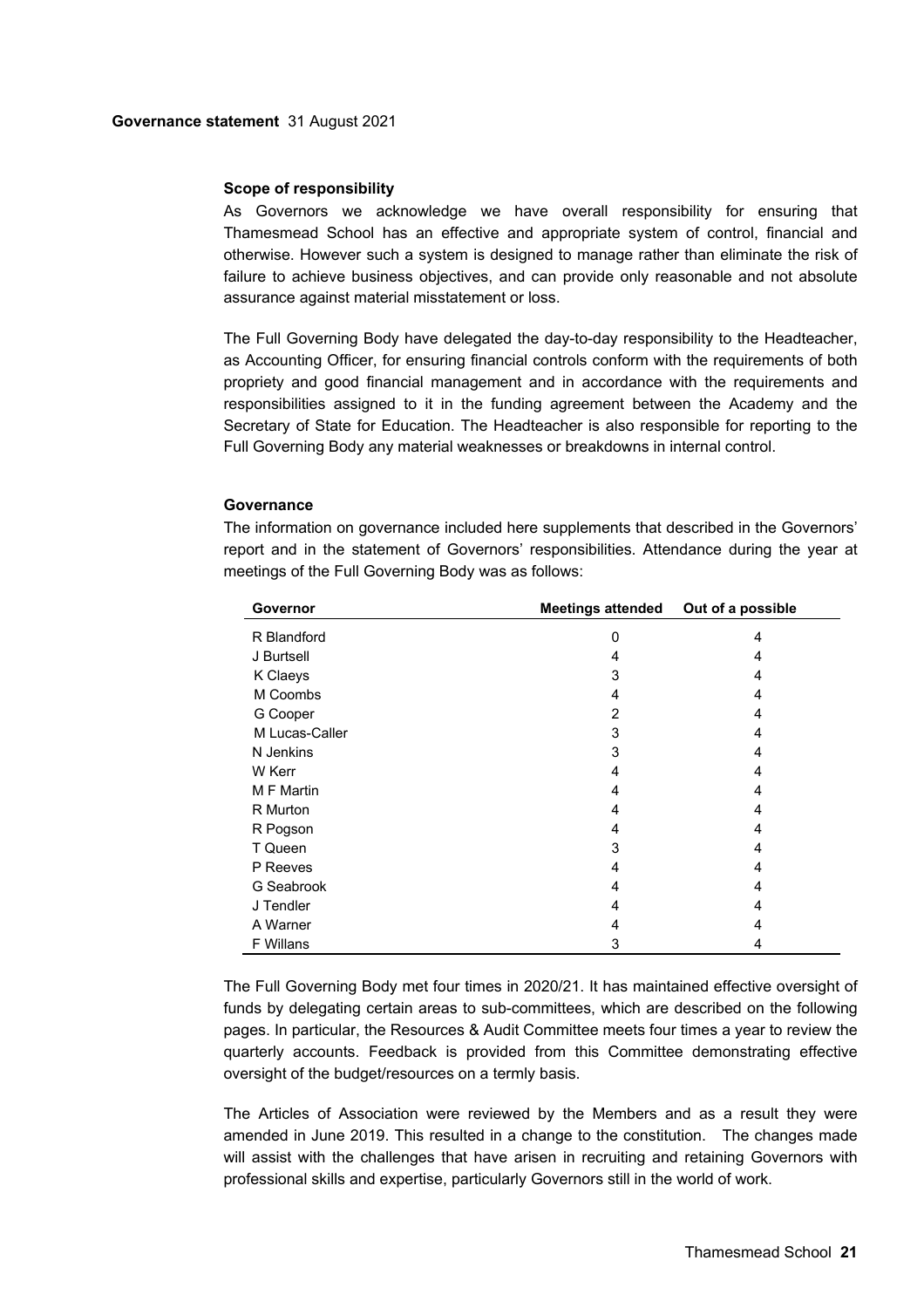#### **Governance** (continued)

#### *Governance reviews*

- At the end of each meeting of the Full Governing Body (FGB) or one of its Committees, Governors are asked to spend some time reflecting on how their discussions have impacted on outcomes for Thamesmead students.
- The Chair meets members of the FGB to review what impact they feel they have had on the effectiveness of the Full Governing Body, both as individuals and collectively in Committees, and the impact they feel the Full Governing Body has had on the effectiveness of the Academy.

# *Resources & Audit Committee*

The Resources & Audit Committee is a sub-committee of the Full Governing Body. Its purpose is to monitor the budget, monitor the internal assurance, external audit and pupil premium, achieve value for money and oversee capital grants.

| Governor                                                     | <b>Meetings attended</b> | Out of a possible |
|--------------------------------------------------------------|--------------------------|-------------------|
| M Coombs                                                     | 4                        | 4                 |
| N Jenkins                                                    | 3                        | 4                 |
| W Kerr                                                       | 4                        | 4                 |
| M Martin - Resigned from this Committee - $30th$<br>May 2021 | 3                        | 3                 |
| P Reeves                                                     | 4                        | 4                 |
| K Claeys                                                     | 4                        | 4                 |
| G Cooper                                                     | 4                        | 4                 |
| A Warner                                                     | 4                        |                   |

Attendance at meetings in the year was as follows:

# **Review of value for money**

As a contracting authority, Thamesmead School has sought to work closely where contracted goods, services and work contracts, such as for building works are involved. We have worked closely with our main contractors (catering, cleaning and building) to ensure we work together to face the challenges of COVID-19 whilst also considering Public Procurement Notices.

Students eligible for free school meals have been issued with vouchers during school closure and when self-isolating, plus had a varied menu when the school re-opened. Daytime cleaning has been introduced, at additional cost to the school, to ensure hygiene levels are high. Optimum use was made of the summer break to allow builders to deliver several site projects. Through the creation of an Action Plan, numerous risk assessments and CPD for appropriate staff, we have been able to work with contractors and visitors, towards maintaining a safe site.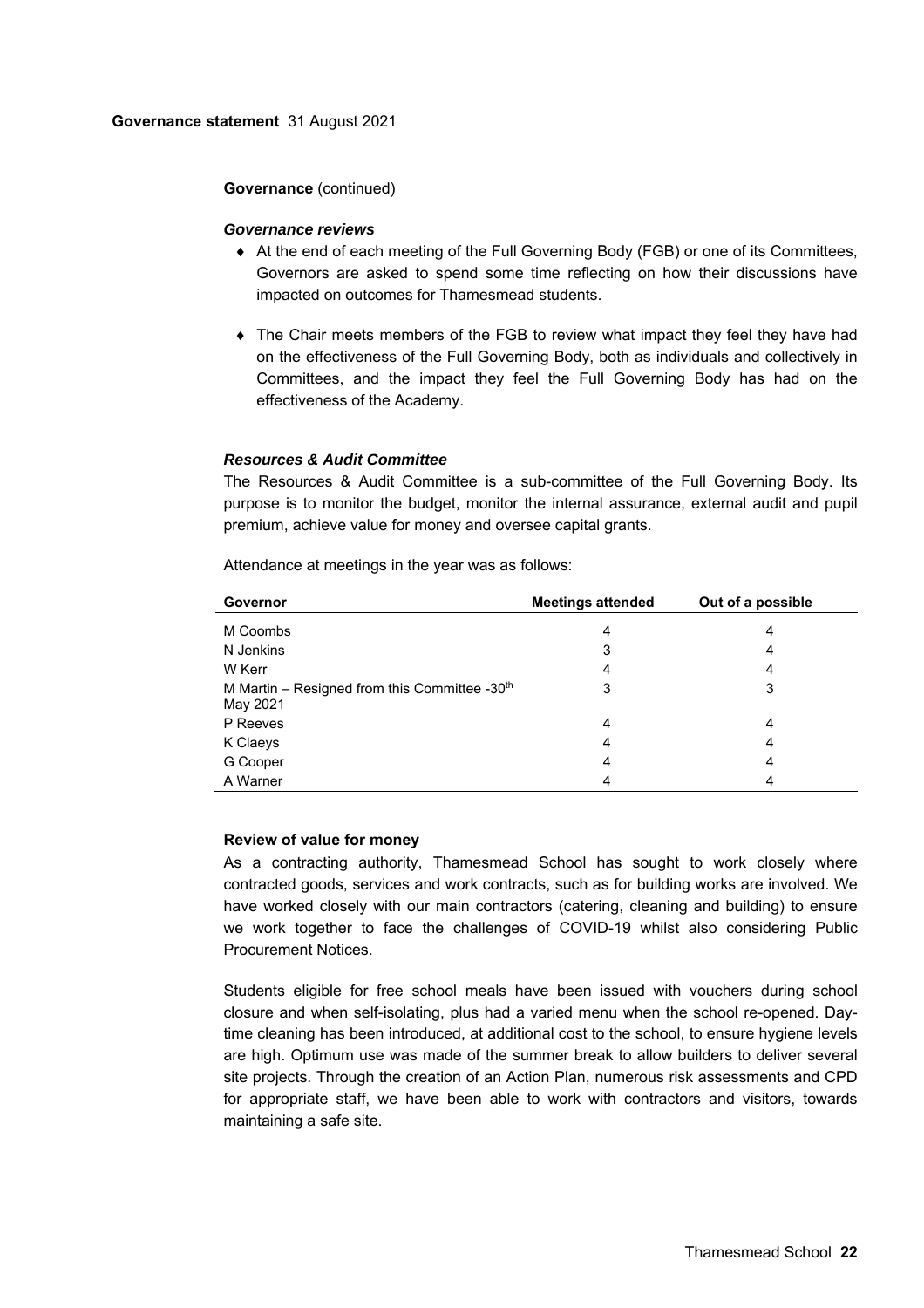#### **Review of value for money** (continued)

The Finance Team has been able to ensure supplier's invoices have been paid promptly. Although great efforts are always made to achieve value for money it has been observed that certain products have risen in price, or due to short supply and some products have been difficult to obtain. Therefore, the school has had no choice other than to pay market prices for some consumables, such as cleaning materials and other items relating to safety.

As Accounting Officer, the Headteacher has responsibility for ensuring that the Academy Trust delivers good value in the use of public resources. The Accounting Officer understands that value for money refers to the educational and wider societal outcomes achieved in return for the taxpayer resources received.

The Accounting Officer considers how the Trust's use of its resources has provided good value for money during the academic year, and reports to the Full Governing Body where value for money can be improved, including the use on benchmarking data where available. The Accounting Officer for the Academy Trust has delivered and improved value for money during the year by:

#### *Improving educational results*

Improving outcomes for all students remains the top priority. Attainment and progress continues to be well above the national average and students make good progress from their starting points to the time they leave. Ensuring high quality pastoral care is central to achieving this goal.

#### *Financial governance and oversight*

The Governing Body has a strategic view of the teaching and learning within the Academy and regularly receives updates on student progress via its Curriculum, Learning and Standards Committee. Governors are encouraged to challenge and question issues to ensure that the Governing Body is acting in its capacity of 'critical friend'. It approves the annual budget and, through the Resources Audit Committee, reviews it regularly throughout the year. It also considers the Annual Report and Accounts and monitors audit points and issues raised by the external auditors and the internal assurance reviews.

The Governing Body also has an overview of the School Development Plan and monitors progress against objectives and expenditure at each meeting.

All members of the Governing Body complete a Register of Pecuniary Interests form annually. The opportunity to declare any pecuniary interests is provided at all meetings attended by Governors.

#### *Better purchasing and efficiency savings*

Reports are made to the Governors' Resources & Audit Committee on the constant drive to achieve efficiency savings. Contracts and services are regularly evaluated and re-tendering is undertaken when necessary. Examples of work recently undertaken include the appointment of the contractor for the Condition Improvement Fund project and the energy provider with new contracts initiated in 2020/21.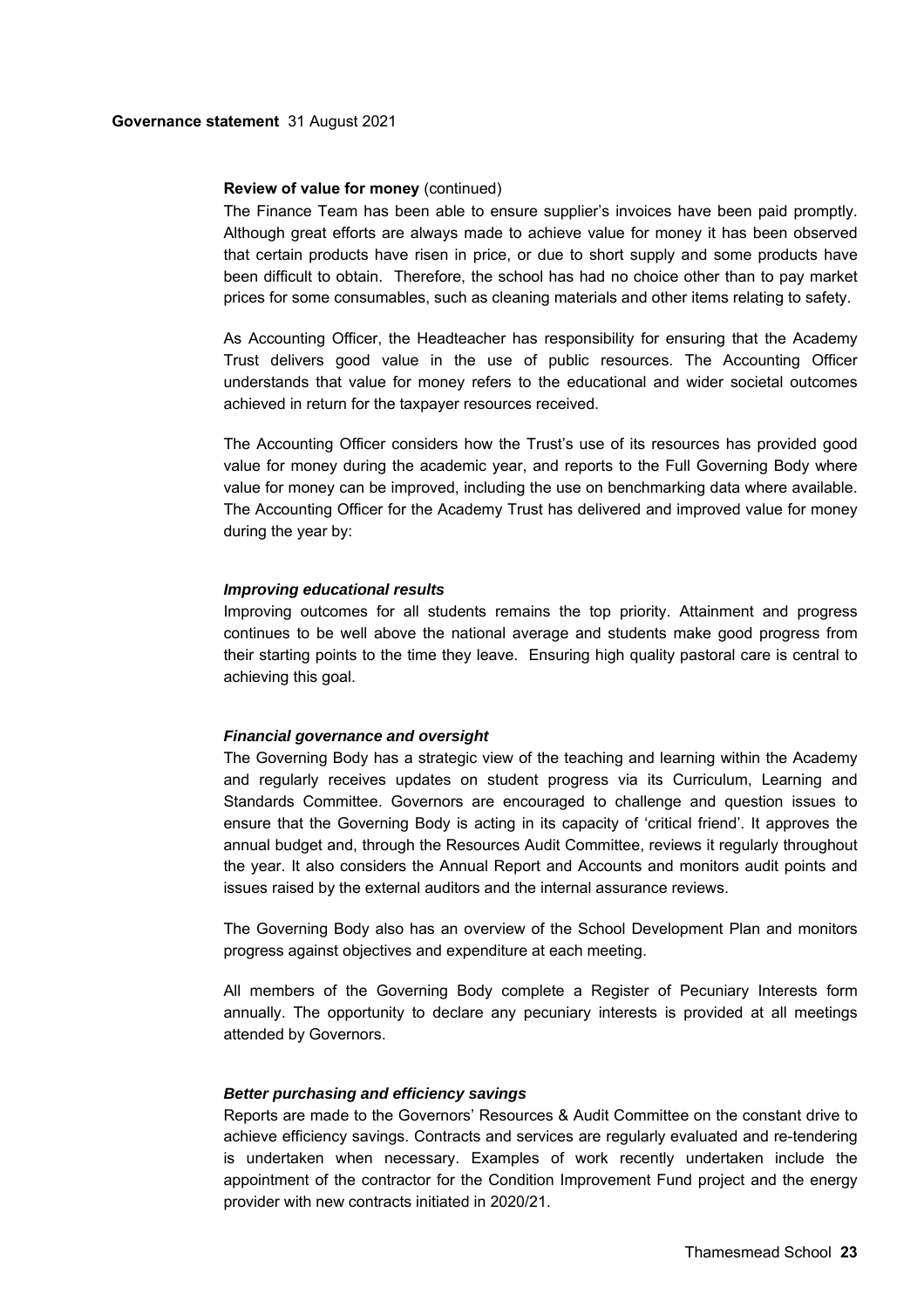#### **Review of value for money** (continued)

#### *Better purchasing and efficiency savings* (continued)

Thamesmead School has established a benchmarking group of similar sized secondary academies and this will allow the Academy to compare/contrast funding levels and income and expenditure patterns. In addition, the Academy benchmarks nationally with similar sized secondary schools using the School Resources Management Self-Assessment Tool.

Strategic financial planning has also informed how best predicted funding and income can be used to meet the needs of the Academy's programme of expenditure.

#### *Income generation*

The Academy currently has two on-site partners. The first is Shepperton Community Church which shares usage of the Jubilee Centre. The second is Verve Fitness Limited who operate the 'Fresh' commercial fitness centre. In both cases students are advantaged by the additional facilities offered.

Parental support through Friends of Thamesmead and the Development Fund is valued and has allowed the Academy to recently purchase a 17-seater minibus replacing an older model. The social events organised by the Friends of Thamesmead include excellent social activities for the parent and staff community.

The topic of fundraising is reported on earlier in this Report.

#### **The purpose of the system of internal control**

The system of internal control is designed to manage risk to a reasonable level rather than to eliminate all risk of failure to achieve policies, aims and objectives. It can therefore only provide reasonable and not absolute assurance of effectiveness. The system of internal control is based on an ongoing process designed to identify and prioritise the risks to the achievement of the Academy's policies, aims and objectives, to evaluate the likelihood of those risks being realised and the impact should they be realised, and to manage them efficiently, effectively and economically. The system of internal control has been in place at the Academy for the year ended 31 August 2021 and up to the date of approval of the annual report and financial statements.

#### **Capacity to handle risk**

The Full Governing Body has reviewed the key risks to which the Academy is exposed together with the operating, financial and compliance controls that have been implemented to mitigate those risks. The Full Governing Body is of the view that there is a formal ongoing process for identifying, evaluating and managing the Academy's significant risks that has been in place for the year ended 31 August 2021 and up to the date of approval of the annual report and financial statements. This process is regularly reviewed by the Full Governing Body.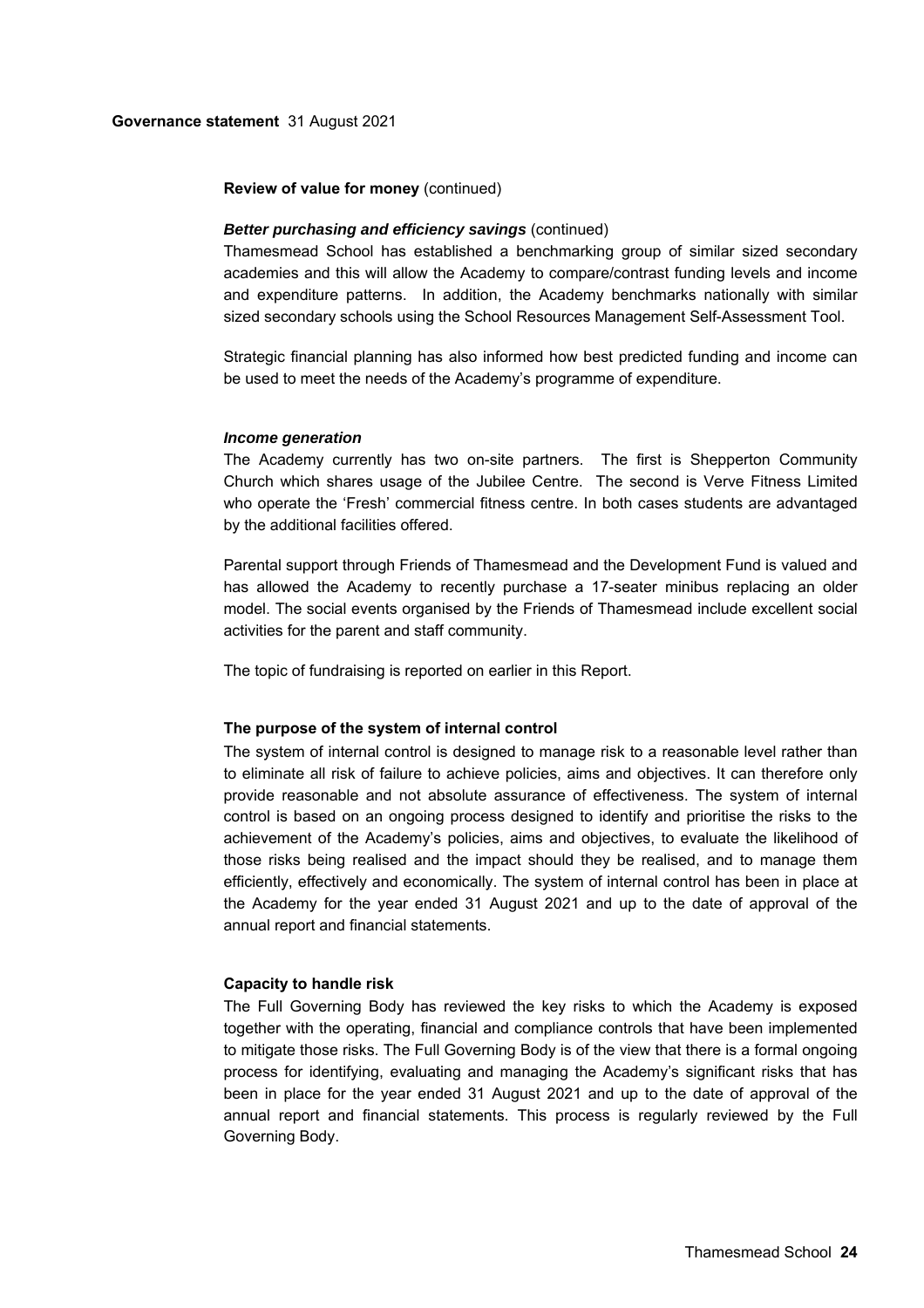#### **The risk and control framework**

The Academy's system of internal financial control is based on a framework of regular management information and administrative procedures including the segregation of duties and a system of delegation and accountability. In particular, it includes:

- comprehensive budgeting and monitoring systems with an annual budget and periodic financial reports which are reviewed and agreed by the FGB;
- regular reviews by the Resources & Audit Committee of reports which indicate financial performance against the forecasts and of major purchase plans, capital works and expenditure programmes;
- monthly reviews of financial reports by the Chair of Governors and the Headteacher;
- setting targets to measure financial and other performance;
- clearly defined purchasing (asset purchase or capital investment) guidelines;
- delegation of authority and segregation of duties; and
- identification and management of risks.

Azets provided internal assurance services to the Academy during 2020/21.

The role includes performing a range of checks on the Academy's financial systems. On a quarterly basis, reports are submitted to the Full Governing Body, through the Resources & Audit Committee on the operation of the systems of control and on the discharge of the Full Governing Body's financial responsibilities.

The internal assurance work has been delivered as planned and there have been no material issues or remedial action required.

# **Review of effectiveness**

As Accounting Officer, the Headteacher has responsibility for reviewing the effectiveness of the system of internal control. During the year in question, the review has been informed by:

- the internal assurance work;
- $\bullet$  the work of the external auditor;
- the financial management and governance self-assessment process;
- the work of the Senior Management Team within the Academy who have responsibility for the development and maintenance of the internal control framework.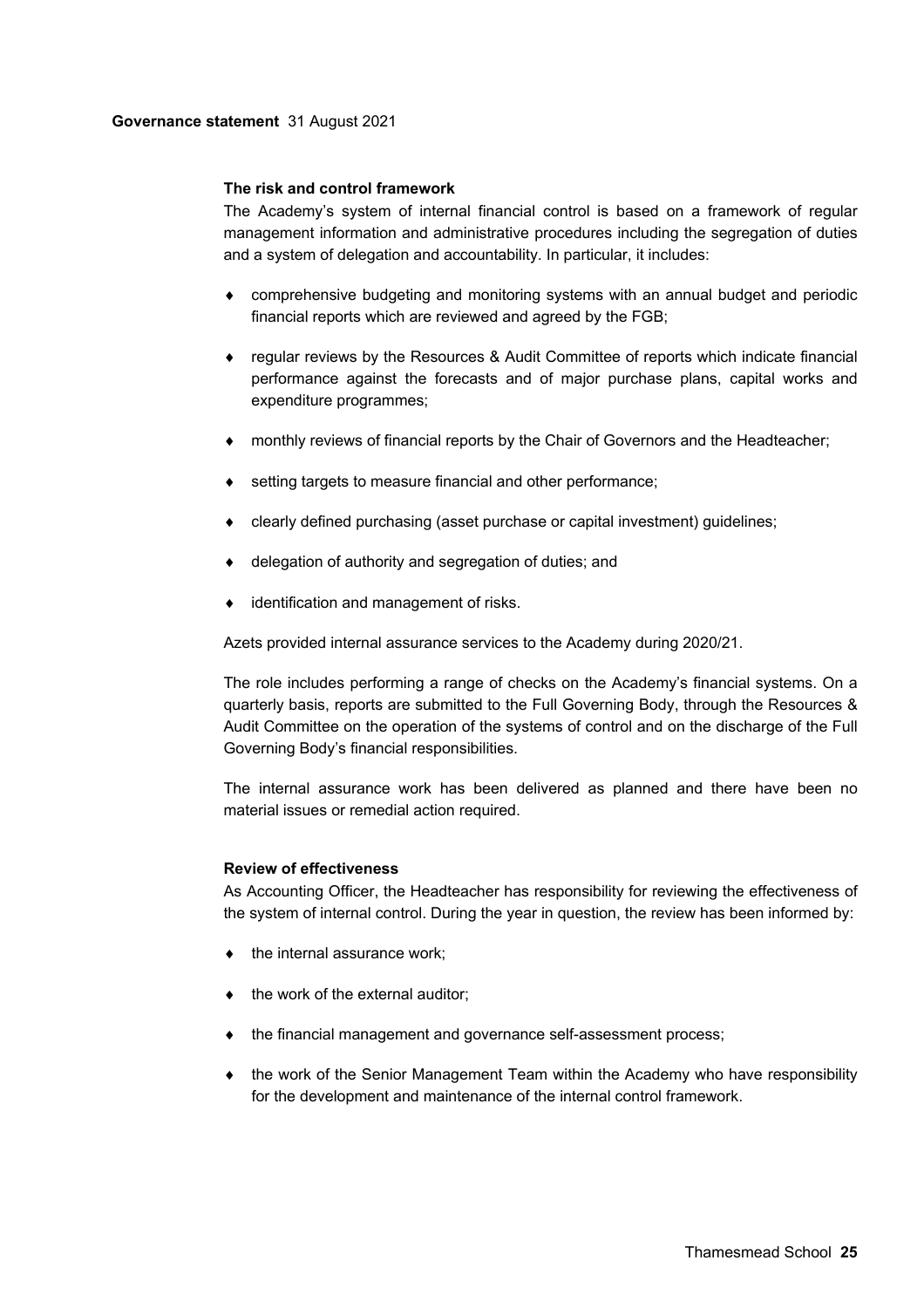# **Review of effectiveness** (continued)

The Accounting Officer has advised the Resources & Audit Committee of the implications of his review of the system of internal control by the Resources & Audit Committee and a plan to address weaknesses and ensure continuous improvement of the system is in place.

Approved by order of the Full Governing Body on 14<sup>th</sup> December 2021 and signed on their behalf by:

wen

W Kerr **P Reeves** (Chair of Governors) (Accounting Officer)

 $\beta$  Rev  $\mathcal{D}$ .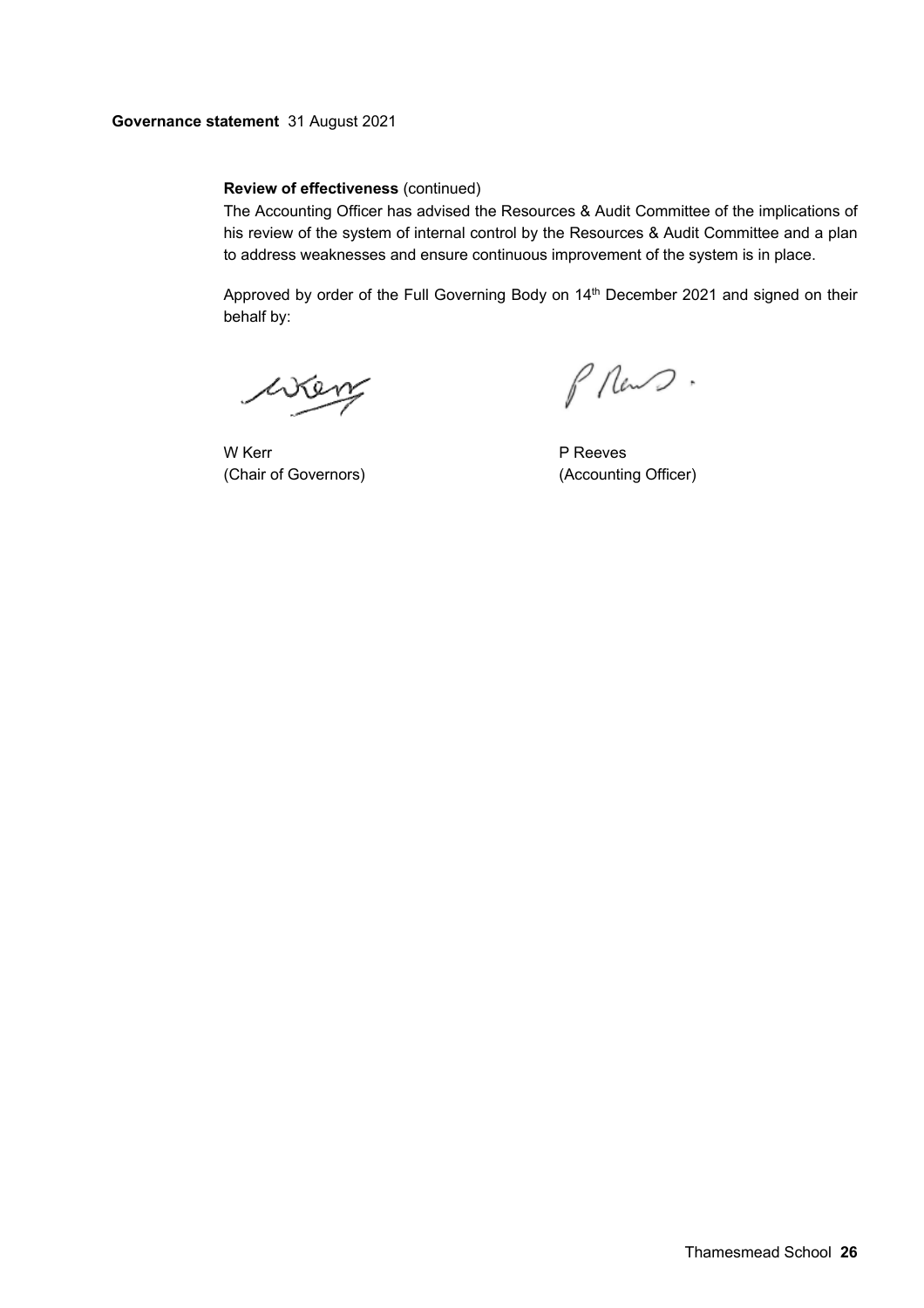### **Statement on regularity, propriety and compliance** 31 August 2021

As Accounting Officer of Thamesmead School, I have considered my responsibility to notify the Academy Trust Full Governing Body and the Education and Skills Funding Agency of material irregularity, impropriety and non-compliance with ESFA terms and conditions of funding, under the funding agreement in place between the Academy Trust and the Secretary of State. As part of my consideration I have had due regard to the requirements of the Academies Financial Handbook 2020.

I confirm that I and the Academy Trust Full Governing Body are able to identify any material irregular or improper use of funds by the Academy Trust, or material non-compliance with the terms and conditions of funding under the Academy Trust's funding agreement and the Academies Financial Handbook 2020.

I confirm that no instances of material irregularity, impropriety or funding non-compliance have been discovered to date. If any instances are identified after the date of this statement, these will be notified to the Full Governing Body and ESFA.

 $\int$  Rev  $2$ .

Accounting Officer Date: 14<sup>th</sup> December 2021

P Reeves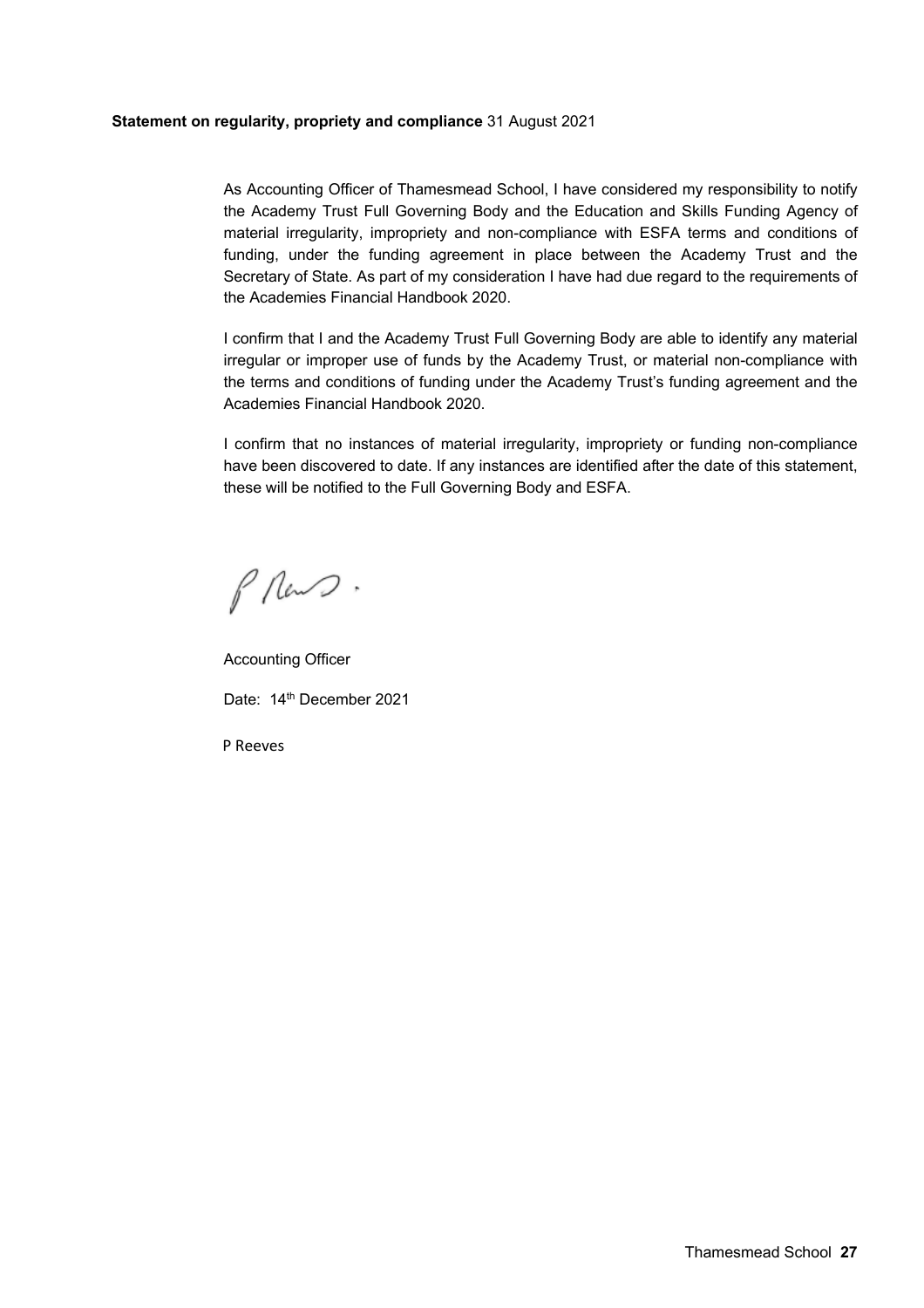### **Statement of Governors' responsibilities** 31 August 2021

The Governors (who act as trustees for the charitable activities of the Academy and are also the directors of the Academy for the purposes of company law) are responsible for preparing the Governors' report and the financial statements in accordance with the Annual Accounts Direction issued by the Education and Skills Funding Agency, United Kingdom Accounting Standards (United Kingdom Generally Accepted Accounting Practice) and applicable law and regulations.

Company law requires the Governors to prepare financial statements for each financial year. Under company law, the Governors must not approve the financial statements unless they are satisfied that they give a true and fair view of the state of affairs of the Academy and of its income and expenditure for that period. In preparing these financial statements, the Governors are required to:

- select suitable accounting policies and then apply them consistently;
- observe the methods and principles in the Charities' SORP FRS102 and the Academies Accounts Direction 2020 to 2021;
- make judgments and estimates that are reasonable and prudent;
- state whether applicable United Kingdom Accounting Standards (FRS 102) have been followed, subject to any material departures disclosed and explained in the financial statements; and
- prepare the financial statements on the going concern basis unless it is inappropriate to presume that the Academy will continue in operation.

The Governors are responsible for keeping adequate accounting records that are sufficient to show and explain the Academy's transactions and disclose with reasonable accuracy at any time the financial position of the Academy and enable them to ensure that the financial statements comply with the Companies Act 2006. They are also responsible for safeguarding the assets of the Academy and hence for taking reasonable steps for the prevention and detection of fraud and other irregularities.

The Governors are responsible for ensuring that in its conduct and operation the Academy applies financial and other controls, which conform with the requirements both of propriety and of good financial management. They are also responsible for ensuring grants received from the ESFA/DfE have been applied for the purposes intended.

The Governors are responsible for the maintenance and integrity of the charity and financial information included on the Academy's website. Legislation in the United Kingdom governing the preparation and dissemination of financial statements may differ from legislation in other jurisdictions.

Approved by order of the members of the Full Governing Body on 14th December 2021 and signed on its behalf by:

wen

W Kerr, Chair of Governors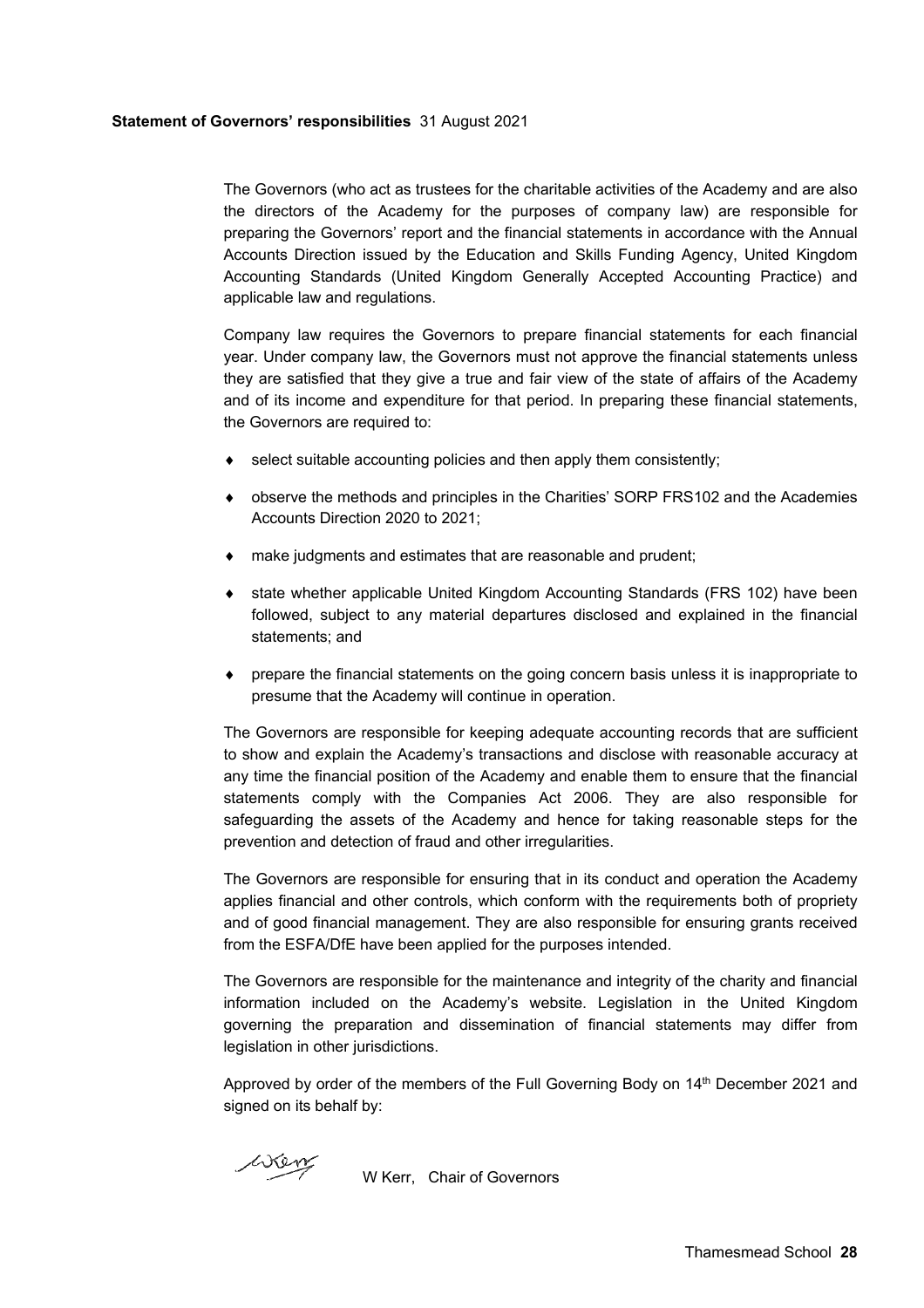# **Independent auditor's report on the financial statements to the members of Thamesmead School**

# **Opinion**

We have audited the financial statements of Thamesmead School (the 'charitable company') for the year ended 31 August 2021 which comprise the statement of financial activities, the balance sheet, the statement of cash flows and notes to the financial statements, including a summary of significant accounting policies. The financial reporting framework that has been applied in their preparation is applicable law and United Kingdom Accounting Standards, including Financial Reporting Standard 102 'The Financial Reporting Standard applicable in the UK and Republic of Ireland' (United Kingdom Generally Accepted Accounting Practice), Accounting and Reporting by Charities: Statement of Recommended Practice applicable to charities preparing their accounts in accordance with the Financial Reporting Standard applicable in the UK and Republic of Ireland (FRS 102) (the Charities SORP FRS102) and the Academies Accounts Direction 2020 to 2021.

In our opinion, the financial statements:

- $\bullet$  give a true and fair view of the state of the charitable company's affairs as at 31 August 2021 and of its income and expenditure for the year then ended;
- have been properly prepared in accordance with United Kingdom Generally Accepted Accounting Practice;
- have been prepared in accordance with the requirements of the Companies Act 2006; and
- have been prepared in accordance with the Charities SORP FRS102 and Academies Accounts Direction 2020 to 2021.

# **Basis for opinion**

We conducted our audit in accordance with International Standards on Auditing (UK) (ISAs (UK)) and applicable law. Our responsibilities under those standards are further described in the Auditor's responsibilities for the audit of the financial statements section of our report. We are independent of the charitable company in accordance with the ethical requirements that are relevant to our audit of the financial statements in the UK, including the FRC's Ethical Standard, and we have fulfilled our other ethical responsibilities in accordance with these requirements. We believe that the audit evidence we have obtained is sufficient and appropriate to provide a basis for our opinion.

# **Conclusions relating to going concern**

In auditing the financial statements, we have concluded that the Governor's use of the going concern basis of accounting in the preparation of the financial statements is appropriate.

Based on the work we have performed, we have not identified any material uncertainties relating to events or conditions that, individually or collectively, may cast significant doubt on the Academy Trust's ability to continue as a going concern for a period of at least twelve months from when the financial statements are authorised for issue.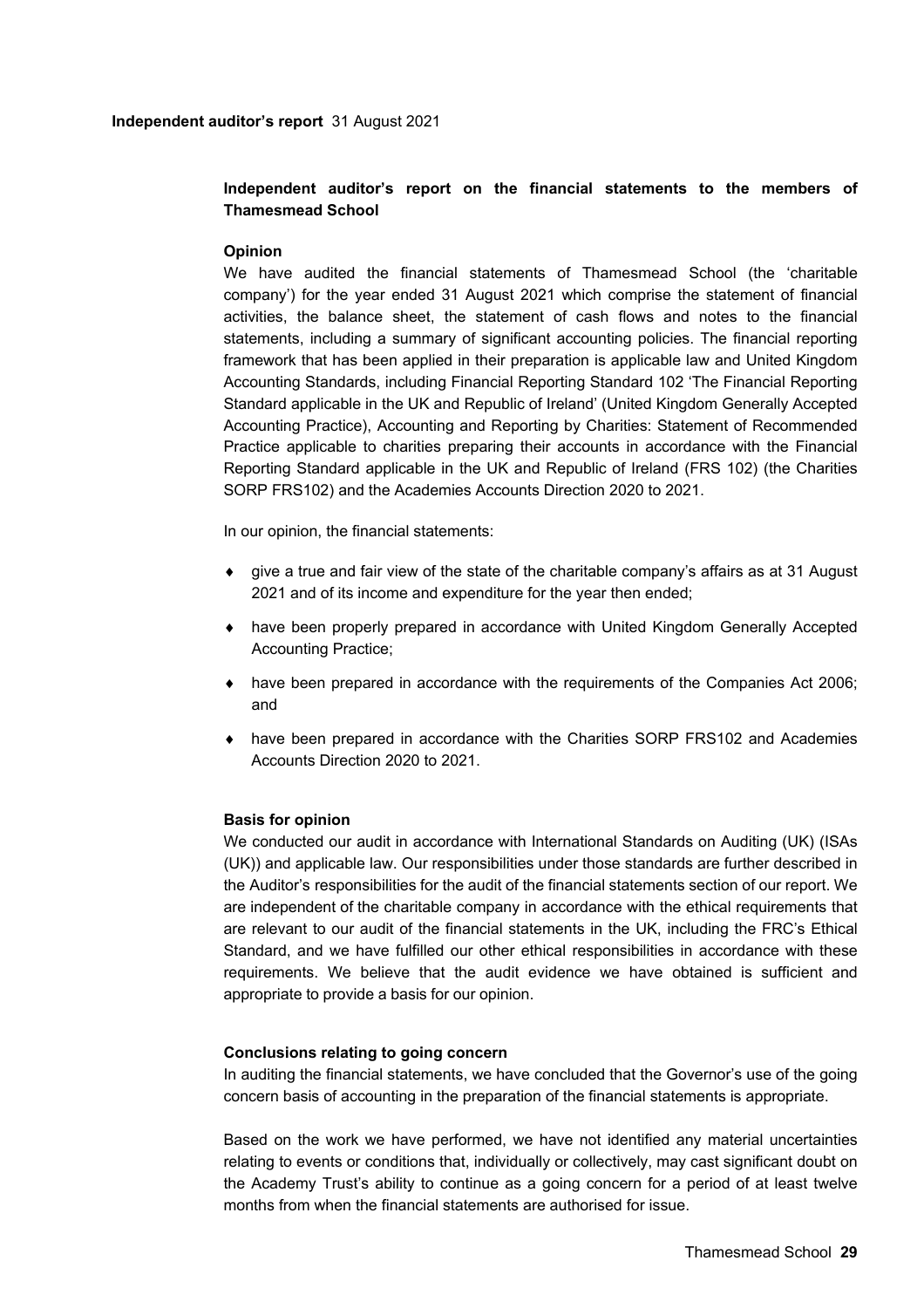#### **Conclusions relating to going concern** (continued)

Our responsibilities and the responsibilities of the Governors with respect to going concern are described in the relevant sections of this report.

#### **Other information**

The Governors are responsible for the other information. The other information comprises the information included in the annual report other than the financial statements and our auditor's report thereon. Our opinion on the financial statements does not cover the other information and, except to the extent otherwise explicitly stated in our report, we do not express any form of assurance conclusion thereon.

In connection with our audit of the financial statements, our responsibility is to read the other information and, in doing so, consider whether the other information is materially inconsistent with the financial statements or our knowledge obtained in the audit or otherwise appears to be materially misstated. If we identify such material inconsistencies or apparent material misstatements, we are required to determine whether there is a material misstatement in the financial statements or a material misstatement of the other information. If, based on the work we have performed, we conclude that there is a material misstatement of this other information, we are required to report that fact.

We have nothing to report in this regard.

#### **Opinions on other matters prescribed by the Companies Act 2006**

In our opinion, based on the work undertaken in the course of the audit:

- the information given in the Governors' report, which is also the directors' report for the purposes of company law and includes the strategic report, for the financial year for which the financial statements are prepared is consistent with the financial statements; and
- the Governors' report, which is also the directors' report for the purposes of company law and includes the strategic report, has been prepared in accordance with applicable legal requirements.

#### **Matters on which we are required to report by exception**

In the light of the knowledge and understanding of the charitable company and its environment obtained in the course of the audit, we have not identified material misstatements in the Governors' report including the strategic report.

We have nothing to report in respect of the following matters in relation to which the Companies Act 2006 requires us to report to you if, in our opinion:

- adequate accounting records have not been kept; or
- $\bullet$  the financial statements are not in agreement with the accounting records or returns; or
- certain disclosures of Governors' remuneration specified by law are not made; or
- we have not received all the information and explanations we require for our audit.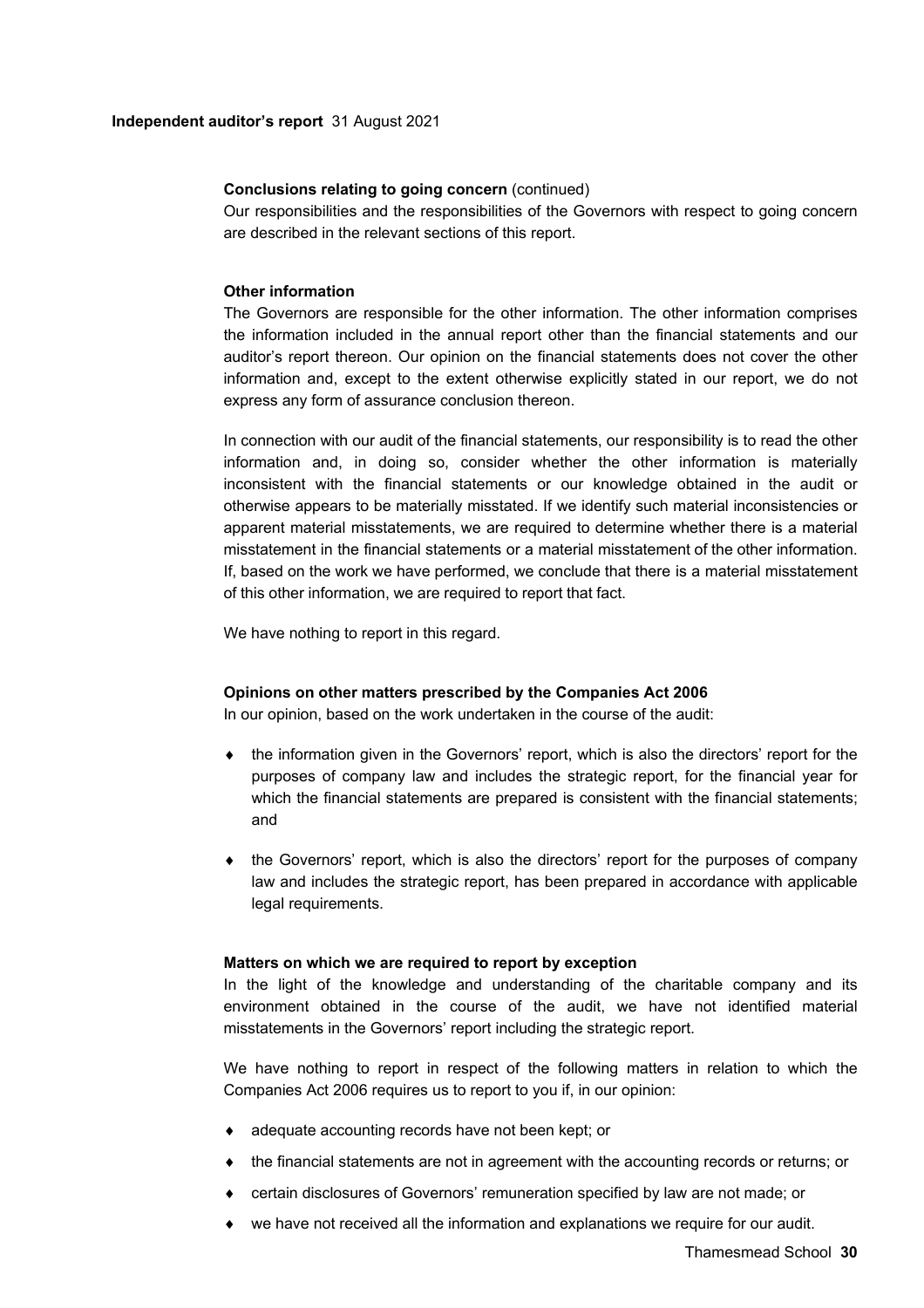#### **Responsibilities of Governors**

As explained more fully in the Governors' responsibilities statement, the Governors (who are also the directors for the purposes of company law) are responsible for the preparation of the financial statements and for being satisfied that they give a true and fair view, and for such internal control as the Governors determine is necessary to enable the preparation of financial statements that are free from material misstatement, whether due to fraud or error.

In preparing the financial statements, the Governors are responsible for assessing the charitable company's ability to continue as a going concern, disclosing, as applicable, matters related to going concern and using the going concern basis of accounting unless the Governors either intend to liquidate the charitable company or to cease operations, or have no realistic alternative but to do so.

### **Auditor's responsibilities for the audit of the financial statements**

Our objectives are to obtain reasonable assurance about whether the financial statements as a whole are free from material misstatement, whether due to fraud or error, and to issue an auditor's report that includes our opinion. Reasonable assurance is a high level of assurance, but is not a guarantee that an audit conducted in accordance with ISAs (UK) will always detect a material misstatement when it exists. Misstatements can arise from fraud or error and are considered material if, individually or in the aggregate, they could reasonably be expected to influence the economic decisions of users taken on the basis of these financial statements.

Irregularities, including fraud, are instances of non-compliance with laws and regulations. We design procedures in line with our responsibilities, outlined above, to detect material misstatements in respect of irregularities, including fraud. The extent to which our procedures are capable of detecting irregularities, including fraud is detailed below:

Our approach to identifying and assessing the risks of material misstatement in respect of irregularities, including fraud and non-compliance with laws and regulations, was as follows:

- the engagement partner ensured that the engagement team collectively had the appropriate competence, capabilities and skills to identify or recognise non-compliance with applicable laws and regulations;
- we identified the laws and regulations applicable to the Academy Trust through discussions with management, and from our knowledge of the academy trust sector;
- the identified laws and regulations were communicated within the audit team regularly and the team remained alert to instances of non-compliance throughout the audit;
- we considered the legal and regulatory frameworks that are applicable to the charitable company and determined that the most significant are the Companies Act 2006, the Charities SORP FRS102, the Academies Accounts Direction 2020 to 2021, the Academies Financial Handbook 2020, and the Academy Trust's funding agreement with the ESFA as well as legislation pertaining to safeguarding in the UK;
- we understood how the Academy Trust is complying with those legal and regulatory frameworks by making inquiries to management and those responsible for legal, compliance and governance procedures. We corroborated our inquiries through our review of the minutes of Governor's meetings and papers provided to the Governors.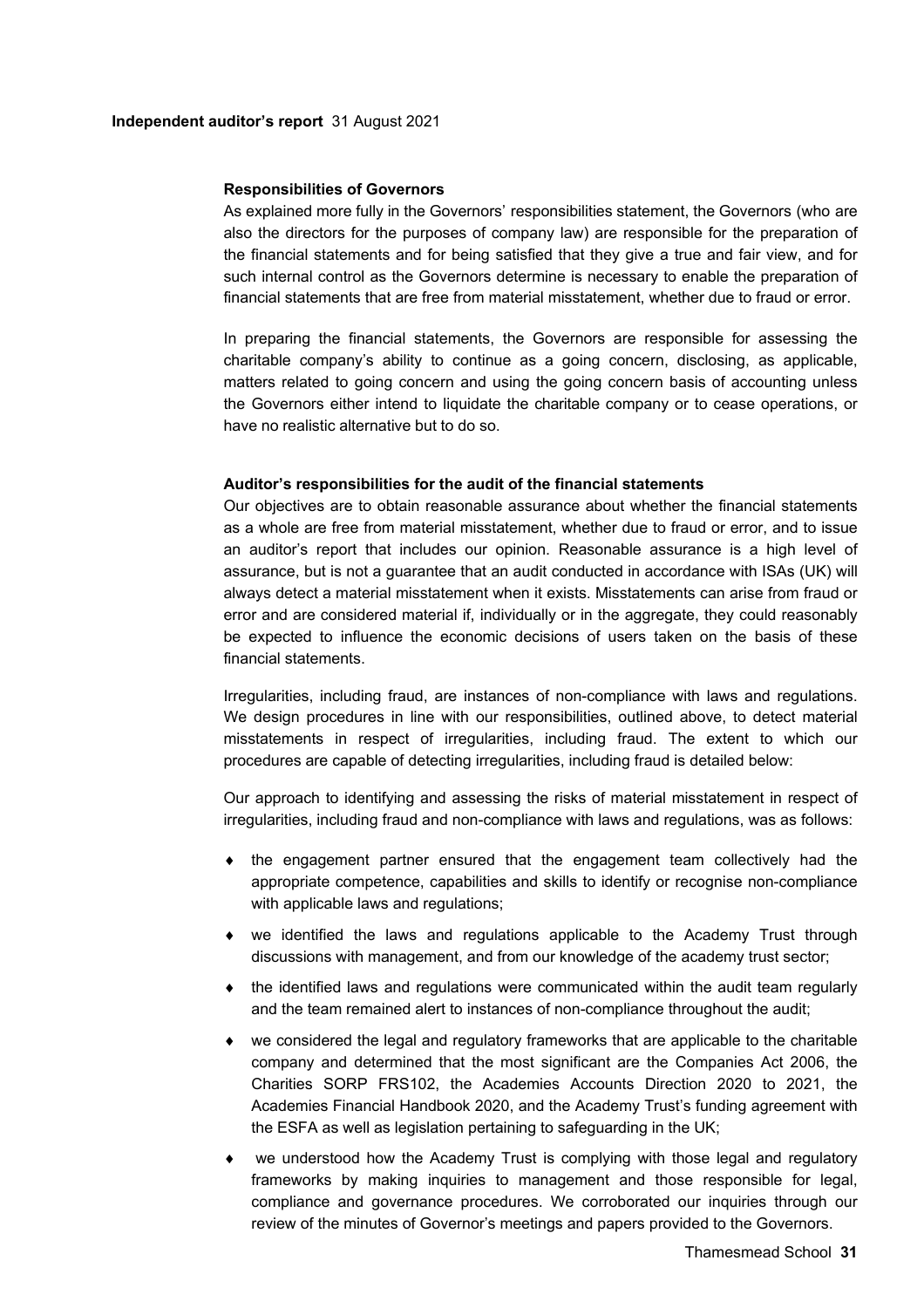### **Independent auditor's report** 31 August 2021

### **Auditor's responsibilities for the audit of the financial statements** (continued)

- we planned and carried out a separate limited assurance engagement in respect of regularity, propriety and compliance in accordance with the Framework and Guide for External Auditors and Reporting Accountants of Academy Trusts issued by the ESFA, as set out in our separate independent reporting accountant's assurance report on regularity.
- We assessed the susceptibility of the Academy Trust's financial statements to material misstatement, including obtaining an understanding of how fraud might occur, by:
- making enquiries of management and those charged with governance as to where they considered there was susceptibility to fraud, their knowledge of actual, suspected and alleged fraud; and
- considering the internal controls in place to mitigate risks of fraud and non-compliance with laws and regulations.

To address the risk of fraud through management bias and override of controls, we:

- performed analytical procedures to identify any unusual or unexpected relationships;
- tested journal entries to identify unusual transactions;
- tested the authorisation of expenditure as part of our substantive testing thereon;
- assessed whether judgements and assumptions made in determining the accounting estimates set out in the accounting policies were indicative of potential bias; and
- used data analytics to identify any significant or unusual transactions and identify the rationale for them.

In response to the risk of irregularities and non-compliance with laws and regulations, we designed procedures which included, but were not limited to:

- agreeing financial statement disclosures to underlying supporting documentation;
- reviewing the minutes of Governor's meetings;
- enquiring of management and those charged with governance as to actual and potential litigation and claims;
- reviewing any available correspondence with Ofsted, ESFA and HMRC; and
- $\bullet$  the work undertaken in relation to the limited assurance engagement in respect of regularity, propriety and compliance in accordance with the Framework and Guide for External Auditors and Reporting Accountants of Academy Trusts issued by the ESFA, as set out in our separate independent reporting accountant's assurance report on regularity.

There are inherent limitations in our audit procedures described above. The more removed that laws and regulations are from financial transactions, the less likely it is that we would become aware of non-compliance. International Standards on Auditing also limit the audit procedures required to identify non-compliance with laws and regulations to enquiry of the Directors and other management and the inspection of regulatory and legal correspondence, if any.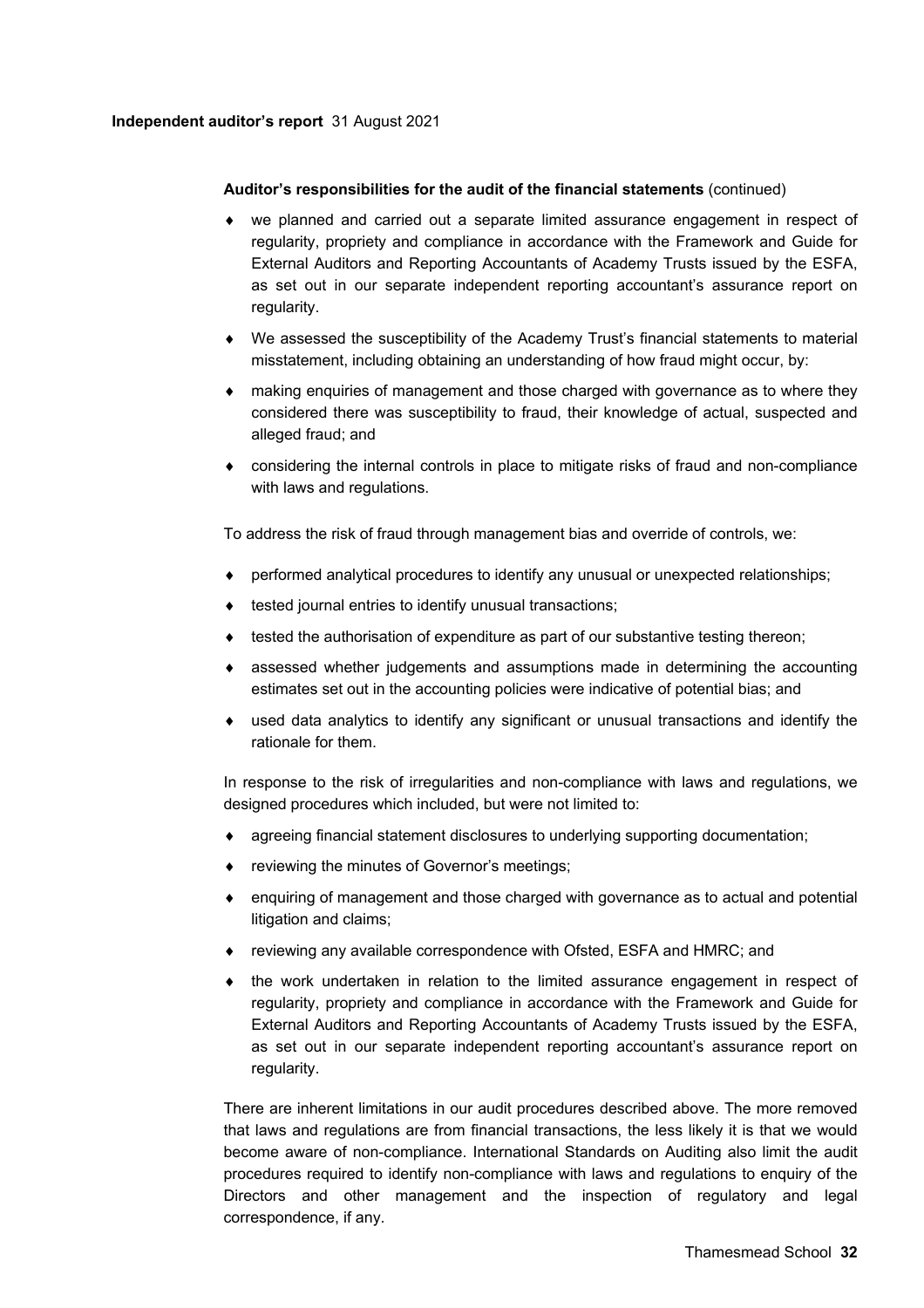#### **Independent auditor's report** 31 August 2021

### **Auditor's responsibilities for the audit of the financial statements** (continued)

Material misstatements that arise due to fraud can be harder to detect than those that arise from error as they may involve deliberate concealment or collusion.

A further description of our responsibilities for the audit of the financial statements is located on the Financial Reporting Council's website at www.frc.org.uk/auditorsresponsibilities. This description forms part of our auditor's report.

#### **Use of our report**

This report is made solely to the charitable company's members, as a body, in accordance with Chapter 3 of Part 16 of the Companies Act 2006. Our audit work has been undertaken so that we might state to the charitable company's members those matters we are required to state to them in an auditor's report and for no other purpose. To the fullest extent permitted by law, we do not accept or assume responsibility to anyone other than the charitable company and the charitable company's members as a body, for our audit work, for this report, or for the opinions we have formed.

Burracett LCP

Catherine Biscoe (Senior Statutory Auditor) for and on behalf of Buzzacott LLP, Statutory Auditor 130 Wood Street London EC2V 6DL

Date: 20 December 2021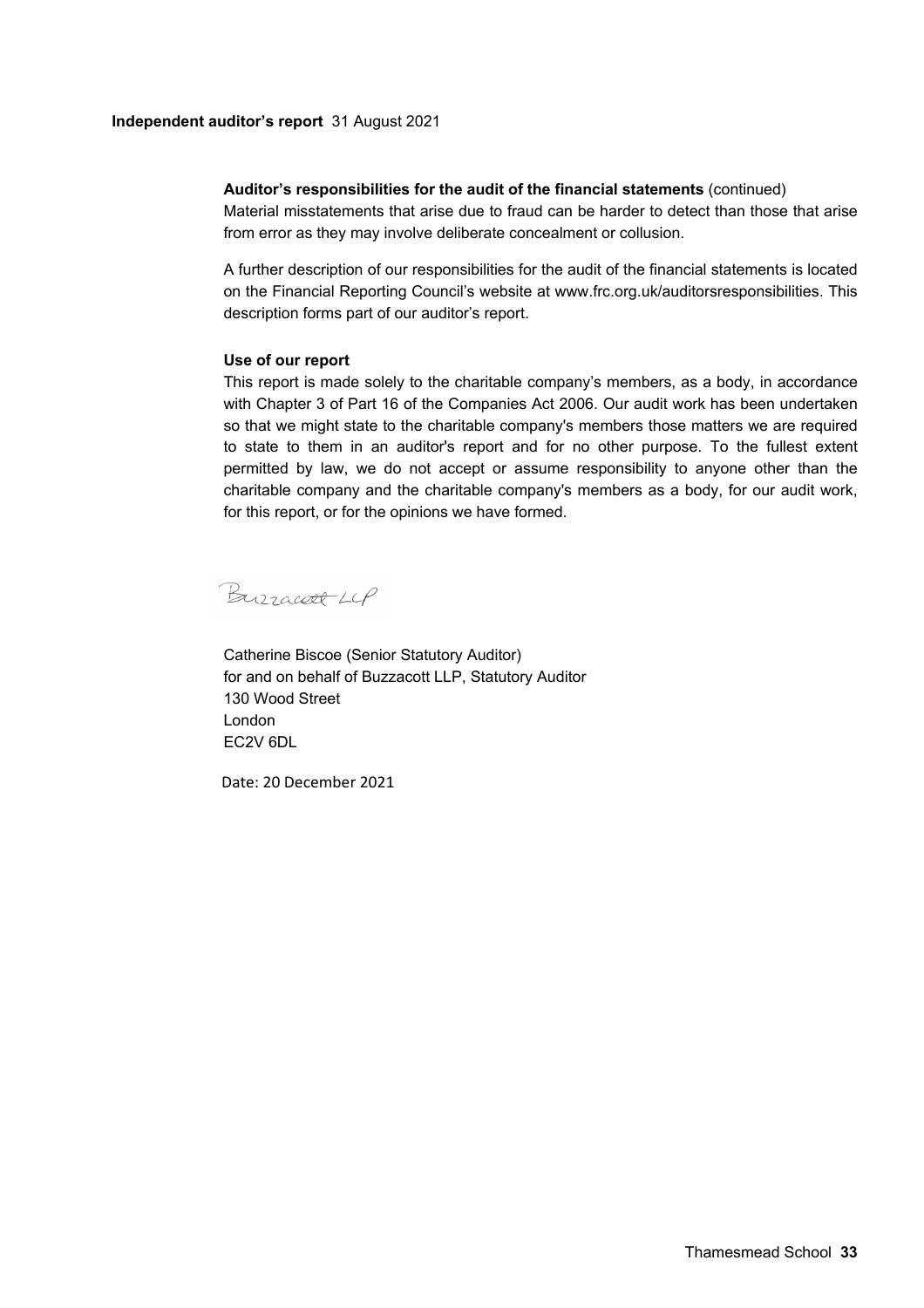# **Independent reporting accountant's assurance report on regularity to Thamesmead School and the Education and Skills Funding Agency**

In accordance with the terms of our engagement letter dated 10 October 2021 and further to the requirements of the Education and Skills Funding Agency (ESFA) as included in the Academies Accounts Direction 2020 to 2021, we have carried out an engagement to obtain limited assurance about whether the expenditure disbursed and income received by Thamesmead School during the period from 1 September 2020 to 31 August 2021 have been applied to the purposes identified by Parliament and the financial transactions conform to the authorities which govern them.

This report is made solely to Thamesmead School and the ESFA in accordance with the terms of our engagement letter. Our work has been undertaken so that we might state to the Thamesmead School and the ESFA those matters we are required to state in a report and for no other purpose. To the fullest extent permitted by law, we do not accept or assume responsibility to anyone other than the Thamesmead School and the ESFA, for our work, for this report, or for the conclusion we have formed.

# **Respective responsibilities of Thamesmead School's Accounting Officer and the reporting accountant**

The Accounting Officer is responsible, under the requirements of Thamesmead School's funding agreement with the Secretary of State for Education dated 21 March 2011 and the Academies Financial Handbook, extant from 1 September 2020, for ensuring that expenditure disbursed and income received is applied for the purposes intended by Parliament and the financial transactions conform to the authorities which govern them.

Our responsibilities for this engagement are established in the United Kingdom by our profession's ethical guidance and are to obtain limited assurance and report in accordance with our engagement letter and the requirements of the Academies Accounts Direction 2020 to 2021. We report to you whether anything has come to our attention in carrying out our work which suggests that in all material respects, expenditure disbursed and income received during the period from 1 September 2020 to 31 August 2021 have not been applied to purposes intended by Parliament or that the financial transactions do not conform to the authorities which govern them.

#### **Approach**

We conducted our engagement in accordance with the Academies Accounts Direction 2020 to 2021 issued by the ESFA. We performed a limited assurance engagement as defined in our engagement letter.

The objective of a limited assurance engagement is to perform such procedures as to obtain information and explanations in order to provide us with sufficient appropriate evidence to express a negative conclusion on regularity.

A limited assurance engagement is more limited in scope than a reasonable assurance engagement and consequently does not enable us to obtain assurance that we would become aware of all significant matters that might be identified in a reasonable assurance engagement. Accordingly, we do not express a positive opinion.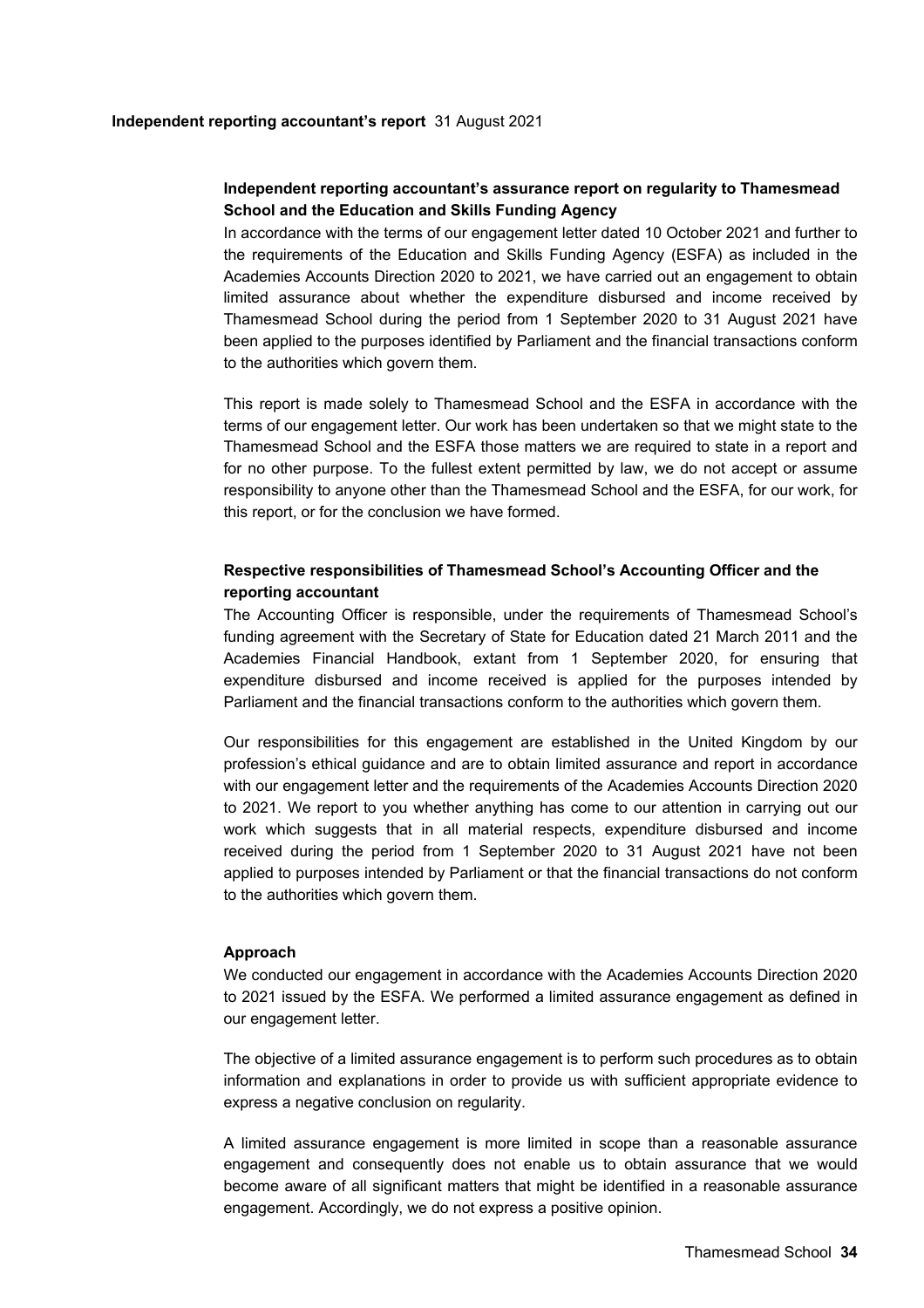# **Independent reporting accountant's report** 31 August 2021

### **Approach** (continued)

Our engagement includes examination, on a test basis, of evidence relevant to the regularity and propriety of the academy trust's income and expenditure.

The work undertaken to draw to our conclusion includes:

- An assessment of the risk of material irregularity and impropriety across all of the academy trust's activities;
- Further testing and review of the areas identified through the risk assessment including enquiry, identification of control processes and examination of supporting evidence across all areas identified as well as additional verification work where considered necessary; and
- Consideration of evidence obtained through the work detailed above and the work completed as part of our financial statements audit in order to support the regularity conclusion.

### **Conclusion**

In the course of our work, nothing has come to our attention which suggests that in all material respects the expenditure disbursed and income received during the period from 1 September 2020 to 31 August 2021 has not been applied to purposes intended by Parliament and the financial transactions do not conform to the authorities which govern them.

Burracoll LLP

Reporting Accountant Buzzacott LLP Chartered Accountants 130 Wood Street London EC2V 6DL

Date: 20 December 2021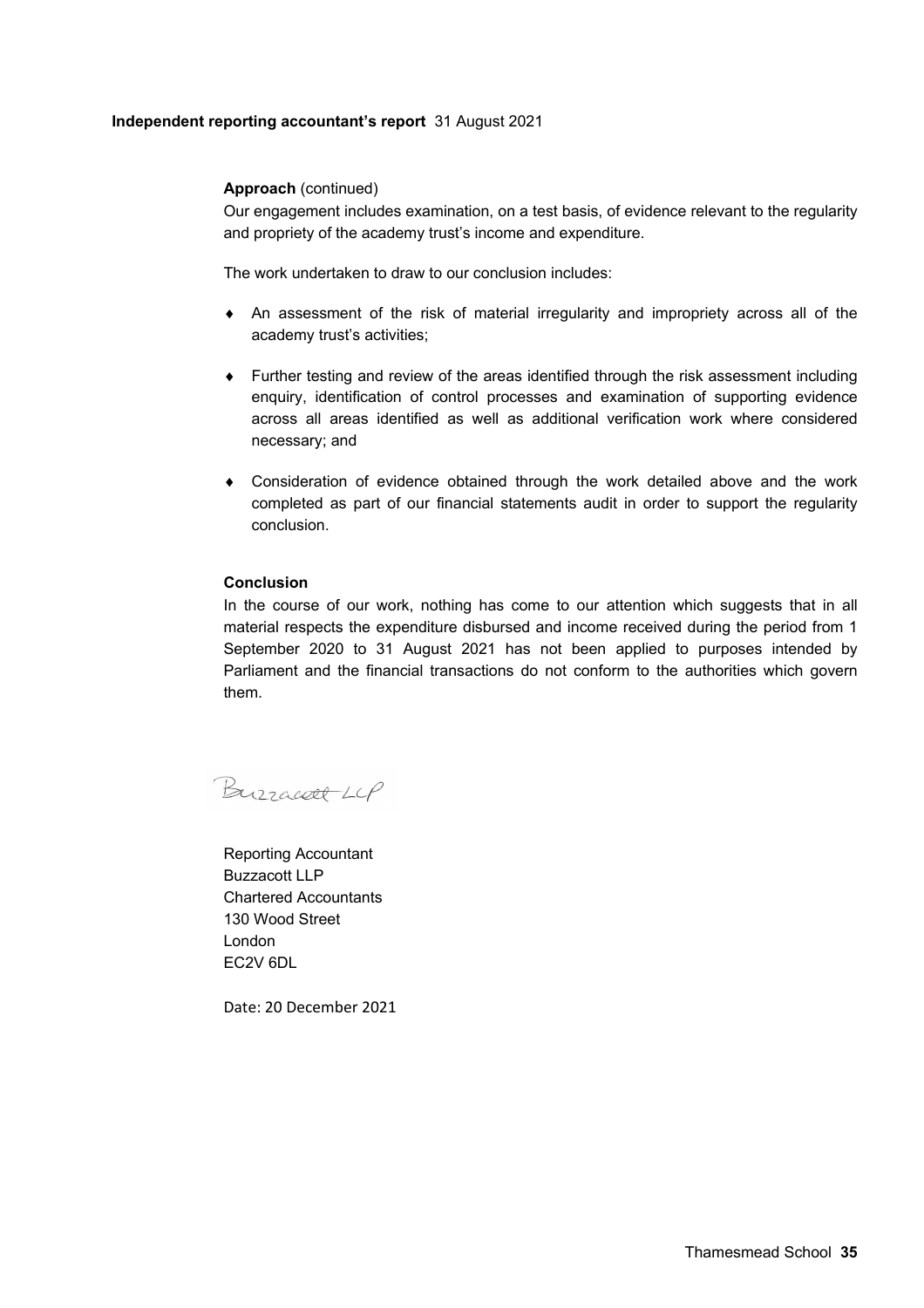# **Statement of financial activities (including income and expenditure account)** Year to 31 August 2021

|                                                                            |                | Unrestricted             | <b>Restricted funds</b> |                          | 2021                           | 2020                    |
|----------------------------------------------------------------------------|----------------|--------------------------|-------------------------|--------------------------|--------------------------------|-------------------------|
|                                                                            | <b>Notes</b>   | general<br>fund<br>£'000 | General<br>£'000        | Fixed<br>assets<br>£'000 | <b>Total</b><br>funds<br>£'000 | Total<br>funds<br>£'000 |
| Income from:                                                               |                |                          |                         |                          |                                |                         |
| Donations and capital grants<br>Charitable activities                      | $\overline{2}$ | 23                       |                         | 21                       | 44                             | 191                     |
| . Funding for the Academy's<br>educational operations                      | 5              |                          | 6,132                   |                          | 6,132                          | 5,695                   |
| Other trading activities                                                   | 3              | 39                       | 94                      |                          | 133                            | 276                     |
| Investments                                                                | 4              |                          |                         |                          |                                | 4                       |
| <b>Total income</b>                                                        |                | 62                       | 6,226                   | 21                       | 6,309                          | 6,166                   |
| <b>Expenditure on:</b><br>Charitable activities<br>. Academy's educational |                |                          |                         |                          |                                |                         |
| operations                                                                 | 7              | 13                       | 6,288                   | 529                      | 6,830                          | 6,796                   |
| <b>Total expenditure</b>                                                   | 6              | 13                       | 6,288                   | 529                      | 6,830                          | 6,796                   |
| Net income (expenditure)                                                   |                | 49                       | (62)                    | (508)                    | (521)                          | (630)                   |
| <b>Transfers between funds</b>                                             | 16             |                          | (99)                    | 99                       |                                |                         |
| Other recognised gains and losses                                          |                |                          |                         |                          |                                |                         |
| Actuarial (losses) on defined benefit<br>pension scheme                    | 20             |                          | (263)                   |                          | (263)                          | (216)                   |
| Net movement in funds                                                      |                | 49                       | (424)                   | (409)                    | (784)                          | (846)                   |
| <b>Reconciliation of funds</b>                                             |                |                          |                         |                          |                                |                         |
| Total fund balances brought forward at<br>1 September                      |                | 692                      | (2,896)                 | 9,179                    | 6,975                          | 7,821                   |
| <b>Total fund balances carried forward</b><br>at 31 August                 |                | 741                      | (3,320)                 | 8.770                    | 6,191                          | 6,975                   |

All of the Academy's activities derived from continuing operations.

The Academy has no recognised gains or losses other than those shown above.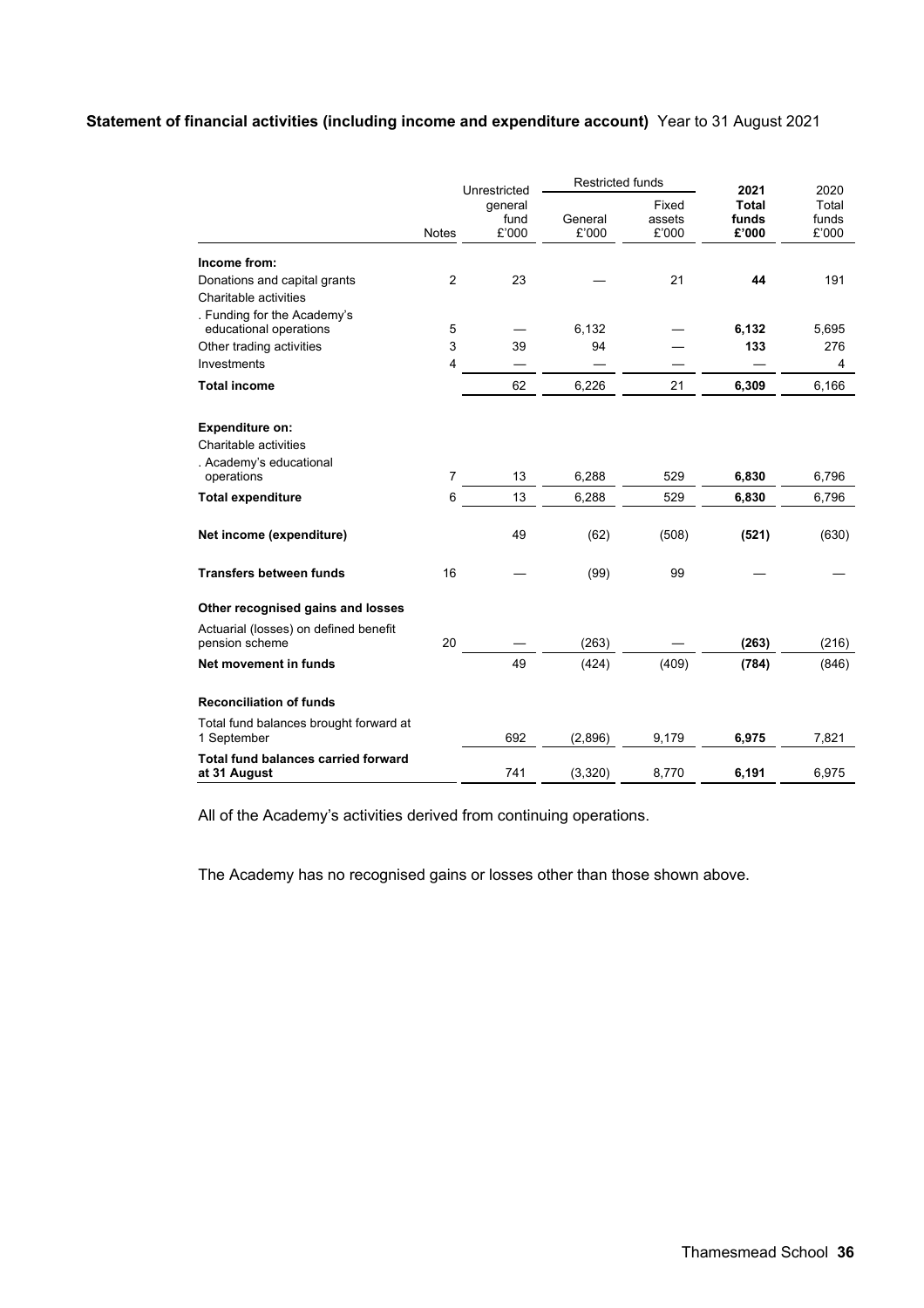### **Balance sheet** 31 August 2021

|                                                            | <b>Notes</b>    | 2021<br>£'000 | 2021<br>£'000 | 2020<br>£'000 | 2020<br>£'000 |
|------------------------------------------------------------|-----------------|---------------|---------------|---------------|---------------|
| <b>Fixed assets</b>                                        |                 |               |               |               |               |
| Tangible fixed assets                                      | 12              |               | 8,788         |               | 9,038         |
| <b>Current assets</b>                                      |                 |               |               |               |               |
| Debtors                                                    | 13              | 342           |               | 187           |               |
| Cash at bank and in hand                                   |                 | 1,509         |               | 1,634         |               |
|                                                            |                 | 1,851         |               | 1,821         |               |
| <b>Liabilities</b>                                         |                 |               |               |               |               |
| Creditors: amounts falling due                             |                 |               |               |               |               |
| within one year                                            | 14              | (684)         |               | (695)         |               |
| <b>Net current assets</b>                                  |                 |               | 1,167         |               | 1,126         |
| Total assets less current<br><b>liabilities</b>            |                 |               | 9,955         |               | 10,164        |
| Creditors: amounts falling due after<br>more than one year | 15              |               | (31)          |               | (41)          |
| Net assets excluding pension<br>scheme liability           |                 |               | 9,924         |               | 10,123        |
| Pension scheme liability                                   | 20              |               | (3,733)       |               | (3, 148)      |
| <b>Total net assets</b>                                    |                 |               | 6,191         |               | 6,975         |
| The funds of the Academy:<br><b>Restricted funds</b>       |                 |               |               |               |               |
| Fixed assets fund                                          | 16              |               | 8,770         |               | 9,179         |
| Restricted income fund                                     | 16              |               | 413           |               | 252           |
| Pension reserve                                            | 16              |               | (3,733)       |               | (3, 148)      |
| <b>Total restricted funds</b>                              |                 |               | 5,450         |               | 6,283         |
| <b>Unrestricted income funds</b>                           |                 |               |               |               |               |
| General fund                                               | 16 <sup>7</sup> |               | 741           |               | 692           |
| <b>Total funds</b>                                         |                 |               | 6,191         |               | 6,975         |

The financial statements on page 36 to 61 were approved by the Governors, and authorised for issue on 14th December 2021 and are signed on their behalf by:

wen

Chair of Governors

W Kerr

Thamesmead School Company Limited by Guarantee Registration Number: 07686145 (England and Wales)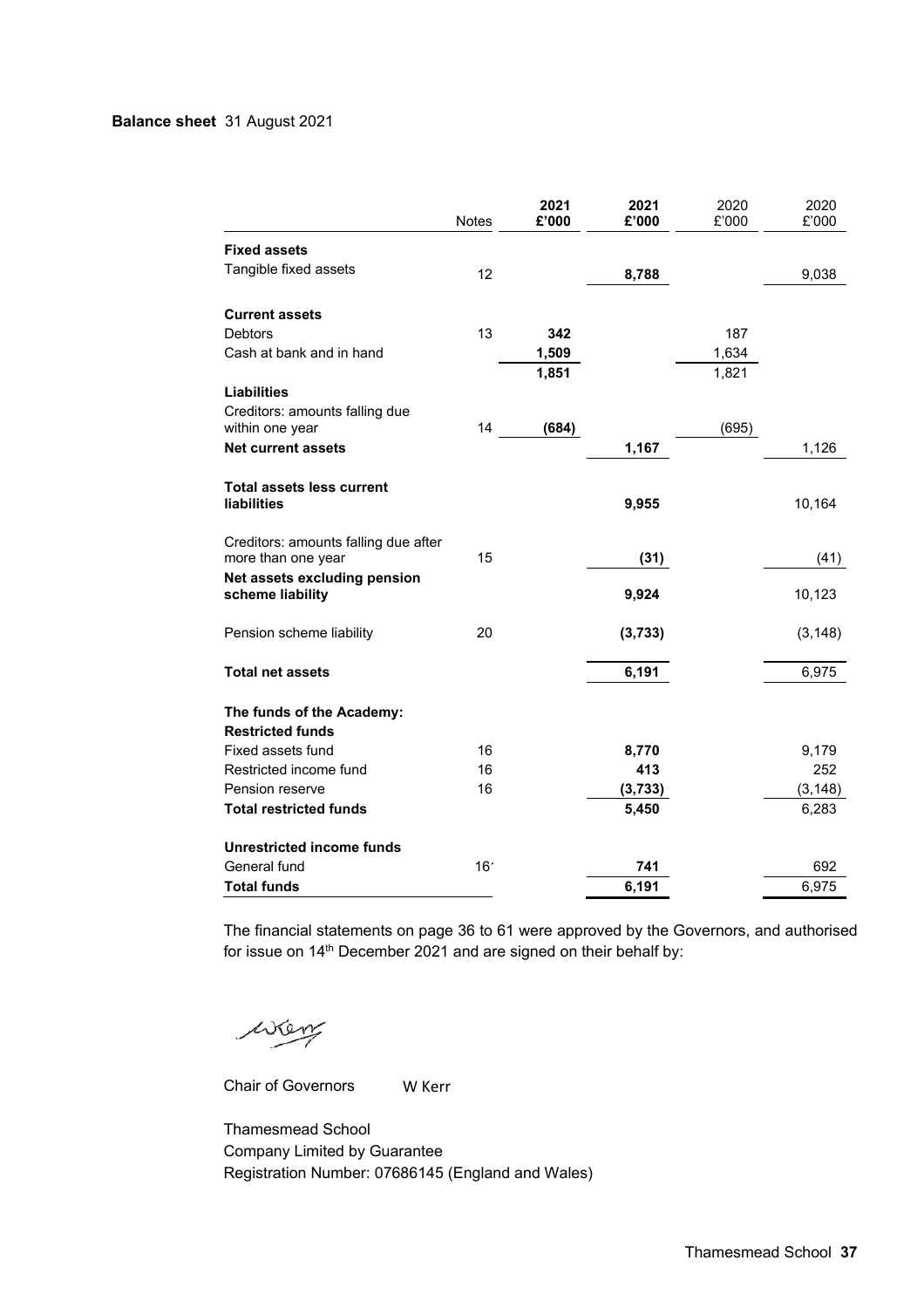### **Statement of cash flows** Year to 31 August 2021

|                                                 |   | 2021<br>£'000 | 2020<br>£'000 |
|-------------------------------------------------|---|---------------|---------------|
| Cash flows from operating activities            |   |               |               |
| Net cash provided by operating activities       | A | 133           | 308           |
| Cash flows from investing activities            | в | (258)         | 10            |
|                                                 |   |               | 318           |
| Change in cash and cash equivalents in the year |   | (125)         |               |
| Cash and cash equivalents at 1 September 2020   |   | 1,634         | 1.316         |
| Cash and cash equivalents at 31 August 2021     |   | 1.509         | 1.634         |

# **A Reconciliation of income/(expenditure) to net cash flow from operating activities**

|                                                                                  | 2021<br>£'000 | 2020<br>£'000 |
|----------------------------------------------------------------------------------|---------------|---------------|
| Net (expenditure) for the year (as per the statement of<br>financial activities) | (521)         | (630)         |
| <b>Adjusted for:</b>                                                             |               |               |
| Depreciation (note 12)                                                           | 529           | 529           |
| Capital grants from DfE and other capital income                                 | (21)          | (168)         |
| Loss on disposal of fixed assets                                                 |               | 43            |
| Interest receivable (note 4)                                                     |               | (4)           |
| Defined benefit pension scheme cost less contributions<br>payable (note 20)      | 266           | 261           |
| Defined benefit pension scheme finance cost (note 20)                            | 56            | 49            |
| (Increase) in debtors                                                            | (155)         | (120)         |
| (Decrease)/Increase in creditors                                                 | (21)          | 348           |
| Net cash provided by operating activities                                        | 133           | 308           |

# **B Cash flows from investing activities**

|                                                  | 2021<br>£'000 | 2020<br>£'000 |
|--------------------------------------------------|---------------|---------------|
| Interest from investments                        |               |               |
| Purchase of tangible fixed assets                | (279)         | (162)         |
| Capital grants from DfE/ESFA                     | 21            | 168           |
| Net cash (used)/provided by investing activities | (258)         | 10            |

# **C Analysis of cash and cash equivalents**

|                                 | 2021<br>£'000 | 2020<br>£'000 |
|---------------------------------|---------------|---------------|
| Cash at bank and in hand        | 1.509         | 1.634         |
| Total cash and cash equivalents | 1.509         | 1.634         |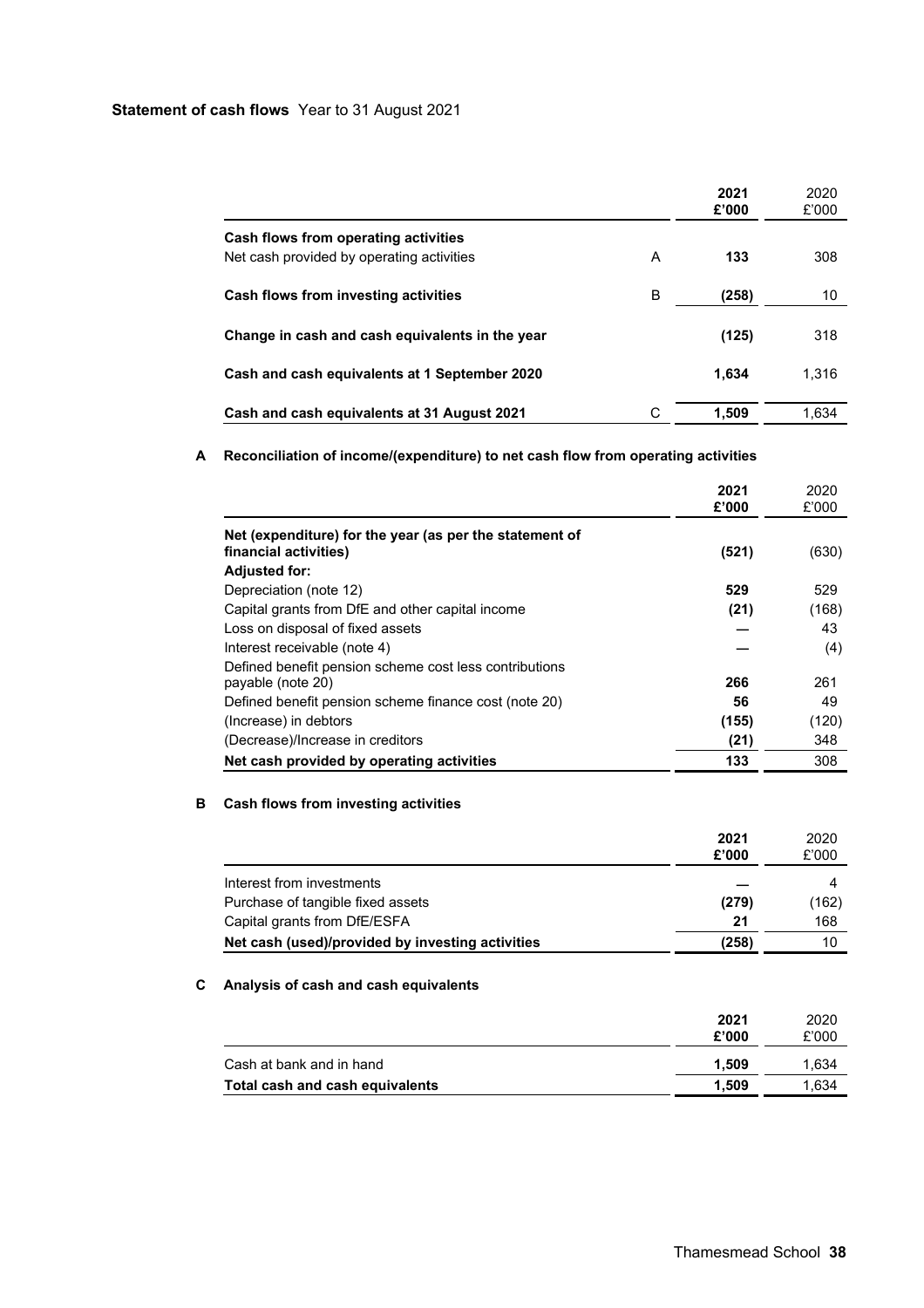# **Statement of cash flows** Year to 31 August 2021

# **D Analysis of changes in net debt**

|                                            | At 1<br>September<br>2020<br>£'000 | Cash<br>flows<br>£'000 | Other<br>non-cash<br>changes<br>£'000 | At 31<br>August<br>2021<br>£'000 |
|--------------------------------------------|------------------------------------|------------------------|---------------------------------------|----------------------------------|
| Cash                                       | 1,634                              | (125)                  |                                       | 1,509                            |
|                                            | 1,634                              | (125)                  |                                       | 1,509                            |
| Loans falling due within one year          | (10)                               | 10                     | (10)                                  | (10)                             |
| Loans falling due after more than one year | (41)                               |                        | 10                                    | (31)                             |
|                                            | (51)                               | 10                     |                                       | (41)                             |
| Total                                      | 1,583                              | (115)                  |                                       | 1,468                            |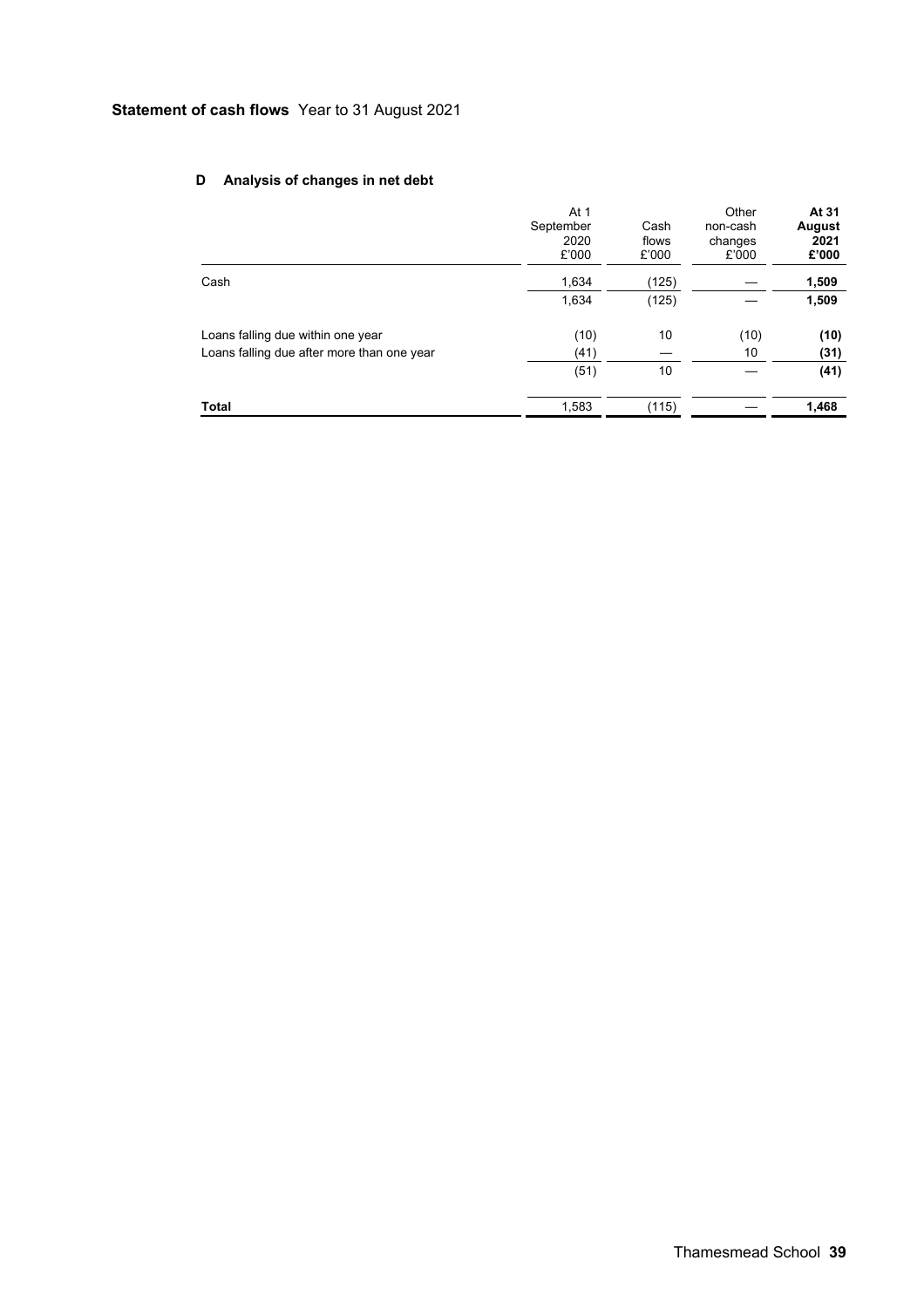#### **Statement of accounting policies**

A summary of the principal accounting policies adopted (which have been applied consistently, except where noted), judgements and key sources of estimation uncertainty, is set out below.

#### **Basis of preparation**

The financial statements of the Academy Trust have been prepared under the historical cost convention in accordance with the Financial Reporting Standard Applicable in the UK and Republic of Ireland (FRS 102), the Accounting and Reporting by Charities: Statement of Recommended Practice applicable to charities preparing their accounts in accordance with the Financial Reporting Standard applicable in the UK and Republic of Ireland (FRS 102) (Charities' SORP FRS102), the Academies Accounts Direction 2020 to 2021 issued by ESFA, the Charities Act 2011 and the Companies Act 2006.

Thamesmead School meets the definition of a public benefit entity under FRS 102.

The financial statements are presented in sterling and are rounded to the nearest thousand pounds.

#### **Going concern**

The Governors assess whether the use of going concern is appropriate i.e. whether there are any material uncertainties related to events or conditions that may cast significant doubt on the ability of the company to continue as a going concern. The Governors make this assessment in respect of a period of at least one year from the date of authorisation for issue of the financial statements and have concluded that the academy trust has adequate resources to continue in operational existence for the foreseeable future and there are no material uncertainties about the Academy Trust's ability to continue as a going concern, thus they continue to adopt the going concern basis of accounting in preparing the financial statements. The Governors have made this assessment whilst considering the impact of the Covid-19 pandemic on the day-to-day activities of the Academy Trust.

# **Income**

All income are recognised when the Academy Trust has entitlement to the funds, the receipt is probable and the amount can be measured reliably.

### *Grants*

Grants are included in the statement of financial activities on a receivable basis. The balance of income received for specific purposes but not expended during the period is shown in the relevant funds on the balance sheet. Where income is received in advance of meeting any performance-related conditions there is not unconditional entitlement to the income and its recognition is deferred and included in creditors as deferred income until the performance-related conditions are met. Where entitlement occurs before income is received, the income is accrued.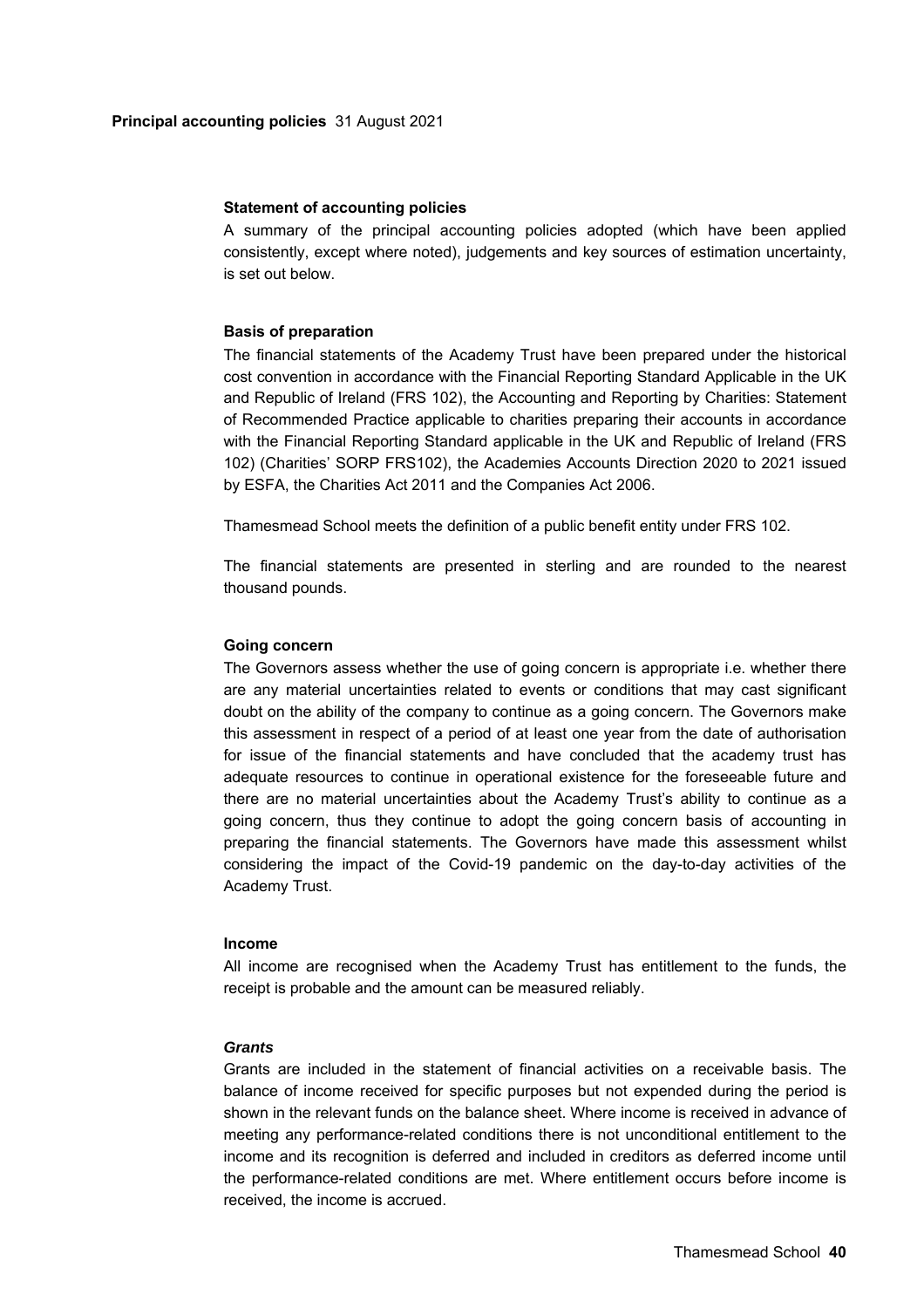**Income** (continued)

#### *Grants (continued)*

The General Annual Grant is recognised in full in the statement of financial activities in the year for which it is receivable and any abatement in respect of the period is deducted from income and recognised as a liability.

Capital grants are recognised when there is entitlement and are not deferred over the life of the asset on which they are expended. Unspent amounts of capital grant are reflected in the balance in the restricted fixed asset fund. Capital grants are recognised when there is entitlement and are not deferred over the life of the asset on which they are expended.

#### *Donations*

Donations are recognised on a receivable basis (where there are no performance-related conditions) where the receipt is probable and the amount can be reliably measured.

#### *Other income*

Other income, including the hire of facilities, is recognised in the period it is receivable and to the extent the academy trust has provided the goods or services.

#### *Donated fixed assets*

Where the donated good is a fixed asset it is measured at fair value, unless it is impractical to measure this reliably, in which case the cost of the item to the donor should be used. The gain is recognised as income from donations and a corresponding amount is included in the appropriate fixed asset category and depreciated over the useful economic life in accordance with the Academy Trust's accounting policies.

#### **Expenditure**

Expenditure is recognised once there is a legal or constructive obligation to transfer economic benefit to a third party, it is probable that a transfer of economic benefits will be required in settlement and the amount of the obligation can be measured reliably. Expenditure is classified by activity. The costs of each activity are made up of the total of direct costs and shared costs, including support costs involved in undertaking each activity. Direct costs attributable to a single activity are allocated directly to that activity. Shared costs which contribute to more than one activity and support costs which are not attributable to a single activity are apportioned between those activities on a basis consistent with the use of resources. Central staff costs are allocated on the basis of time spent, and depreciation charges allocated on the portion of the asset's use.

#### *Raising funds*

This includes all expenditure incurred by the Academy Trust to raise funds for its charitable purposes and includes costs of all fundraising activities, events and noncharitable trading.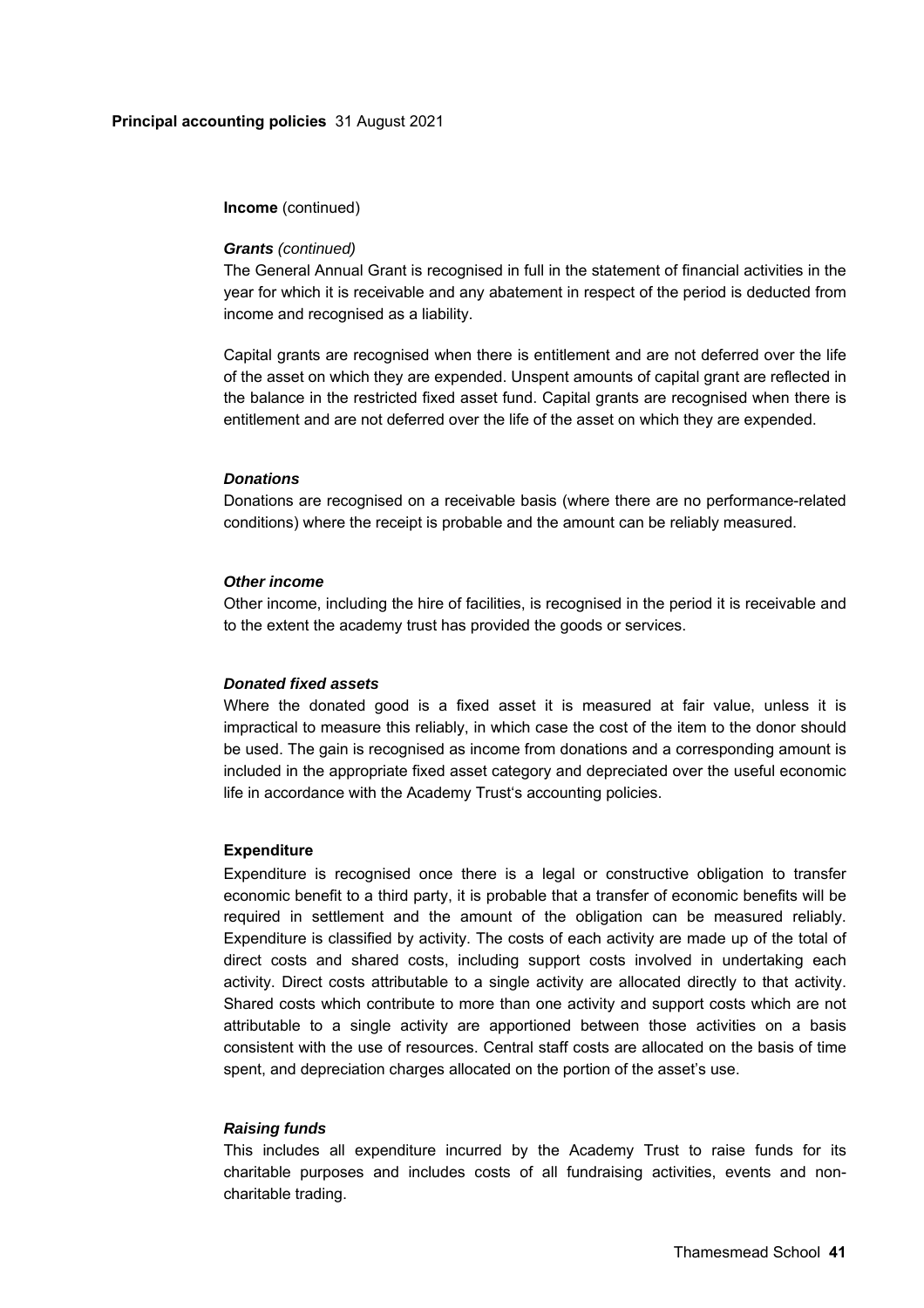#### **Expenditure** (continued)

#### *Charitable activities*

These are costs incurred on the Academy Trust's educational operations, including support costs and costs relating to the governance of the academy trust apportioned to charitable activities.

All resources expended are stated net of recoverable VAT.

#### **Agency arrangements**

The Academy Trust acts as an agent in distributing 11-19 bursary funds from ESFA. Payments received from ESFA and subsequent disbursements to students are excluded from the statement of financial activities as the trust does not have control over the charitable application of the funds. The trust can use up to 1.12% of the allocation towards its own administration costs and this is recognised in the statement of financial activities. The funds received and paid and any balances held are disclosed in note 22.

#### **Tangible fixed assets**

Assets costing £5,000 or more are capitalised as tangible fixed assets and are carried at cost, net of depreciation and any provision for impairment.

Where tangible fixed assets have been acquired with the aid of specific grants, either from the government or from the private sector, they are included in the Balance Sheet at cost and depreciated over their expected useful economic life. The related grants are credited to a restricted fixed asset fund in the Statement of Financial Activities and carried forward in the Balance Sheet. Depreciation on such assets is charged to the restricted fixed asset fund in the Statement of Financial Activities so as to reduce the fund over the useful economic life of the related asset on a basis consistent with the Academy's depreciation policy.

Depreciation is provided on all tangible fixed assets other than freehold land, at rates calculated to write off the cost/valuation of each asset on a straight-line basis over its expected useful economic life, as follows:

| $\bullet$ | Freehold buildings                | $2\% - 10\%$ per annum |
|-----------|-----------------------------------|------------------------|
| $\bullet$ | Plant and machinery               | 10% per annum          |
|           | $\bullet$ IT equipment            | 33% per annum          |
| $\bullet$ | Furniture, fittings and equipment | 20% per annum          |

Depreciation is charged from the year of acquisition.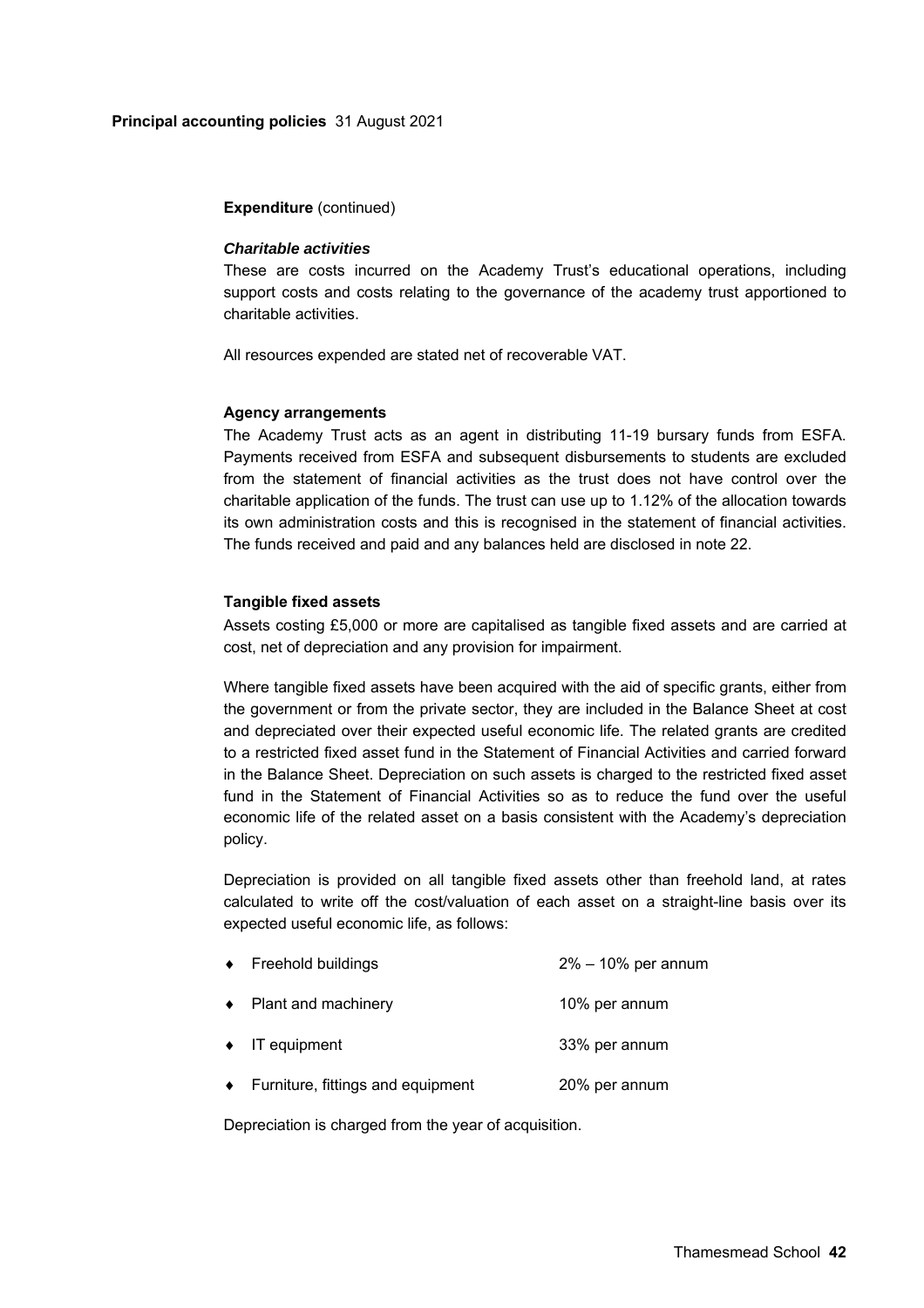#### **Tangible fixed assets** (continued)

A review for impairment of a fixed asset is carried out if events or changes in circumstances indicate that the carrying value of any fixed asset may not be recoverable. Shortfalls between the carrying value of fixed assets and their recoverable amounts are recognised as impairments. Impairment losses are recognised in the statement of financial activities.

#### **Debtors**

Debtors were recognised at their settlement amount, less any provision for nonrecoverability. Prepayments were valued at the amount prepaid.

#### **Cash at bank and in hand**

Cash at bank and in hand represented such accounts and instruments that are available on demand or have a maturity of less than three months from the date of acquisition.

#### **Liabilities**

Liabilities are recognised when there is an obligation at the balance sheet date as a result of a past event, it is probable that a transfer of economic benefit will be required in settlement, and the amount of the settlement can be estimated reliably. Liabilities are recognised at the amount that the academy trust anticipates it will pay to settle the debt or the amount it has received as advanced payments for the goods or services it must provide.

#### **Leased assets**

Rentals under operating leases are charged on a straight line basis over the lease term.

#### **Financial instruments**

The Academy Trust only holds basic financial instruments as defined in FRS 102. The financial assets and financial liabilities of the academy trust and their measurement basis are as follows:

*Financial assets* – trade and other debtors are basic financial instruments and are debt instruments measured at amortised cost as detailed in note 13. Prepayments are not financial instruments.

*Cash at bank* – is classified as a basic financial instrument and is measured at face value.

*Financial liabilities* – trade creditors, accruals and other creditors are financial instruments, and are measured at amortised cost as detailed in notes 14 and 15. Taxation and social security are not included in the financial instruments disclosure definition. Deferred income is not deemed to be a financial liability, as the cash settlement has already taken place and there is an obligation to deliver services rather than cash or another financial instrument.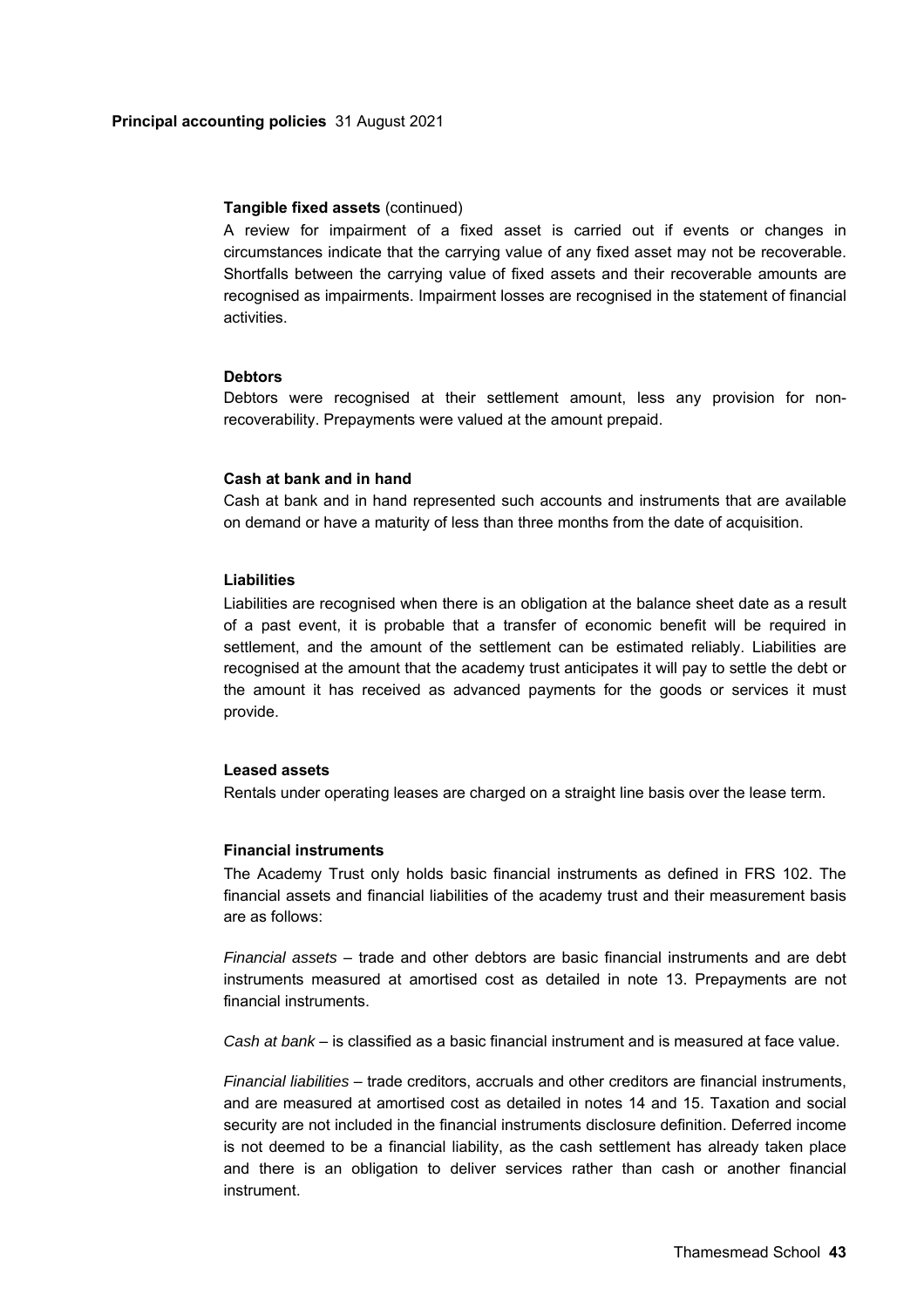#### **Taxation**

The Academy is considered to pass the tests set out in Paragraph 1 Schedule 6 of the Finance Act 2010 and therefore it meets the definition of a charitable company for UK corporation tax purposes. Accordingly, the Academy is potentially exempt from taxation in respect of income or capital gains received within categories covered by Chapter 3 Part 11 of the Corporation Tax Act 2010 or Section 256 of the Taxation of Chargeable Gains Act 1992, to the extent that such income or gains are applied exclusively to charitable purposes.

#### **Pensions benefits**

Retirement benefits to employees of the academy trust are provided by the Teachers' Pension Scheme ('TPS') and the Local Government Pension Scheme ('LGPS'). These are defined benefit schemes.

The TPS is an unfunded scheme and contributions are calculated so as to spread the cost of pensions over employees' working lives with the academy trust in such a way that the pension cost is a substantially level percentage of current and future pensionable payroll. The contributions are determined by the Government Actuary on the basis of quadrennial valuations using a prospective unit credit method. As stated in note 20 the TPS is a multiemployer scheme and there is insufficient information available to use defined benefit accounting. The TPS is therefore treated as a defined contribution scheme for accounting purposes and the contributions recognised in the period to which they relate.

The LGPS is a funded scheme and the assets are held separately from those of the academy trust in separate trustee administered funds. Pension scheme assets are measured at fair value and liabilities are measured on an actuarial basis using the projected unit credit method and discounted at a rate equivalent to the current rate of return on a high quality corporate bond of equivalent term and currency to the liabilities. The actuarial valuations are obtained at least triennially and are updated at each balance sheet date. The amounts charged to operating surplus are the current service costs and the costs of scheme introductions, benefit changes, settlements and curtailments. They are included as part of staff costs as incurred. Net interest on the net defined benefit liability/asset is also recognised in the statement of financial activities and comprises the interest cost on the defined benefit obligation and interest income on the scheme assets, calculated by multiplying the fair value of the scheme assets at the beginning of the period by the rate used to discount the benefit obligations. The difference between the interest income on the scheme assets and the actual return on the scheme assets is recognised in other recognised gains and losses.

Actuarial gains and losses are recognised immediately in other recognised gains and losses.

#### **Fund accounting**

Unrestricted income funds represent those resources which may be used towards meeting any of the charitable objects of the Academy at the discretion of the Governors.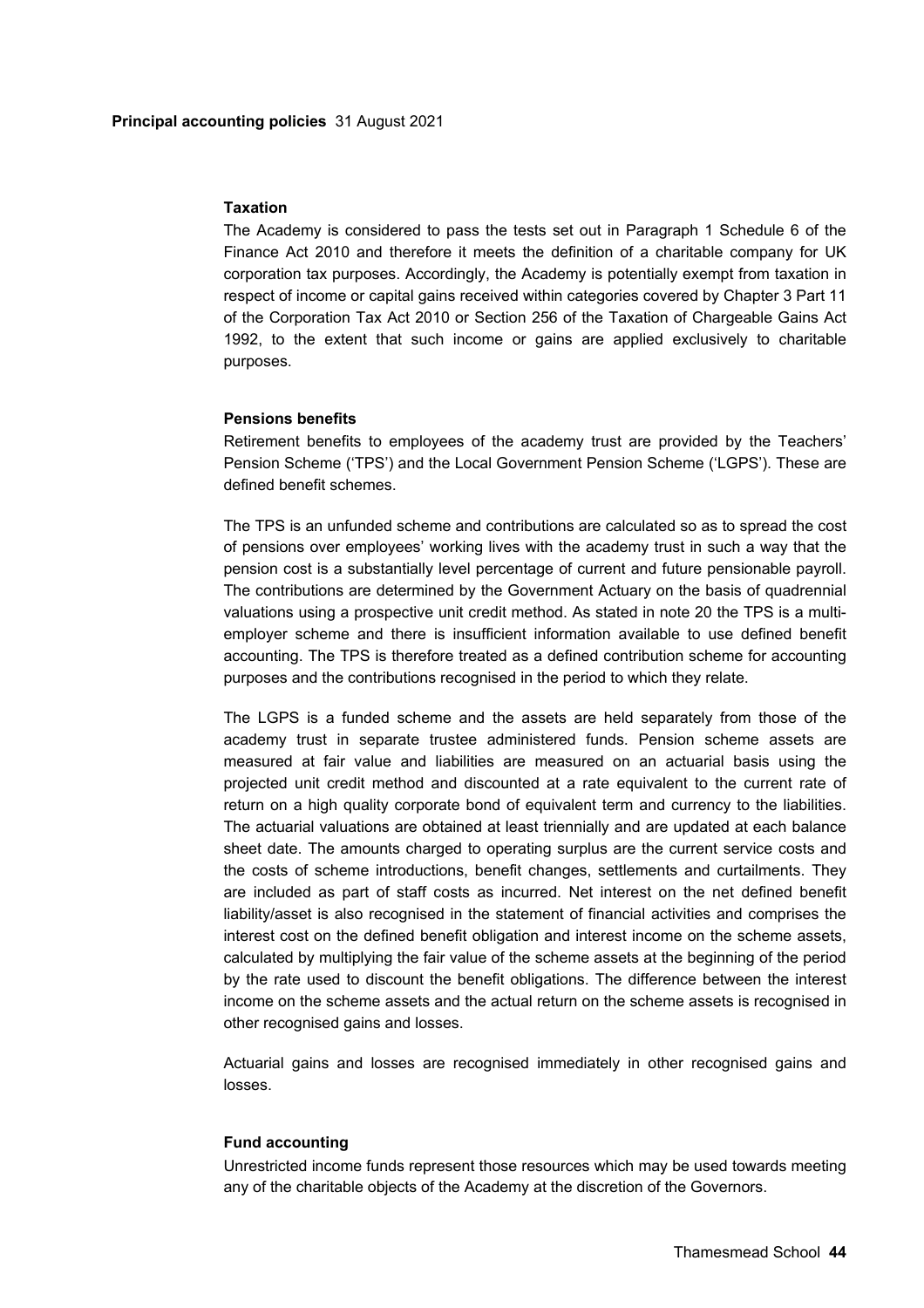#### **Principal accounting policies** 31 August 2021

# **Fund accounting (continued)**

Restricted fixed asset funds are resources which are to be applied to specific capital purposes imposed by the Education and Skills Funding Agency, Department for Education or other funders where the asset acquired or created is held for a specific purpose.

Restricted general funds comprise all other grants received from the Education and Skills Funding Agency and the local authority.

### **Critical accounting estimates and areas of judgement**

Estimates and judgements are continually evaluated and are based on historical experience and other factors, including expectations of future events that are believed to be reasonable under the circumstances.

# *Critical accounting estimates and assumptions*

The Academy Trust makes estimates and assumptions concerning the future. The resulting accounting estimates and assumptions will, by definition, seldom equal the related actual results. The estimates and assumptions that have a significant risk of causing a material adjustment to the carrying amounts of assets and liabilities within the next financial year are discussed below.

- The present value of the Local Government Pension Scheme defined benefit liability depends on a number of factors that are determined on an actuarial basis using a variety of assumptions. The assumptions used in determining the net cost (income) for pensions include the discount rate. Any changes in these assumptions, which are disclosed in note 20, will impact the carrying amount of the pension liability. Furthermore a roll forward approach which projects results from the latest full actuarial valuation performed at 31 March 2019 has been used by the actuary in valuing the pensions liability at 31 August 2021. Any differences between the figures derived from the roll forward approach and a full actuarial valuation would impact on the carrying amount of the pension liability; and
- Estimating the useful economic life of tangible fixed assets for the purposes of calculating depreciation.
- The Academy Trust has estimated the impact of the Covid-19 pandemic on the future income and expenditure flows of the charity and on its short to medium term financial stability in assessing going concern.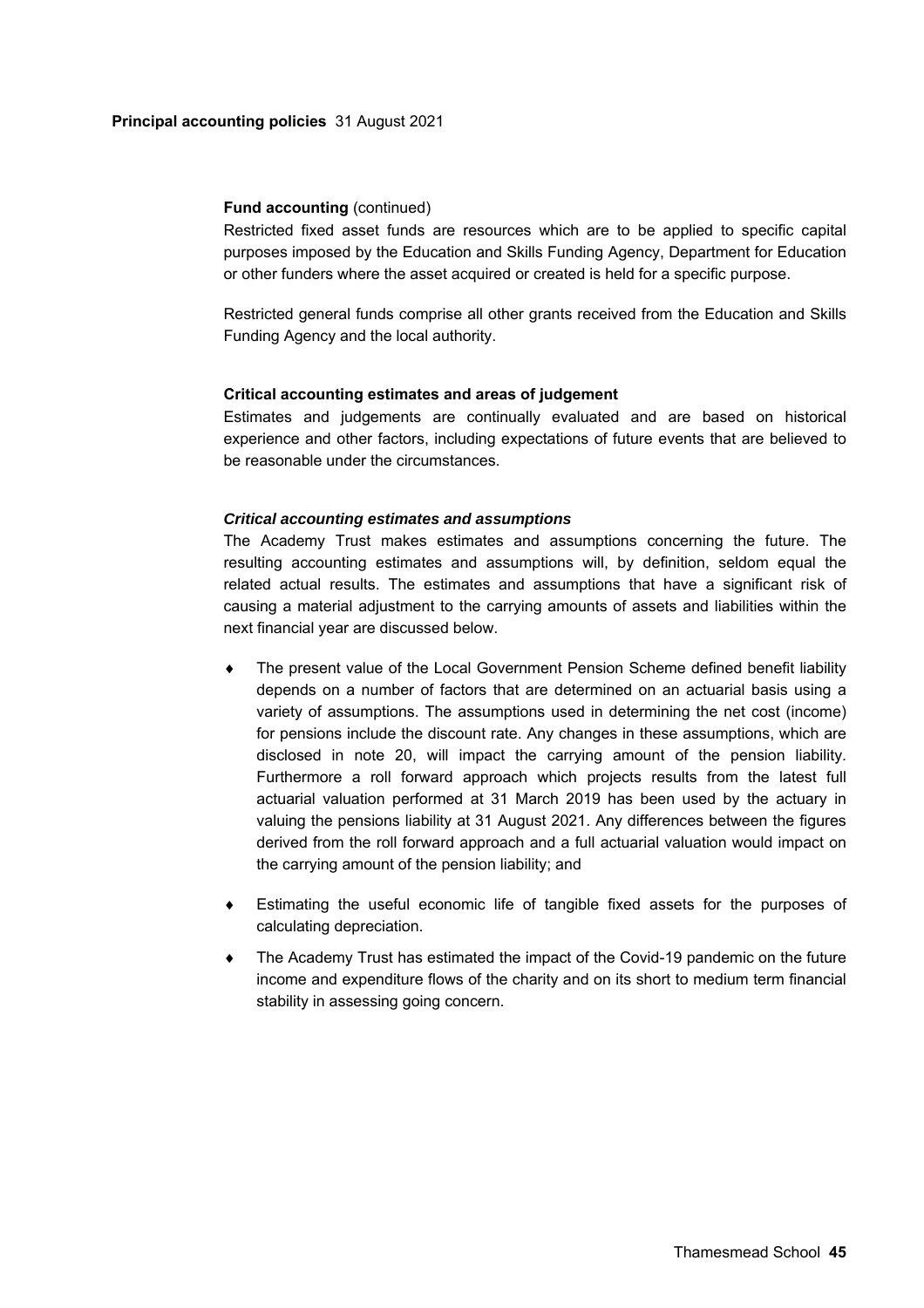# **1 General Annual Grant (GAG)**

Under the funding agreement with the Secretary of State the Academy Trust was subject to limits at 31 August 2021 on the amount of GAG that could be carried forward from one year to the next. An amount equal to 12% of GAG could be carried forward, of which up to 2% could be used for general recurrent purposes, with any balance being available for premises/capital purposes.

The Academy Trust has not exceeded these limits during the year ended 31 August 2021.

# **2 Donations and capital grants**

|                 |              | Restricted |              |       |
|-----------------|--------------|------------|--------------|-------|
|                 |              | fixed      | 2021         | 2020  |
|                 | Unrestricted | assets     | <b>Total</b> | Total |
|                 | funds        | funds      | funds        | funds |
|                 | £'000        | £'000      | £'000        | £'000 |
| Capital grants  |              | 21         | 21           | 168   |
| Other donations | 23           |            | 23           | 23    |
|                 | 23           | 21         | 44           | 191   |

|                 | Unrestricted<br>funds<br>£'000 | Restricted<br>fixed<br>assets<br>funds<br>£'000 | 2020<br>Total<br>funds<br>£'000 |
|-----------------|--------------------------------|-------------------------------------------------|---------------------------------|
| Capital grants  |                                | 168                                             | 168                             |
| Other donations | 23                             |                                                 | 23                              |
|                 | 23                             | 168                                             | 191                             |

# **3 Other trading activities**

|                                    | Unrestricted<br>funds<br>£'000 | Restricted<br>funds<br>£'000 | 2021<br><b>Total</b><br>funds<br>£'000 | 2020-<br>Total<br>funds<br>£'000 |
|------------------------------------|--------------------------------|------------------------------|----------------------------------------|----------------------------------|
| Hire of facilities/lettings income |                                |                              | 4                                      |                                  |
| Trip income                        |                                | 94                           | 94                                     | 243                              |
| Miscellaneous income               | 35                             |                              | 35                                     | 24                               |
|                                    | 39                             | 94                           | 133                                    | 276                              |

|                                    | Unrestricted<br>funds<br>£'000 | Restricted<br>funds<br>£'000 | 2020<br>Total<br>funds<br>£'000 |
|------------------------------------|--------------------------------|------------------------------|---------------------------------|
| Hire of facilities/lettings income | 9                              |                              | 9                               |
| Trip income                        |                                | 243                          | 243                             |
| Miscellaneous income               | 24                             |                              | 24                              |
|                                    | 33                             | 243                          | 276                             |

**2021** 

2020-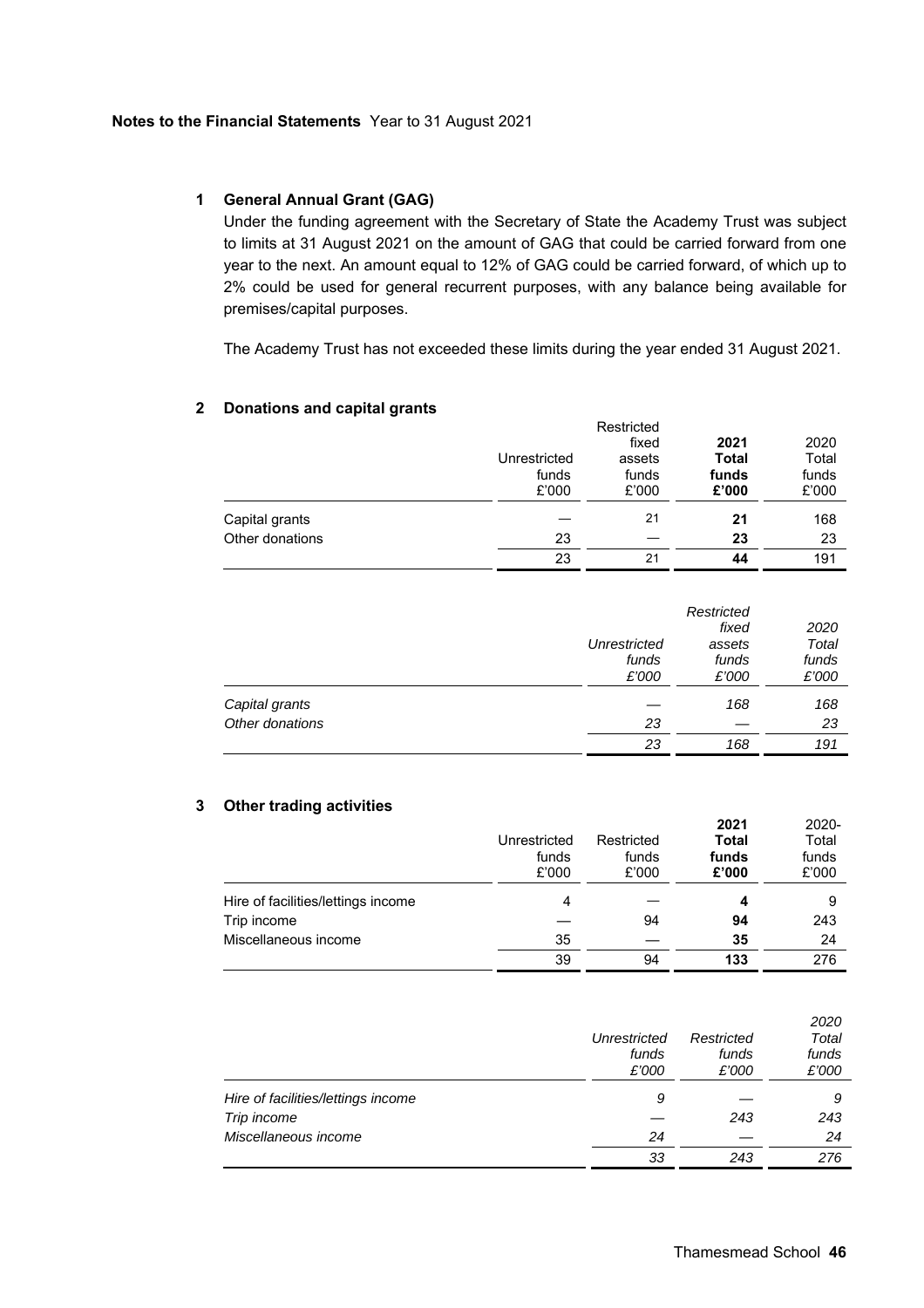#### **Notes to the Financial Statements** Year to 31 August 2021

#### **4 Investments**

|                     | Unrestricted<br>funds<br>£'000 | Restricted<br>funds<br>£'000 | 2021<br><b>Total</b><br>funds<br>£'000 | 2020<br>Total<br>funds<br>£'000 |
|---------------------|--------------------------------|------------------------------|----------------------------------------|---------------------------------|
| Interest receivable |                                |                              |                                        | 4                               |

### **5 Funding for the Academy's educational operations**

|                                                                 | Unrestricted<br>funds<br>£'000 | Restricted<br>funds<br>£'000 | 2021<br>Total<br>funds<br>£'000 | 2020<br>Total<br>funds<br>£'000 |
|-----------------------------------------------------------------|--------------------------------|------------------------------|---------------------------------|---------------------------------|
| DfE / ESFA grants                                               |                                |                              |                                 |                                 |
| . General Annual Grant (GAG)                                    |                                | 5,173                        | 5,173                           | 5,000                           |
| <b>Pupil Premium</b>                                            |                                | 114                          | 114                             | 112                             |
| . Other DfE/ESFA grants                                         |                                | 317                          | 317                             | 292                             |
|                                                                 |                                | 5,604                        | 5,604                           | 5,404                           |
| <b>Other grants</b>                                             |                                |                              |                                 |                                 |
| . Local authority grants                                        |                                | 179                          | 179                             | 162                             |
| . SCITT                                                         |                                | 230                          | 230                             | 123                             |
|                                                                 |                                | 409                          | 409                             | 285                             |
| Other income from the Academy Trust's<br>educational operations |                                |                              |                                 | 6                               |
| COVID-19 additional funding (DfE/ESFA):                         |                                |                              |                                 |                                 |
| Covid catch up premium                                          |                                | 89                           | 89                              |                                 |
| Other DfE/ESFA COVID-19 funding                                 |                                | 30                           | 30                              |                                 |
| 2021 total funds                                                |                                | 6,132                        | 6,132                           | 5,695                           |

The trust received £89,000 of funding for catch-up premium and costs incurred in respect of this funding totalled £89,000.

Following the reclassification in the Academies Accounts Direction 2020/21 of some grants received from the Department for Education and ESFA, the academy trust's funding for Pupil Premium is no longer reported under the Other DfE/ESFA grants heading, but as separate lines under the Other DfE/ESFA grants heading. The prior year numbers have been reclassified.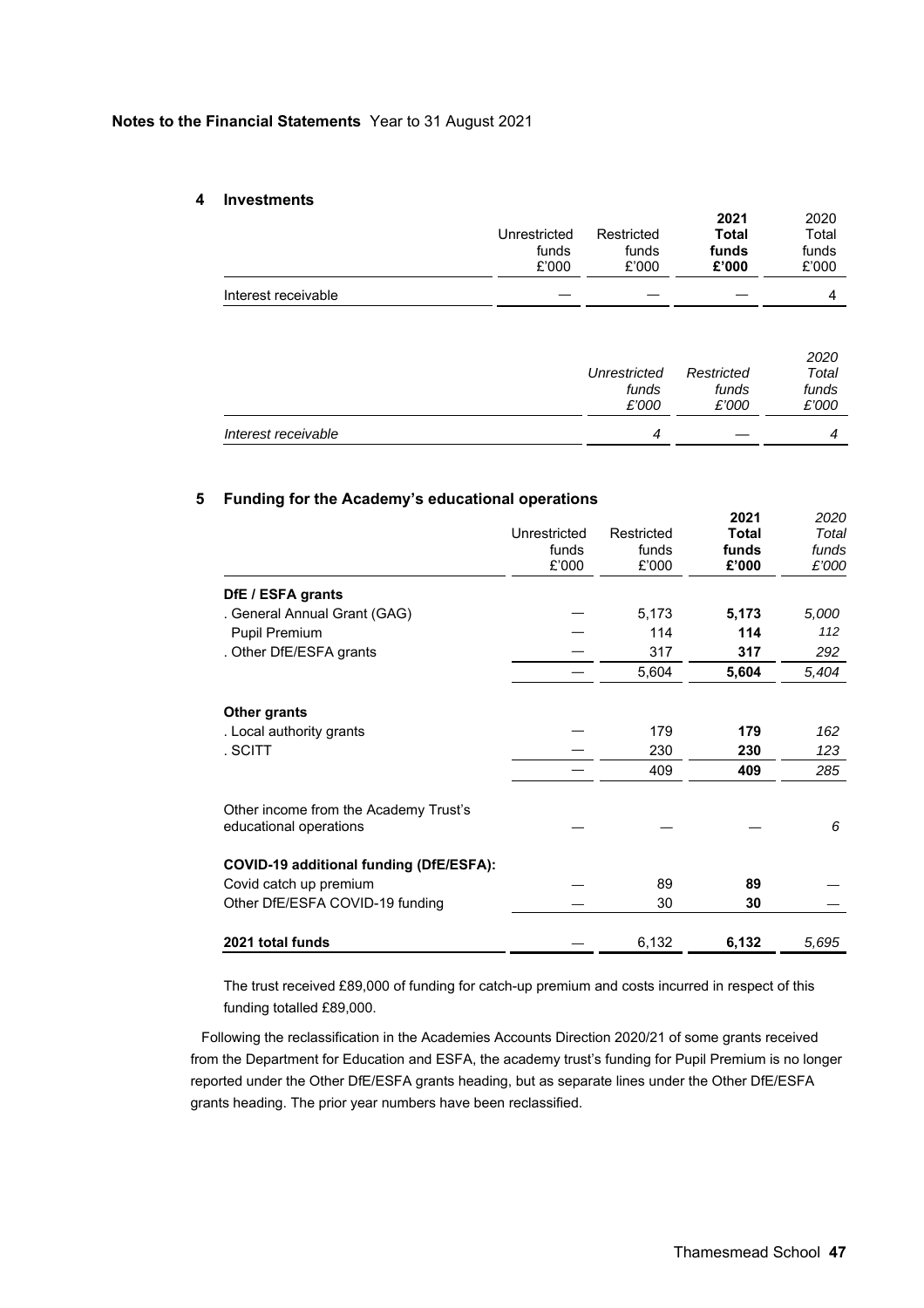|                                                                 | Unrestricted<br>funds<br>£'000 | Restricted<br>funds<br>£'000 | 2020<br>Total<br>funds<br>£'000 |
|-----------------------------------------------------------------|--------------------------------|------------------------------|---------------------------------|
| DfE / ESFA grants                                               |                                |                              |                                 |
| . General Annual Grant (GAG)                                    |                                | 5,000                        | 5,000                           |
| . Pupil Premium                                                 |                                | 112                          | 112                             |
| . Other DfE/ESFA grants                                         |                                | 292                          | 292                             |
|                                                                 |                                | 5,404                        | 5,404                           |
| Other grants<br>. Local authority grants<br>. SCITT             |                                | 162<br>123                   | 162<br>123                      |
|                                                                 |                                | 285                          | 285                             |
| Other income from the Academy Trust's educational<br>operations | 6                              |                              | 6                               |
|                                                                 | 6                              | 5,689                        | 5,695                           |

# **5 Funding for the Academy's educational operations** (continued)

# **6 Expenditure**

|                                     |                         | Non pay expenditure |                         |                                        |                                 |
|-------------------------------------|-------------------------|---------------------|-------------------------|----------------------------------------|---------------------------------|
|                                     | Staff<br>costs<br>£'000 | Premises<br>£'000   | Other<br>costs<br>£'000 | 2021<br><b>Total</b><br>funds<br>£'000 | 2020<br>Total<br>funds<br>£'000 |
| Academy's educational<br>operations |                         |                     |                         |                                        |                                 |
| . Direct costs                      | 4,120                   | 529                 | 377                     | 5,026                                  | 5,318                           |
| . Allocated support costs           | 1,091                   | 383                 | 330                     | 1,804                                  | 1,478                           |
|                                     | 5,211                   | 912                 | 707                     | 6,830                                  | 6,796                           |

|                                     |                         | Non pay expenditure |                         |                                 |
|-------------------------------------|-------------------------|---------------------|-------------------------|---------------------------------|
|                                     | Staff<br>costs<br>£'000 | Premises<br>£'000   | Other<br>costs<br>£'000 | 2020<br>Total<br>funds<br>£'000 |
| Academy's educational<br>operations |                         |                     |                         |                                 |
| . Direct costs                      | 4,329                   | 528                 | 461                     | 5,318                           |
| . Allocated support costs           | 738                     | 392                 | 348                     | 1,478                           |
|                                     | 5,067                   | 920                 | 809                     | 6,796                           |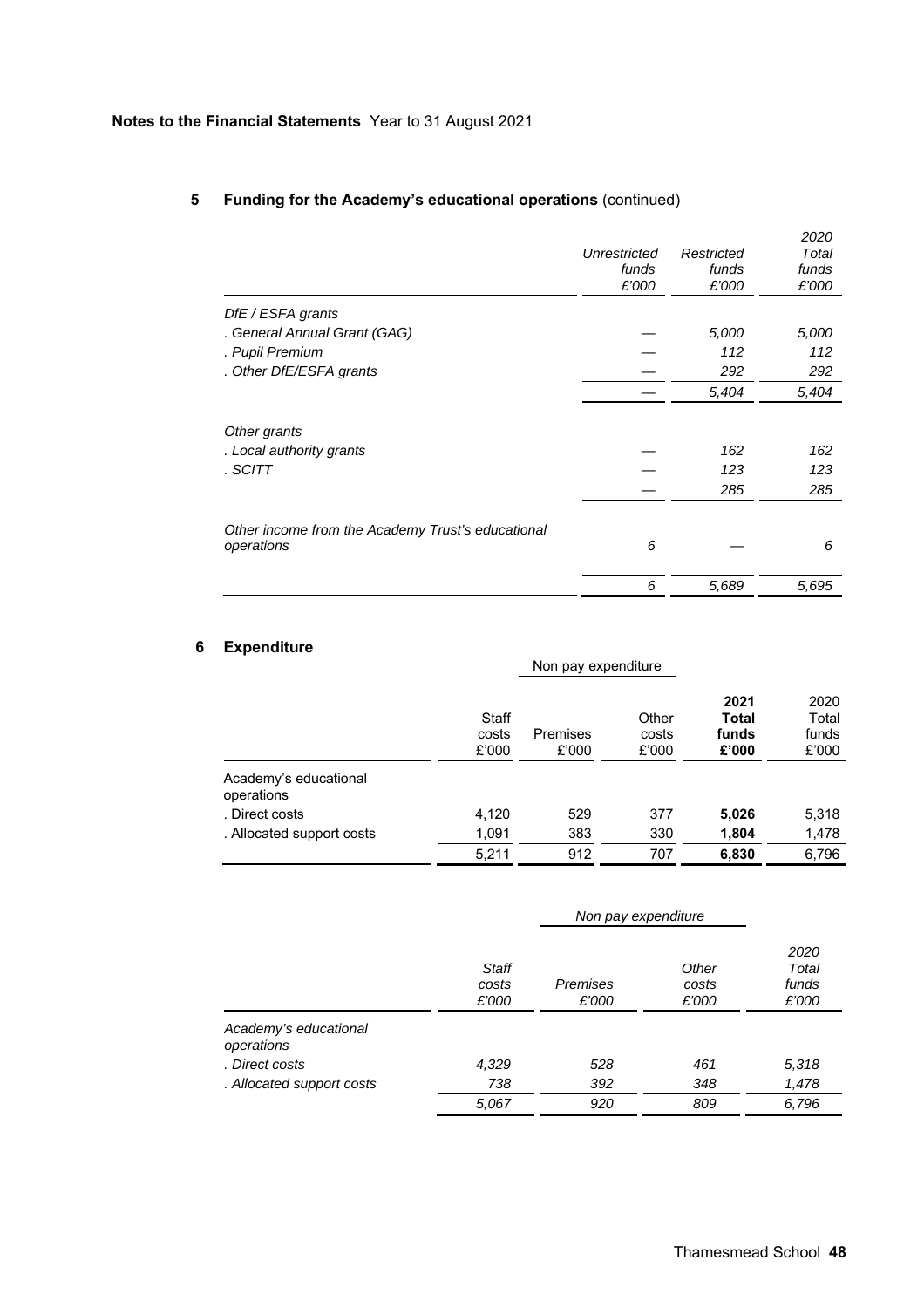# **Notes to the Financial Statements** Year to 31 August 2021

# **6** Expenditure (continued)

Net income (expenditure) for the year includes:

|                                         | 2021                           | 2020                    |
|-----------------------------------------|--------------------------------|-------------------------|
|                                         | <b>Total</b><br>funds<br>£'000 | Total<br>funds<br>£'000 |
| Operating lease rentals                 | 11                             | 23                      |
| (Gain) loss on disposal of fixed assets |                                | 43                      |
| Depreciation                            | 529                            | 529                     |
| Fees payable to auditor for             |                                |                         |
| . Audit                                 | 11                             | 11                      |
| . Other services                        |                                | 6                       |

# **7 Charitable activities - Academy's educational operations**

|               | 2021<br><b>Total</b><br>funds<br>£'000 | 2020<br>Total<br>funds<br>£'000 |
|---------------|----------------------------------------|---------------------------------|
| Direct costs  | 5,026                                  | 5,318                           |
| Support costs | 1,804                                  | 1,478                           |
|               | 6,830                                  | 6,796                           |

|                           | 2021         | 2020  |
|---------------------------|--------------|-------|
|                           | <b>Total</b> | Total |
|                           | funds        | funds |
| Analysis of support costs | £'000        | £'000 |
| Support staff costs       | 1,072        | 738   |
| Technology costs          | 102          | 108   |
| Premises costs            | 383          | 392   |
| Legal costs $-$ other     |              |       |
| Other support costs       | 211          | 195   |
| Governance costs          | 36           | 44    |
| Total support costs       | 1,804        | 1,478 |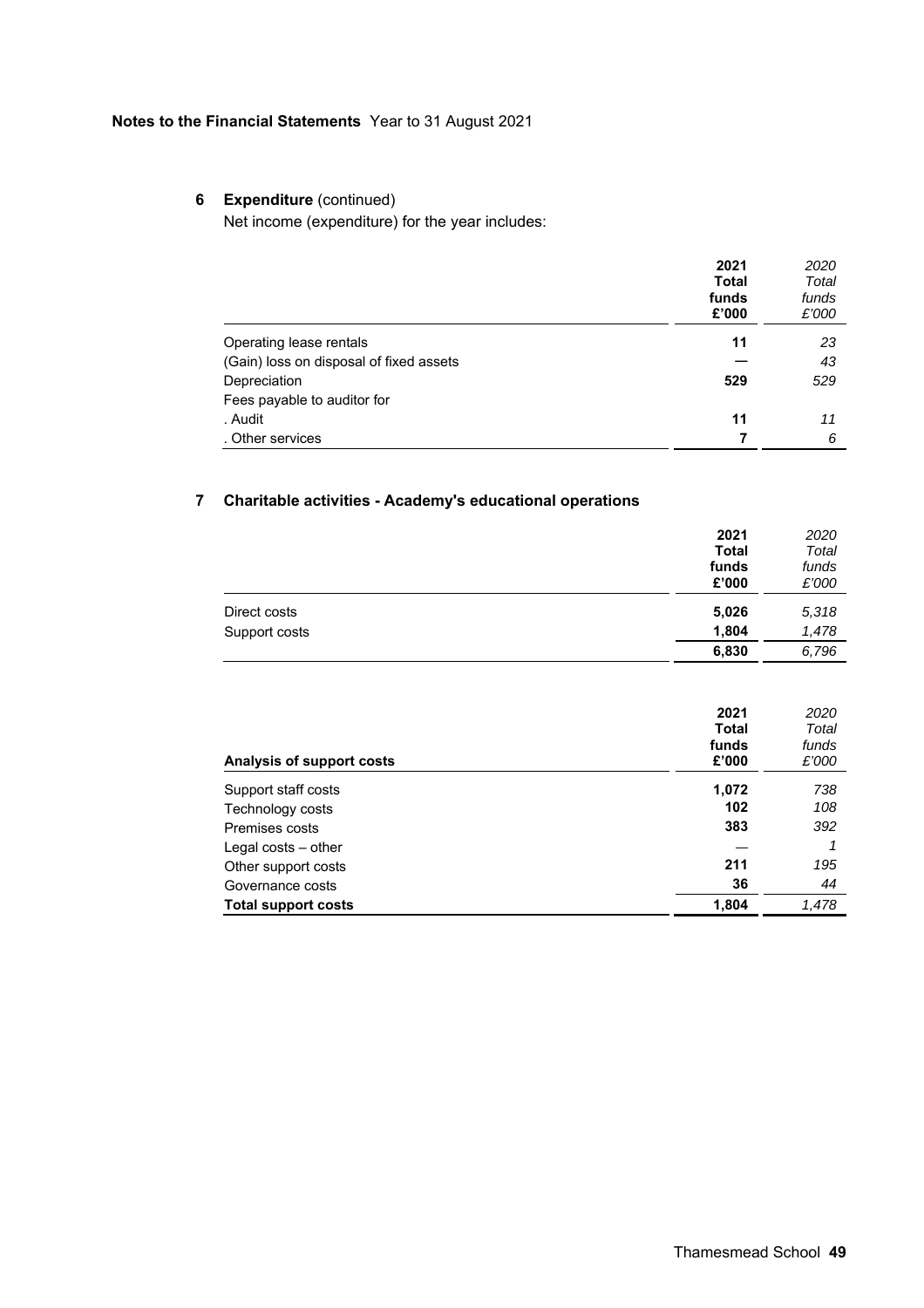# **8 Comparative information**

Analysis of income and expenditure in the year ended 31 August 2020 between restricted and unrestricted funds:

|                                                     |                          | <b>Restricted funds</b><br>Unrestricted |                          | 2020                    |
|-----------------------------------------------------|--------------------------|-----------------------------------------|--------------------------|-------------------------|
|                                                     | general<br>fund<br>£'000 | General<br>£'000                        | Fixed<br>assets<br>£'000 | Total<br>funds<br>£'000 |
| Income from:                                        |                          |                                         |                          |                         |
| Donations and capital grants                        | 23                       |                                         | 168                      | 191                     |
| Charitable activities                               |                          |                                         |                          |                         |
| . Funding for the Academy's educational operations  | 6                        | 5,689                                   |                          | 5,695                   |
| Other trading activities                            | 33                       | 243                                     |                          | 276                     |
| <b>Investments</b>                                  | 4                        |                                         |                          | 4                       |
| <b>Total income</b>                                 | 66                       | 5,932                                   | 168                      | 6,166                   |
| <b>Expenditure on:</b>                              |                          |                                         |                          |                         |
| Raising funds                                       |                          |                                         |                          |                         |
| Charitable activities                               |                          |                                         |                          |                         |
| . Academy's educational operations                  | 8                        | 6,259                                   | 529                      | 6,796                   |
| <b>Total expenditure</b>                            | 8                        | 6,259                                   | 529                      | 6,796                   |
|                                                     |                          |                                         |                          |                         |
| Net income (expenditure)                            | 58                       | (327)                                   | (361)                    | (630)                   |
| <b>Transfers between funds</b>                      | (6)                      | 116                                     | (110)                    |                         |
| Other recognised gains and losses                   |                          |                                         |                          |                         |
| Actuarial (losses) gains on defined benefit pension |                          |                                         |                          |                         |
| scheme                                              |                          | (216)                                   |                          | (216)                   |
| Net movement in funds                               | 52                       | (427)                                   | (471)                    | (846)                   |
| <b>Reconciliation of funds</b>                      |                          |                                         |                          |                         |
| Total fund balances brought forward at 1 September  | 640                      | (2, 469)                                | 9,650                    | 7,821                   |
| Total fund balances carried forward at 31 August    | 692                      | (2,896)                                 | 9,179                    | 6.975                   |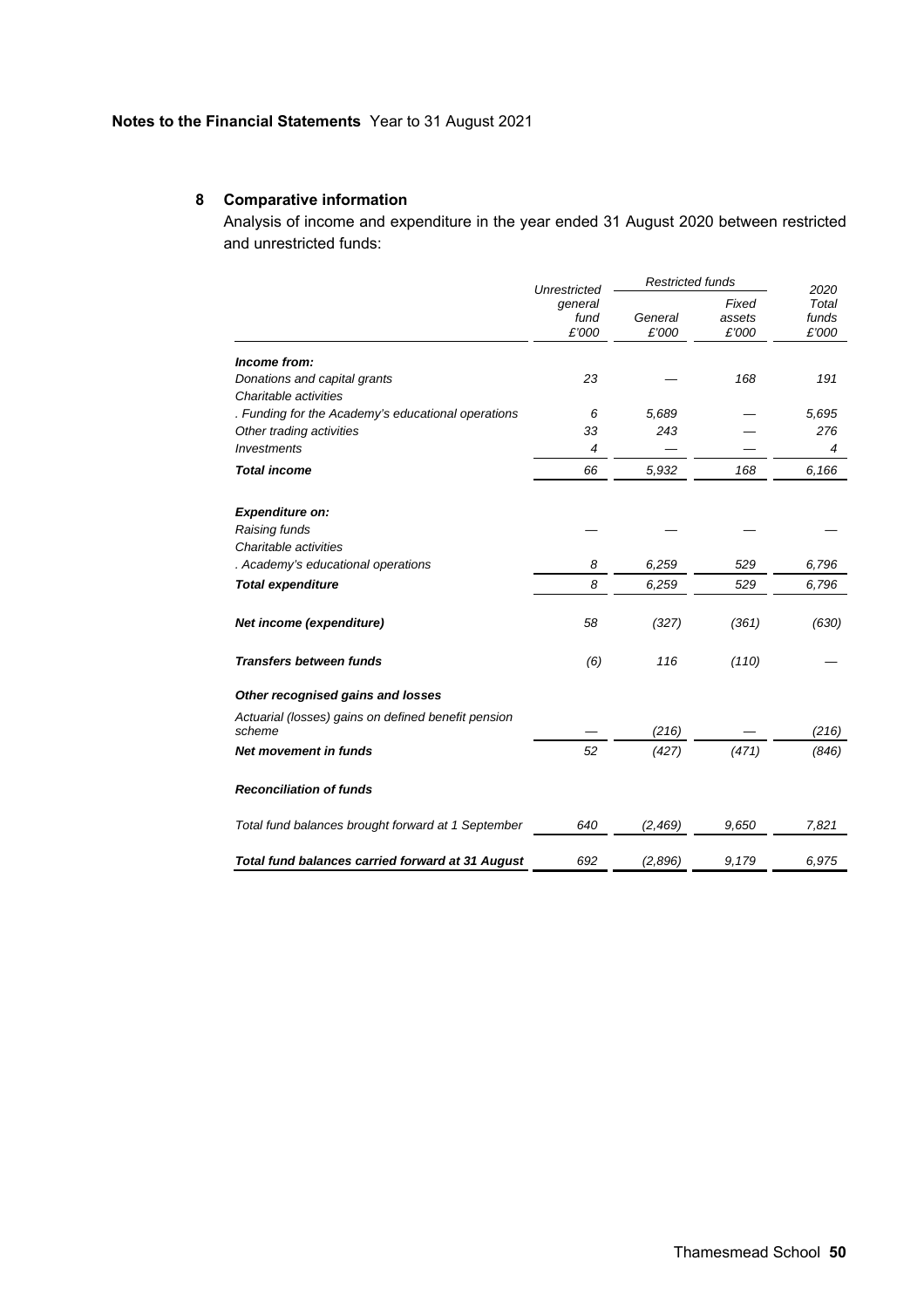#### **9 Staff**

### *(a) Staff costs*

Staff costs during the year were:

|                       | 2021<br><b>Total</b><br>funds<br>£'000 | 2020<br>Total<br>funds<br>£'000 |
|-----------------------|----------------------------------------|---------------------------------|
| Wages and salaries    | 3,716                                  | 3,567                           |
| Social security costs | 369                                    | 352                             |
| Pension costs         | 1,100                                  | 1,073                           |
|                       | 5,185                                  | 4,992                           |
| Supply teacher costs  | 26                                     | 75                              |
|                       | 5,211                                  | 5,067                           |

#### *(b) Staff numbers*

The average number of persons (including the senior leadership team) employed by the Academy during the year ended 31 August 2021 was as follows:

| <b>Charitable activities</b> | 2021<br>No. | 2020<br>No. |
|------------------------------|-------------|-------------|
| <b>Teachers</b>              | 52          | 55          |
| Administration and support   | 57          | 59          |
| Management                   | 12          | 12          |
|                              | 121         | 126         |

### *(c) Higher paid staff*

The number of employees whose employee benefits (excluding employer pension costs) exceeded £60,000 was:

|                    | 2021<br>No. | 2020<br>No. |
|--------------------|-------------|-------------|
| £60,001 - £70,000  | 2           |             |
| £70,001 - £80,000  | 2           |             |
| £80,001 - £90,000  |             |             |
| £90,001 - £100,000 |             |             |

All (2020 – all) of the above employees participated in the Teachers' Pension Scheme. During the year ended 31 August 2021 pension contributions for these staff amounted to £173,031 (2020 – £52,459).

#### *(d) Key management personnel*

The key management personnel of the Academy Trust comprise the Governors and the senior leadership team as listed on page 1. The total amount of employee benefits (including employer national insurance and employer pension contributions) received by key management personnel for their services to the Academy Trust was £992,987 (2020 – £1,062,404).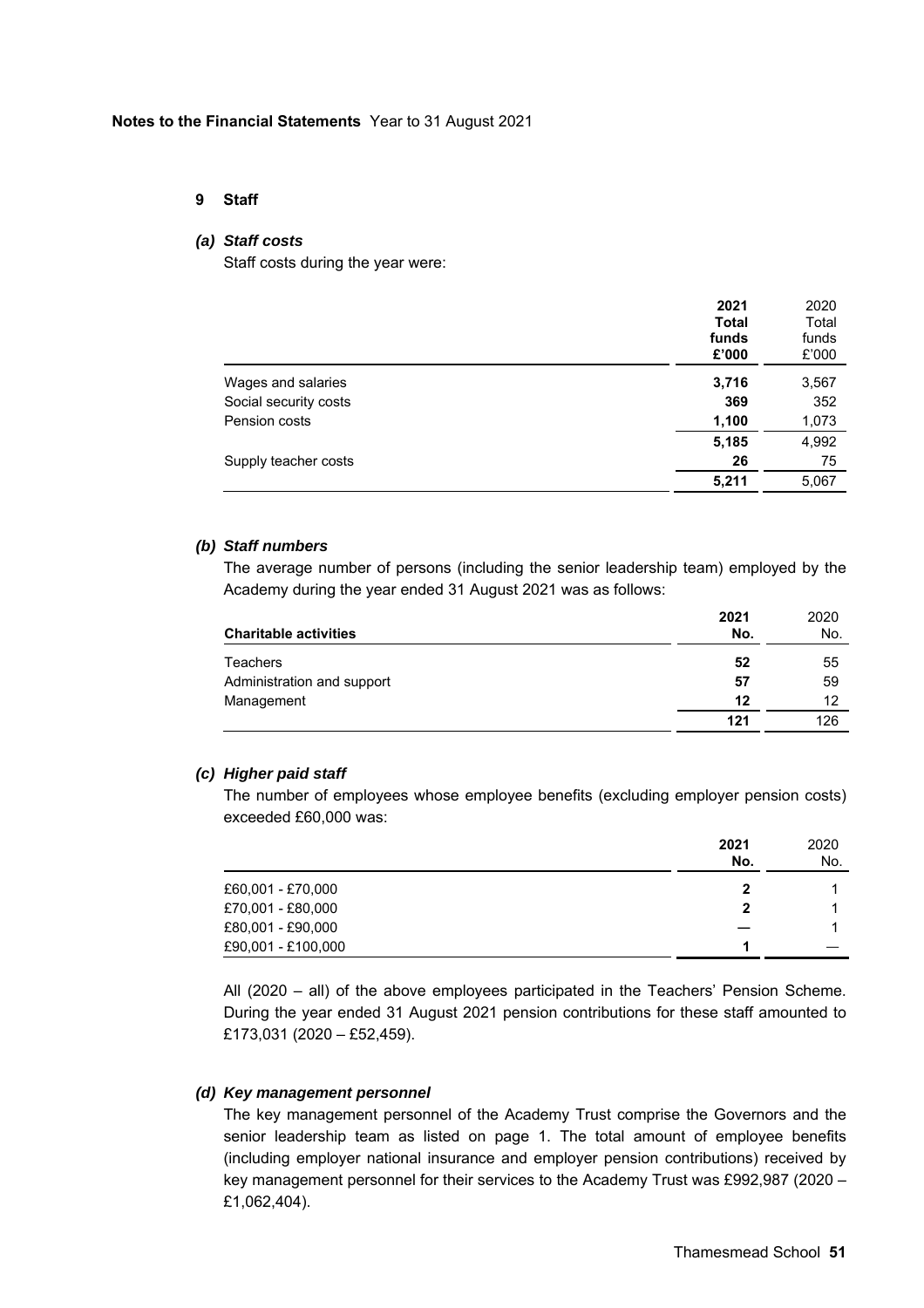#### **10 Related party transactions - Governors' remuneration and expenses**

The Headteacher and staff Governors only receive remuneration in respect of services they provide undertaking the roles of Headteacher and staff and not in respect of their services as Governors. Other Governors did not receive any payments, other than expenses, from the Academy in respect of their role as Governors. The value of Governors' remuneration was as follows:

|                                          | 2021<br>£'000 | 2020<br>£'000 |
|------------------------------------------|---------------|---------------|
| P Reeves (Headteacher and Governor)      |               |               |
| . Remuneration                           | $90 - 95$     | $85 - 90$     |
| . Employer's pension contributions       | $20 - 25$     | $15 - 20$     |
| J Burstall (Teaching staff and Governor) |               |               |
| . Remuneration                           | $50 - 55$     | $50 - 55$     |
| . Employer's pension contributions       | $10 - 15$     | $10 - 15$     |
| F Willans (Teaching staff and Governor)  |               |               |
| . Remuneration                           | $50 - 55$     | $45 - 50$     |
| . Employer's pension contributions       | $10 - 15$     | $10 - 15$     |

During the year ended 31 August 2021, travel and subsistence expenses totalling £nil (2020 – £142) were reimbursed to nil Governors. (2020 – one)

Other related party transactions involving the Governors are set out in note 21.

### **11 Governors' and Officers' insurance**

From 1 September 2015, the Academy has opted into the Department of Education's risk protection arrangement (RPA), an alternative to insurance where UK government funds cover losses that arise. This scheme protects Governors and officers from claims arising from negligent acts, errors or omissions occurring whilst on Academy business, and provides cover up to £5,000,000. It is not possible to quantify the Governors and officers indemnity element from the overall cost of the RPA scheme. The total cost for the year was £18,288 (2020 – £18,630).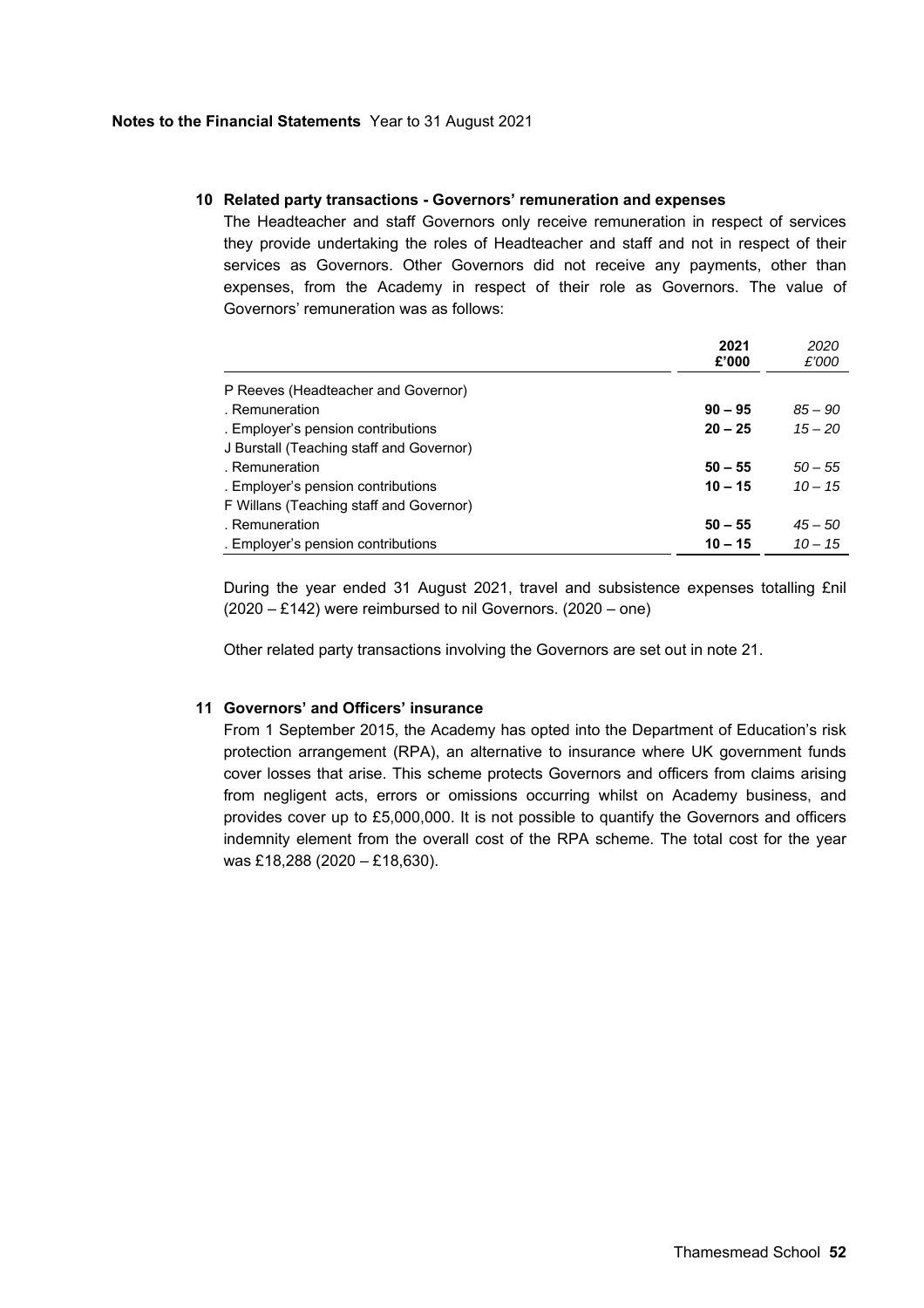### **12 Tangible fixed assets**

|                                                              | Freehold<br>land and<br>buildings<br>£'000 | Assets<br>under<br>construction<br>£'000 | Plant and<br>machinery<br>£'000 | Computer<br>equipment<br>£'000 | Total<br>funds<br>£'000 |
|--------------------------------------------------------------|--------------------------------------------|------------------------------------------|---------------------------------|--------------------------------|-------------------------|
| Cost                                                         |                                            |                                          |                                 |                                |                         |
| At 1 September 2020                                          | 11,959                                     | 180                                      | 575                             | 143                            | 12,857                  |
| Additions                                                    |                                            | 218                                      | 61                              |                                | 279                     |
| At 31 August 2021                                            | 11,959                                     | 398                                      | 636                             | 143                            | 13,136                  |
| <b>Depreciation</b><br>At 1 September 2020<br>Charge in year | 3,277<br>460                               |                                          | 469<br>41                       | 73<br>28                       | 3,819<br>529            |
| At 31 August 2021                                            | 3,737                                      |                                          | 510                             | 101                            | 4,348                   |
| Net book value<br>At 31 August 2021                          | 8,222                                      | 398                                      | 126                             | 42                             | 8,788                   |
| At 31 August 2020                                            | 8,682                                      | 180                                      | 106                             | 70                             | 9,038                   |

# **13 Debtors**

|                                | 2021<br>£'000 | 2020<br>£'000 |
|--------------------------------|---------------|---------------|
| Trade debtors                  |               | 30            |
| VAT recoverable                | 242           | 63            |
| Other debtors                  |               |               |
| Prepayments and accrued income | 100           | 93            |
|                                | 342           | 187           |

# **14 Creditors: amounts falling due within one year**

|                                     | 2021<br>£'000 | 2020<br>£'000 |
|-------------------------------------|---------------|---------------|
| Trade creditors                     | 208           | 230           |
| Taxation and social security        | 194           | 184           |
| Loans (note 15)                     | 10            | 10            |
| Other creditors                     |               |               |
| Accruals and deferred income        | 272           | 270           |
|                                     | 684           | 695           |
| Deferred income                     |               |               |
| Deferred income at 1 September 2020 | 188           | 72            |
| Released during the year            | (170)         | (72)          |
| Resources deferred in the year      | 75            | 188           |
| Deferred income at 31 August 2021   | 93            | 188           |

At the balance sheet date the Academy was also holding income of £53,800 in relation to bursary income deferred to 2021/22,£8,257 in relation to self-funded income, £18,626 in relation to SEN funding and £12,225 for income relation to Trips.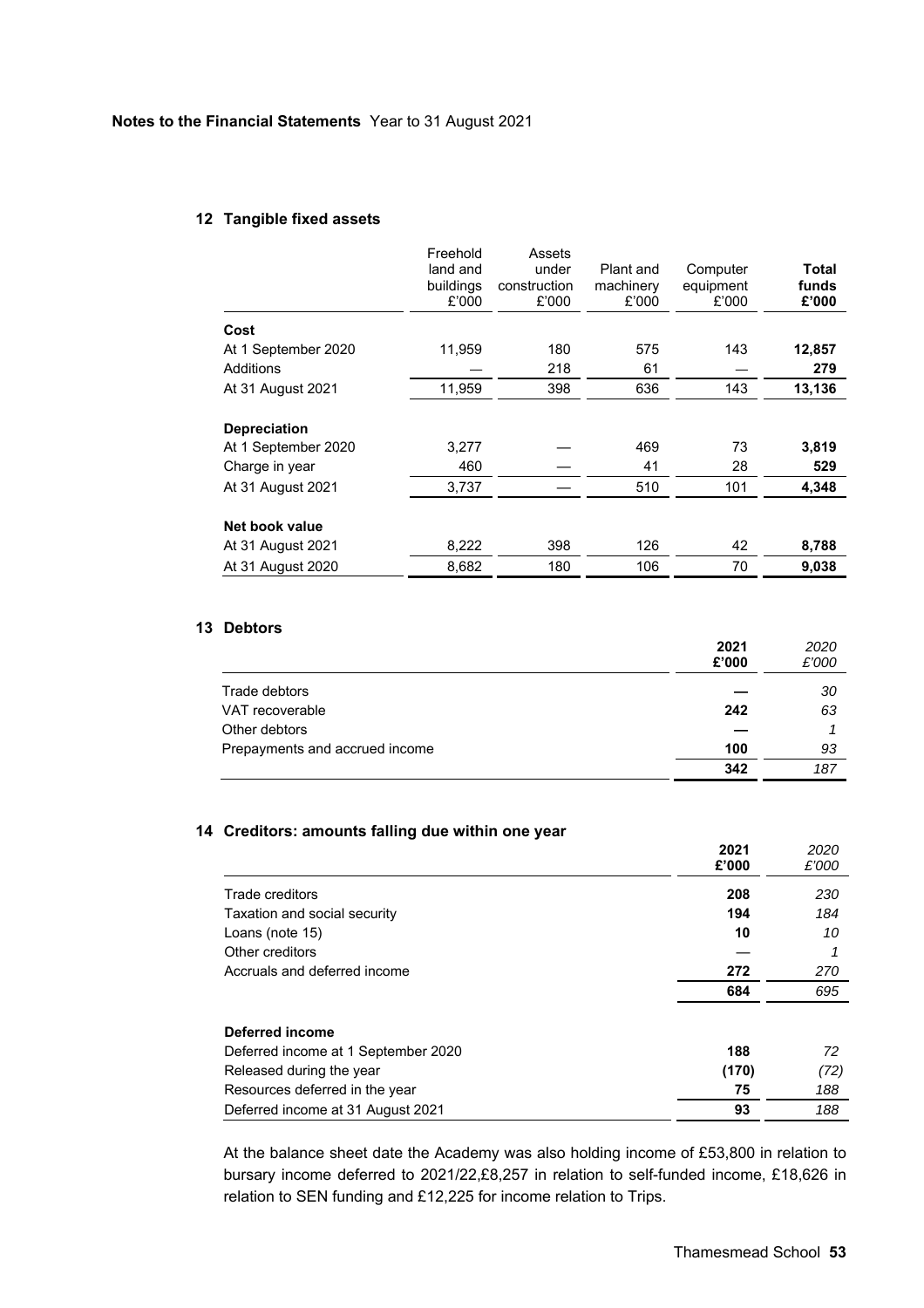|                              | 2021<br>£'000 | 2020<br>£'000 |
|------------------------------|---------------|---------------|
| Loans                        | 31            | 41            |
|                              | 31            | 41            |
| Loan maturity                |               |               |
| Debt due in one year or less | 10            |               |

#### 1**5 Creditors: amounts falling due in greater than one year**

In more than one year but not more than two years **10** *10*  In more than two years but not more than five years **21** *31*  In greater than five years **—** *—* 

The above loan relates to an interest-free Salix energy efficiency loan.

# **16 Funds**

|                                     | Balance at<br>1 September<br>2020<br>£'000 | Income<br>£'000 | Expenditure<br>£'000 | Gains.<br>losses and<br>transfers<br>£'000 | <b>Balance</b> at<br>31 August<br>2021<br>£'000 |
|-------------------------------------|--------------------------------------------|-----------------|----------------------|--------------------------------------------|-------------------------------------------------|
| <b>Restricted general funds</b>     |                                            |                 |                      |                                            |                                                 |
| . General Annual Grant (GAG)        | 181                                        | 5,173           | (4,929)              | (99)                                       | 326                                             |
| . Pupil premium                     | 6                                          | 114             | (120)                |                                            |                                                 |
| Other DfE/ESFA COVID-19             |                                            |                 |                      |                                            |                                                 |
| funding                             |                                            | 119             | (119)                |                                            |                                                 |
| Other grants - SCITT.               | 65                                         | 230             | (208)                |                                            | 87                                              |
| .Other Grants - Local               |                                            |                 |                      |                                            |                                                 |
| Authority                           |                                            | 590             | (590)                |                                            |                                                 |
| . Pension reserve                   | (3, 148)                                   |                 | (322)                | (263)                                      | (3,733)                                         |
|                                     | (2,896)                                    | 6,226           | (6, 288)             | (362)                                      | (3, 320)                                        |
| <b>Restricted fixed asset funds</b> |                                            |                 |                      |                                            |                                                 |
| Fixed assets held                   | 9.038                                      |                 | (529)                | 279                                        | 8,788                                           |
| DfE/ESFA capital grants             | 141                                        | 21              |                      | (180)                                      | (18)                                            |
|                                     | 9,179                                      | 21              | (529)                | 99                                         | 8,770                                           |
|                                     |                                            |                 |                      |                                            |                                                 |
| <b>Total restricted funds</b>       | 6,283                                      | 6,247           | (6, 817)             | (263)                                      | 5,450                                           |
| <b>Unrestricted funds</b>           |                                            |                 |                      |                                            |                                                 |
| . Unrestricted funds                | 692                                        | 62              | (13)                 |                                            | 741                                             |
| <b>Total unrestricted funds</b>     | 692                                        | 62              | (13)                 |                                            | 741                                             |
| <b>Total funds</b>                  | 6,975                                      | 6,309           | (6, 830)             | (263)                                      | 6,191                                           |

#### *ESFA revenue grant fund and other restricted funds*

The specific purposes for which the funds are to be applied are as follows:

# *General Annual Grant (GAG)*

Under the funding agreement with the Secretary of State, the academy trust was subject to a limit on the amount of GAG that it could carry forward at 31 August 2021. Note 1 discloses whether the limit was exceeded.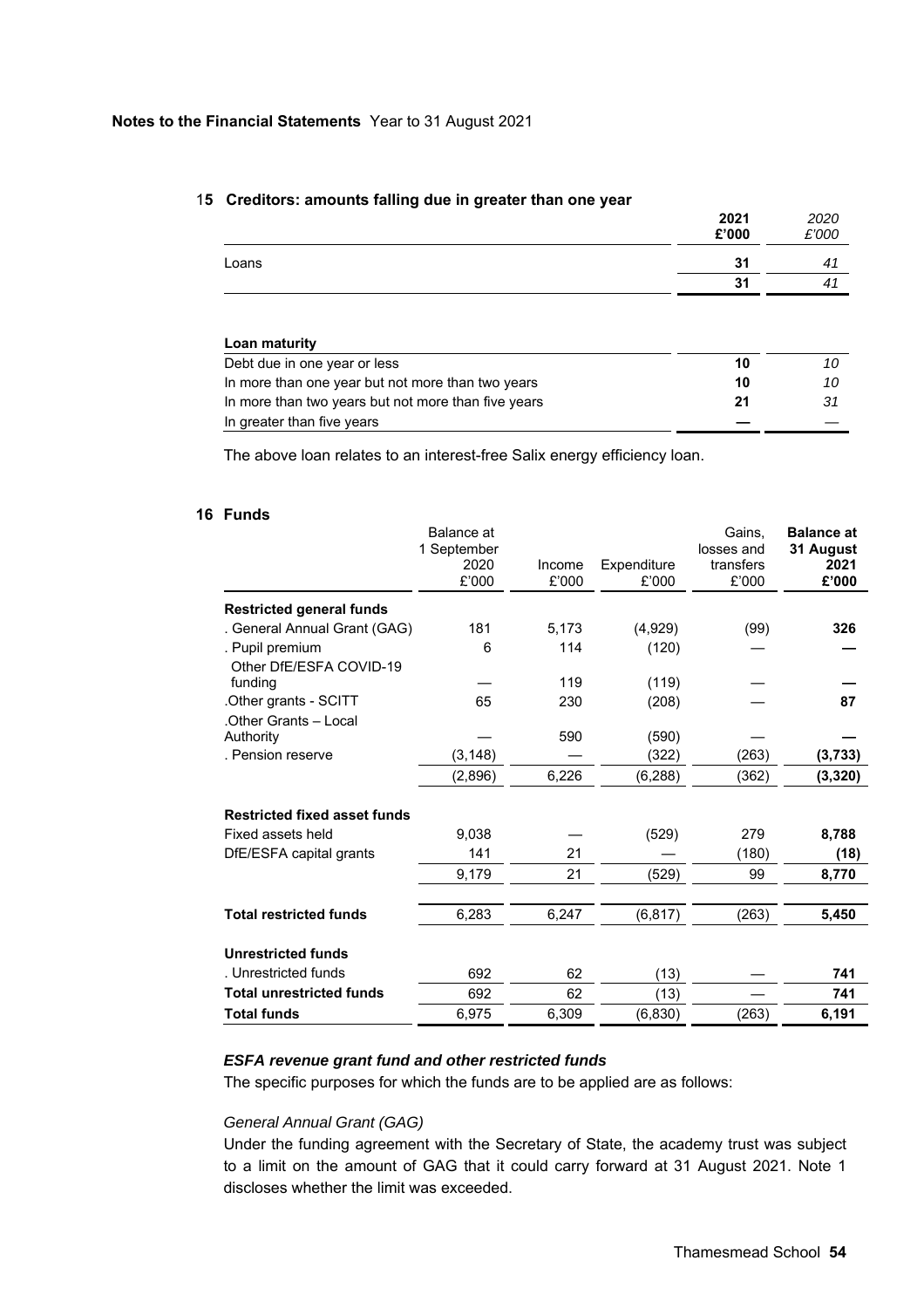#### **16 Funds** (continued)

#### *ESFA revenue grant fund and other restricted funds (continued)*

#### *Fixed asset fund*

The inherited fixed assets fund was set up to recognise the tangible assets gifted to the Academy upon conversion which represent the Academy site including the freehold land and buildings and other material items of plant and machinery included therein. The fund also includes other fixed assets purchased by or donated to the Academy. Depreciation charged on all assets is allocated to the fund.

During the year, the Academy purchased fixed assets of £279,000 which were partly funded by capital grants. The difference between the net book value and the balance of the restricted fixed asset fund is due to £56,000 of unspent capital funds as at 31 August 2021 and completed works of £74,000 for which the Academy has not yet received the funding. Therefore the amount held within the fixed asset fund is lower than the net book value of tangible assets by £18,000.

#### *Pension reserve*

The LGPS deficit fund has been created to separately identify the pension deficit inherited from the local authority upon conversion to Academy status, and through which all the pension scheme movements are recognised.

### *Local authority grant*

The other DfE/ ESFA funds related to pupil premium, SEN funding and SCITT funding for the Thamesmead Teacher Training Partnership which leads on the training of Graduate Teachers within a local partnership group of Schools. The Thamesmead TTP is accredited to assess teaching standards achieved at the end of training and award Qualified Teacher Status to successful trainees.

Transfers from GAG to other fixed asset funds represent the fixed asset purchases in year from GAG funding.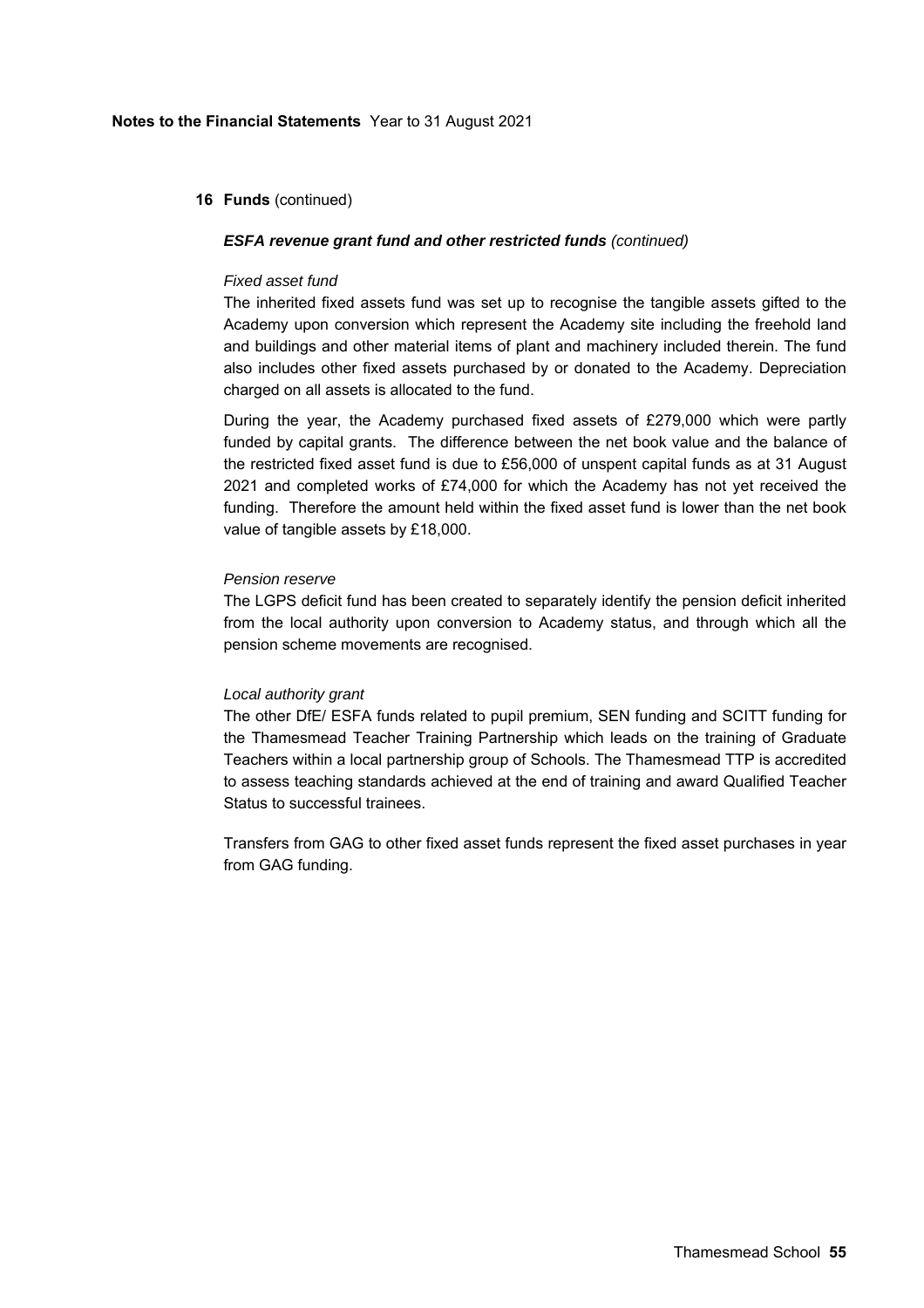**16 Funds** (continued)

# *Comparative Information*

Comparative information in respect of the preceding period is as follows:

|                                                | Balance at<br>1 September<br>2019<br>£'000 | Income<br>£'000 | Expenditure<br>£'000 | Gains,<br>losses and<br>transfers<br>£'000 | <b>Balance</b> at<br>31 August<br>2020<br>£'000 |
|------------------------------------------------|--------------------------------------------|-----------------|----------------------|--------------------------------------------|-------------------------------------------------|
| <b>Restricted general funds</b>                |                                            |                 |                      |                                            |                                                 |
| . General Annual Grant (GAG)                   | 99                                         | 5,000           | (4, 875)             | (43)                                       | 181                                             |
| . Pupil premium                                |                                            | 112             | (106)                |                                            | 6                                               |
| . Other local authority grants -<br><b>SEN</b> |                                            | 709             | (868)                | 159                                        |                                                 |
| . Other grants - SCITT                         | 54                                         | 111             | (100)                |                                            | 65                                              |
| . Pension Reserve                              | (2,622)                                    |                 | (310)                | (216)                                      | (3, 148)                                        |
|                                                | (2, 469)                                   | 5,932           | (6,259)              | (100)                                      | (2,896)                                         |
| <b>Restricted Fixed Asset Funs</b>             |                                            |                 |                      |                                            |                                                 |
| <b>Fixed Assets Held</b>                       | 9.448                                      |                 | (410)                |                                            | 9,038                                           |
| DfE/ESFA capital grants                        | 202                                        | 168             | (119)                | (110)                                      | 141                                             |
|                                                | 9,650                                      | 168             | (529)                | (110)                                      | (9, 179)                                        |
| <b>Total restricted funds</b>                  | 7,181                                      | 6,100           | (6, 788)             | (210)                                      | 6,283                                           |
| <b>Unrestricted funds</b>                      |                                            |                 |                      |                                            |                                                 |
| . Unrestricted funds                           | 640                                        | 66              | (8)                  | (6)                                        | 692                                             |
| <b>Total unrestricted funds</b>                | 640                                        | 66              | (8)                  | (6)                                        | 692                                             |
| <b>Total funds</b>                             | 7,821                                      | 6,166           | (6,796)              | (216)                                      | 6,975                                           |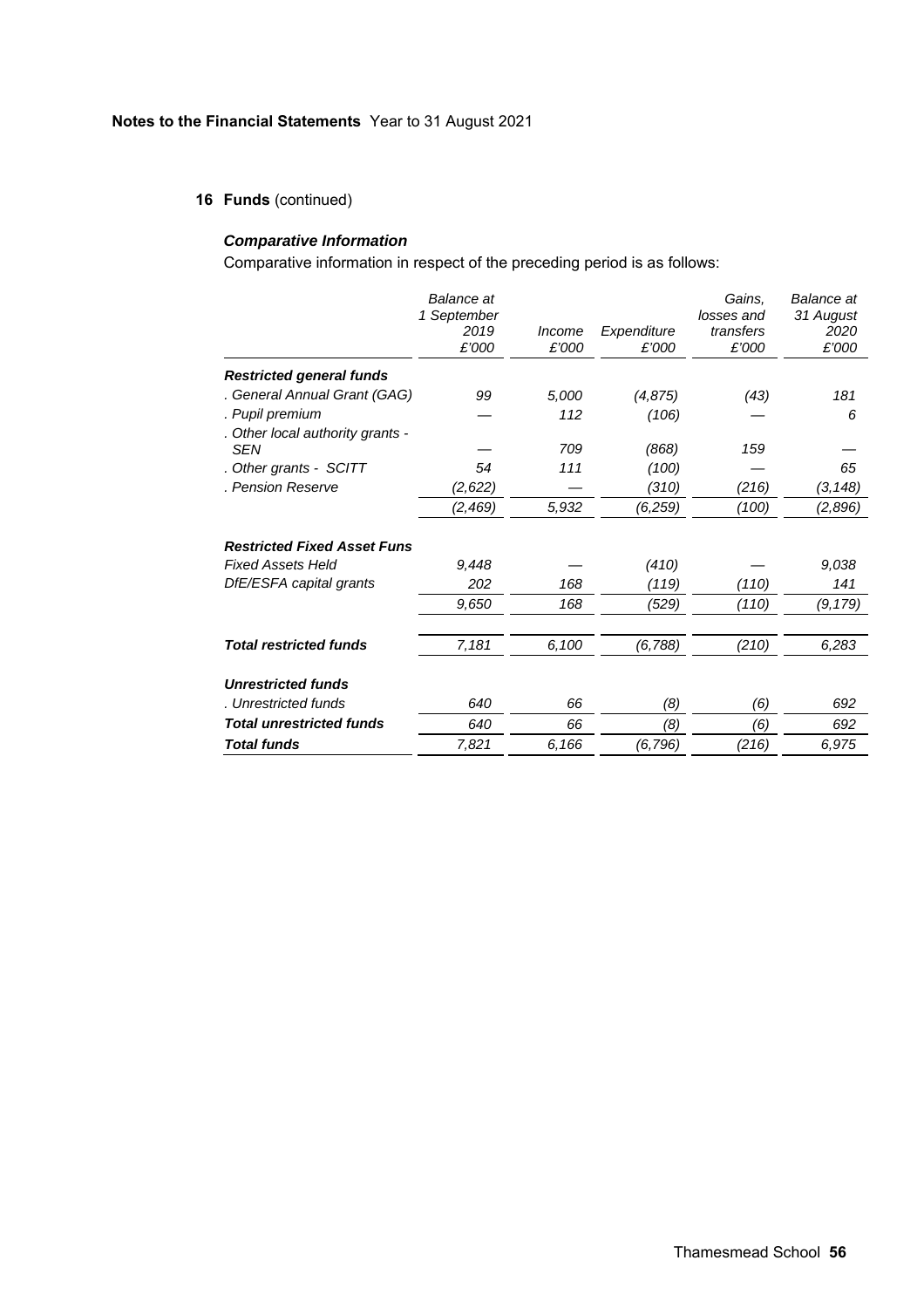### **17 Analysis of net assets between funds**

|                                                        | Unrestricted<br>funds<br>£'000 | Restricted<br>General<br><b>Funds</b><br>£'000 | Restricted<br>Fixed<br>Asset<br>Fund<br>£'000 | Total<br>2021<br>£'000 |
|--------------------------------------------------------|--------------------------------|------------------------------------------------|-----------------------------------------------|------------------------|
| Fund balances at 31 August 2021 are<br>represented by: |                                |                                                |                                               |                        |
| Tangible fixed assets                                  |                                |                                                | 8.788                                         | 8,788                  |
| <b>Current assets</b>                                  | 741                            | 1,128                                          | (18)                                          | 1,851                  |
| <b>Current liabilities</b>                             |                                | (684)                                          |                                               | (684)                  |
| Non-current liabilities                                |                                | (31)                                           |                                               | (31)                   |
| Pension scheme liability                               |                                | (3,733)                                        |                                               | (3,733)                |
| <b>Total net assets</b>                                | 741                            | (3,320)                                        | 8.770                                         | 6.191                  |

|                                                        | Unrestricted<br>funds<br>£'000 | Restricted<br>General<br>Funds<br>£'000 | Restricted<br>Fixed<br>Asset<br>Fund<br>£'000 | Total<br>2020<br>£'000 |
|--------------------------------------------------------|--------------------------------|-----------------------------------------|-----------------------------------------------|------------------------|
| Fund balances at 31 August 2020 are<br>represented by: |                                |                                         |                                               |                        |
| Tangible fixed assets                                  |                                |                                         | 9.038                                         | 9.038                  |
| <b>Current assets</b>                                  | 692                            | 988                                     | 141                                           | 1,821                  |
| <b>Current liabilities</b>                             |                                | (695)                                   |                                               | (695)                  |
| Non-current liabilities                                |                                | (41)                                    |                                               | (41)                   |
| Pension scheme liability                               |                                | (3, 148)                                |                                               | (3, 148)               |
| Total net assets                                       | 692                            | (2,896)                                 | 9,179                                         | 6.975                  |

### **18 Commitments under operating leases**

### *Operating leases*

At 31 August 2021, the total of the Academy's future minimum lease payments under noncancellable operating leases was as follows:

| Equipment                              | 2021<br>£'000 | 2020<br>£'000 |
|----------------------------------------|---------------|---------------|
| Amounts due within one year            | 11            |               |
| Amounts due between one and five years |               |               |
|                                        | 13            |               |

# **19 Members' Liability**

Each member of the charitable company undertakes to contribute to the assets of the company in the event of it being wound up while he/she is a member, or within one year after he/she ceases to be a member, such amount as may be required, not exceeding £10 for the debts and liabilities contracted before he/she ceases to be a member.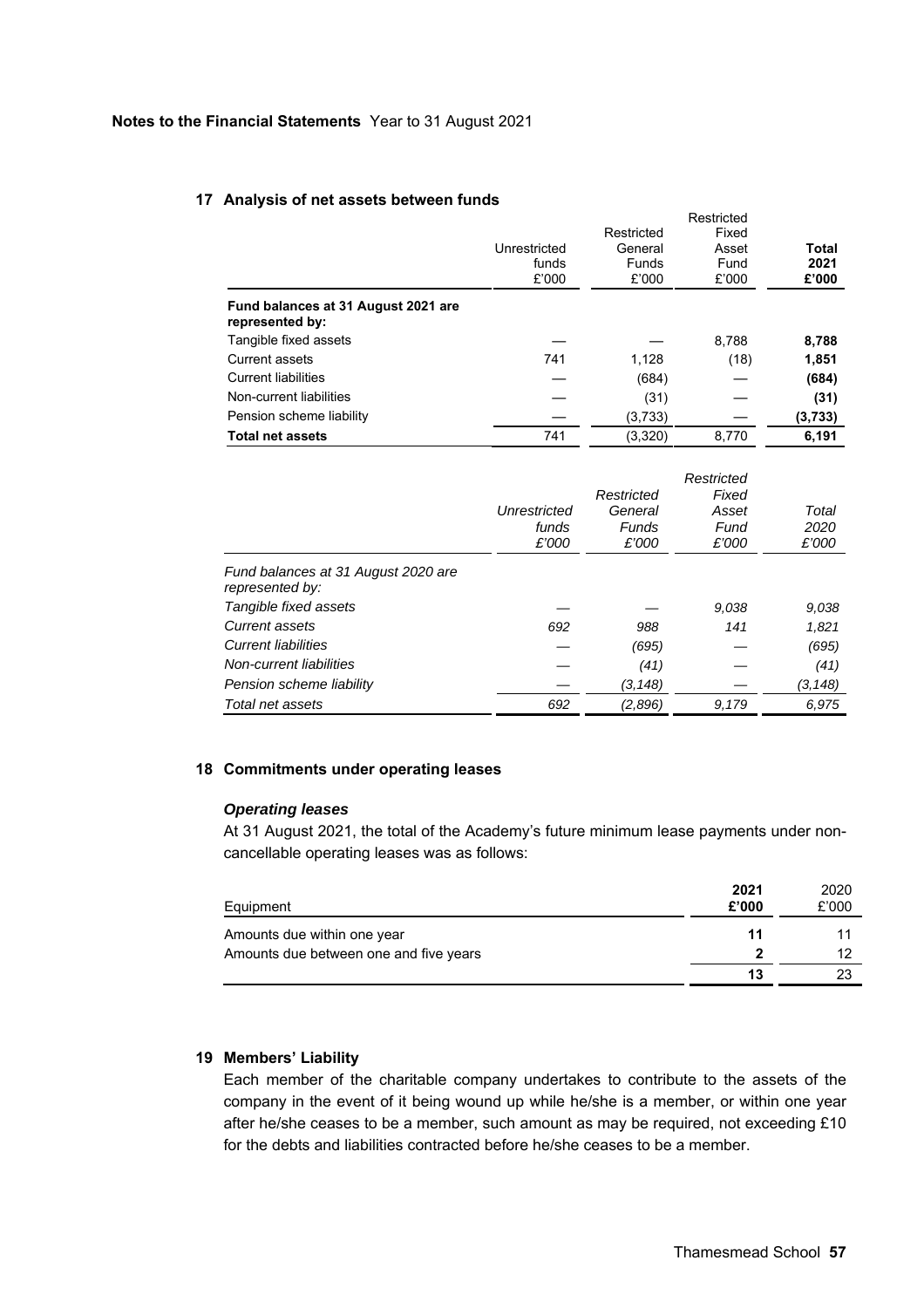#### **20 Pension and similar obligations**

The Academy Trust's employees belong to two principal pension schemes: the Teachers' Pension Scheme England and Wales (TPS) for academic and related staff; and the Local Government Pension Scheme (LGPS) for non-teaching staff, which is managed by Surrey County Council. Both are multi-employer defined benefit schemes.

The latest actuarial valuation of the TPS related to the period ended 31 March 2016 and of the LGPS 31 March 2019.

Contributions amounting to £96,370 were payable to the schemes at 31 August 2021 and are included within creditors (2020 – £94,858).

#### *Teachers' Pension Scheme*

The Teachers' Pension Scheme (TPS) is a statutory, contributory, defined benefit scheme, governed by the Teachers' Pension Scheme Regulations 2014. Membership is automatic for teachers in academies. All teachers have the option to opt-out of the TPS following enrolment.

The TPS is an unfunded scheme to which both the member and employer makes contributions, as a percentage of salary - these contributions are credited to the Exchequer. Retirement and other pension benefits are paid by public funds provided by Parliament.

#### *Valuation of the Teachers' Pension Scheme*

The Government Actuary, using normal actuarial principles, conducts a formal actuarial review of the TPS in accordance with the Public Service Pensions (Valuations and Employer Cost Cap) Directions 2014 published by HM Treasury every 4 years. The aim of the review is to specify the level of future contributions. Actuarial scheme valuations are dependent on assumptions about the value of future costs, design of benefits and many other factors. The latest actuarial valuation of the TPS was carried out as at 31 March 2016. The valuation report was published by the Department for Education on 5 March 2019. The key elements of the valuation and subsequent consultation are:

- employer contribution rates set at 23.68% of pensionable pay (including a 0.08% administration levy)
- total scheme liabilities (pensions currently in payment and the estimated cost of future benefits) for service to the effective date of £218,100 million and notional assets (estimated future contributions together with the notional investments held at the valuation date) of £196,100 million, giving a notional past service deficit of £22,000 million
- $\bullet$  the SCAPE rate, set by HMT, is used to determine the notional investment return. The current SCAPE rate is 2.4% above the rate of CPI. assumed real rate of return is 2.4% in excess of prices and 2% in excess of earnings. The rate of real earnings growth is assumed to be 2.2%. The assumed nominal rate of return including earnings growth is 4.45%.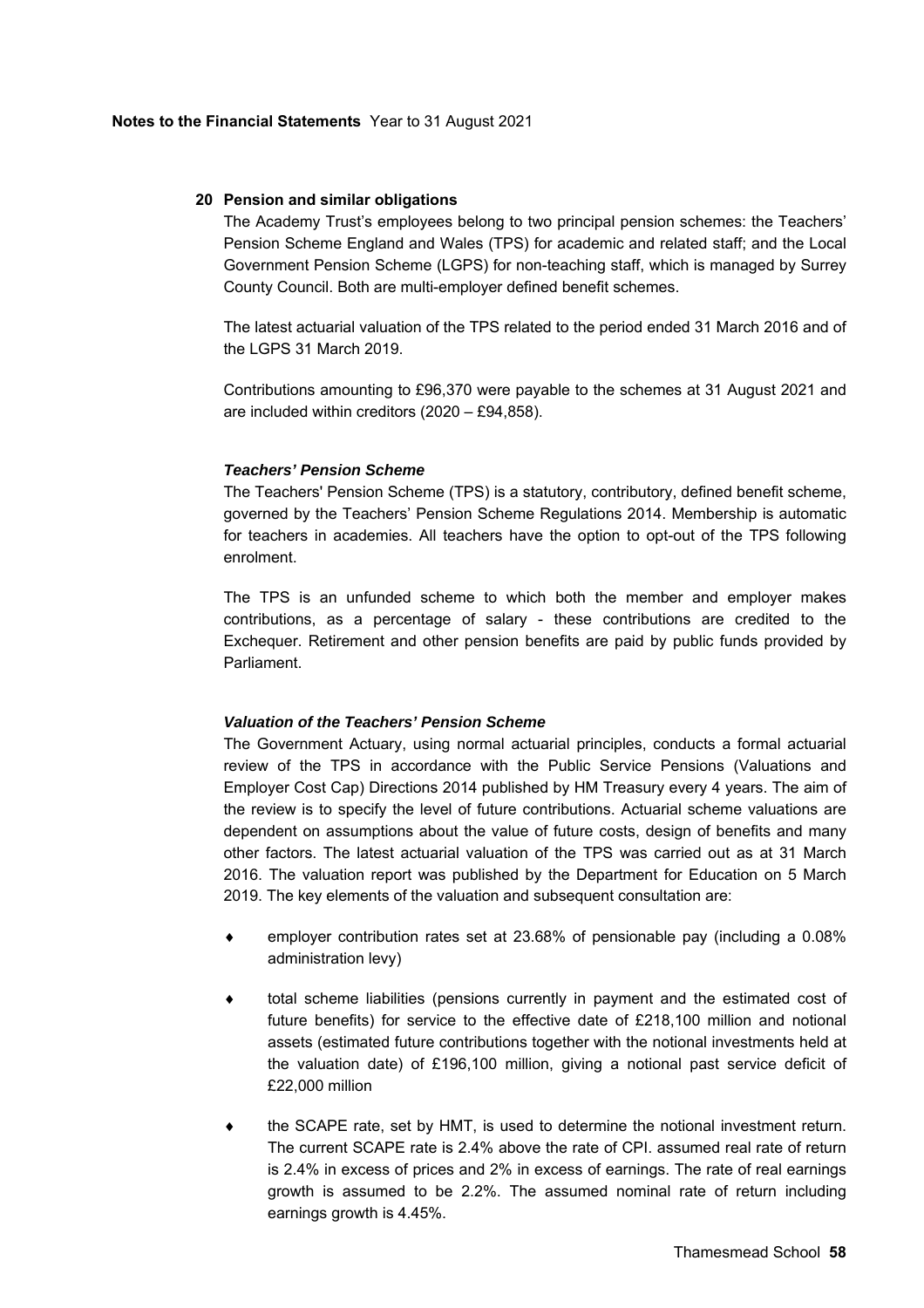#### **20 Pension and similar obligations** (continued)

#### *Valuation of the Teachers' Pension Scheme (continued)*

The next valuation result is due to be implemented from 1 April 2023.

The employer's pension costs paid to TPS in the period amounted to £600,919 (2020 – £734,555).

A copy of the valuation report and supporting documentation is on the Teachers' Pension Scheme website.

Under the definitions set out in FRS 102, the TPS is an unfunded multi-employer pension scheme. The academy trust has accounted for its contributions to the scheme as if it were a defined contribution scheme. The academy trust has set out above the information available on the scheme.

# *Local Government Pension Scheme (LGPS)*

The LGPS is a funded defined-benefit scheme, with the assets held in separate trusteeadministered funds. The total contribution made for the year ended 31 August 2021 was £300,000 (2020 – £287,000) of which employer's contributions totalled £234,000 (2020 – £226,000) and employees' contributions totalled £66,000 (2020 – £61,000). The agreed contribution rates for future years are 29.2% for employers and 8.6% for employees.

Parliament has agreed, at the request of the Secretary of State for Education, to a guarantee that, in the event of an academy trust closure, outstanding Local Government Pension Scheme liabilities would be met by the Department for Education. The guarantee came into force on 18 July 2013.

| <b>Principal Actuarial Assumptions</b>   | At 31<br><b>August</b><br>2021 | At 31<br>August<br>2020 |
|------------------------------------------|--------------------------------|-------------------------|
| Rate of increase in salaries             | $3.8\%$                        | 3.20%                   |
| Rate of increase for pensions in payment | 2.9%                           | 2.30%                   |
| Discount rate for scheme liabilities     | $1.7\%$                        | 1.70%                   |
| Inflation assumption (CPI)               | 2.9%                           | 2.00%                   |

The current mortality assumptions include sufficient allowance for future improvements in mortality rates. The assumed life expectations on retirement age 65 are:

|                      | At 31<br><b>August</b><br>2021 | At 31<br>August<br>2020 |
|----------------------|--------------------------------|-------------------------|
| Retiring today       |                                |                         |
| Males                | 22.3                           | 22.1                    |
| Females              | 24.7                           | 24.3                    |
| Retiring in 20 years |                                |                         |
| Males                | 23.4                           | 22.9                    |
| Females              | 26.4                           | 25.7                    |
|                      |                                |                         |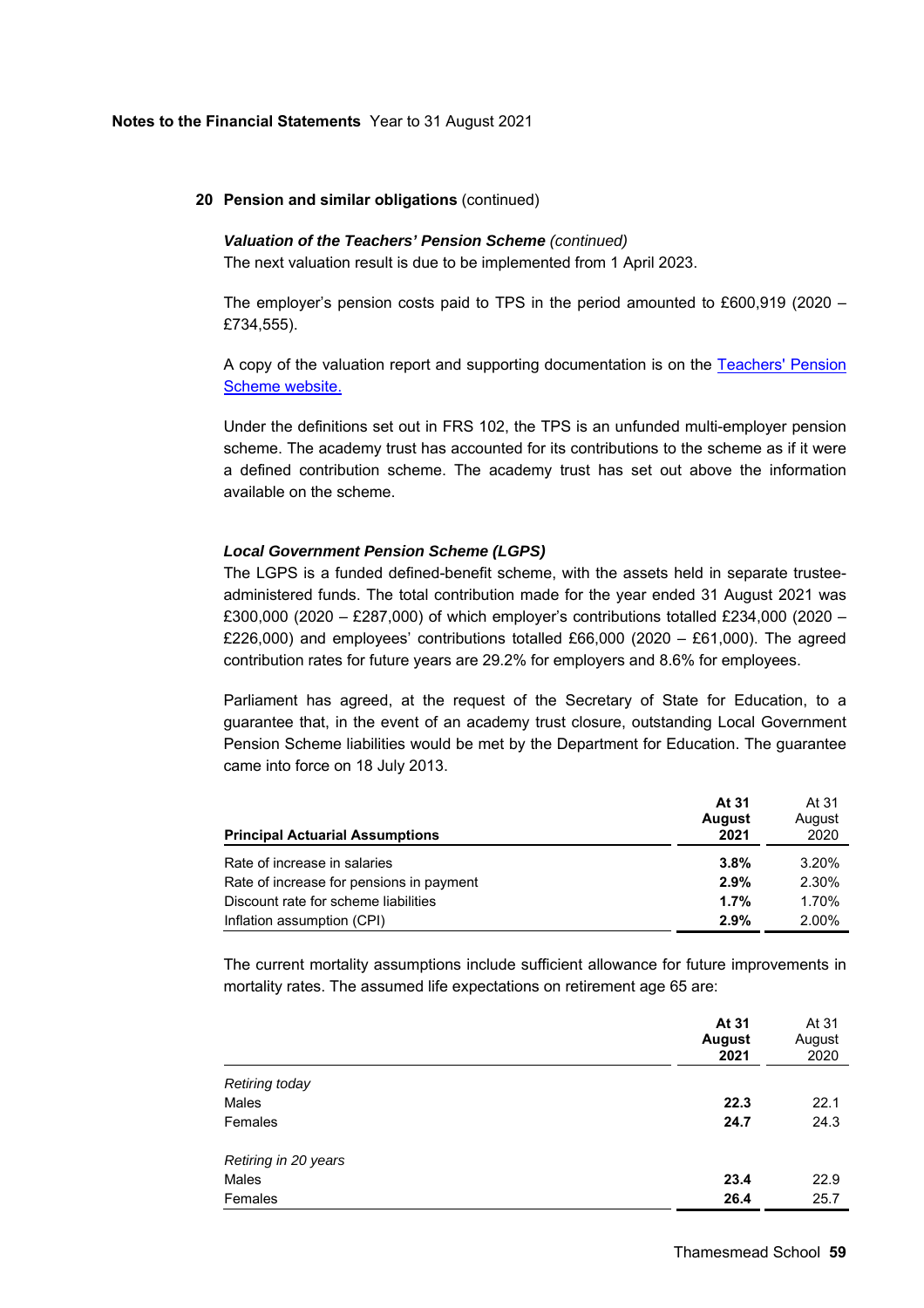# **20 Pension and similar obligations** (continued)

# *Local Government Pension Scheme (LGPS) (continued)*

# *Sensitivity analysis*

The below analysis shows the monetary increase to the defined benefit obligation for the following changes in assumptions: **At 31**  *At 31*

|                                         | AI 51<br><b>August</b><br>2021 | AI 31<br>August<br>2020 |
|-----------------------------------------|--------------------------------|-------------------------|
|                                         |                                |                         |
|                                         |                                |                         |
|                                         | £'000                          | £'000                   |
| Discount rate -0.5%                     | 173                            | 716                     |
| Salary increase rate +0.5%              | 14                             | 64                      |
| Pension rate +0.5%                      | 156                            | 638                     |
| Mortality assumption $-1$ year increase | 333                            |                         |

The Academy's share of the assets and liabilities in the scheme were:

|                                                                  | <b>Fair value</b> | Fair value |
|------------------------------------------------------------------|-------------------|------------|
|                                                                  | at 31             | at 31      |
|                                                                  | <b>August</b>     | August     |
|                                                                  | 2021              | 2020       |
|                                                                  | £'000             | £'000      |
| Equities                                                         | 3,448             | 2,553      |
| Corporate bonds                                                  | 735               | 603        |
| Property                                                         | 322               | 284        |
| Cash and other liquid assets                                     | 92                | 106        |
| <b>Total market value of assets</b>                              | 4,597             | 3,546      |
| <b>Present value of scheme liabilities</b>                       |                   |            |
| . Funded                                                         | (8, 330)          | (6,694)    |
| Deficit in the scheme                                            | (3,733)           | (3, 148)   |
|                                                                  |                   |            |
|                                                                  | 2021              | 2020       |
| Amounts recognised in statement of financial activities          | £'000             | £'000      |
| Current service cost                                             | (500)             | (487)      |
| Past service cost                                                |                   |            |
| Interest income                                                  | 62                | 66         |
| Interest cost                                                    | (118)             | (115)      |
| Total amount recognised in the SOFA                              | (556)             | (536)      |
|                                                                  |                   |            |
| Changes in the present value of defined benefit obligations were | 2021              | 2020       |

| Changes in the present value of defined benefit obligations were<br>as follows: | 2021<br>£'000 | 2020<br>£'000 |
|---------------------------------------------------------------------------------|---------------|---------------|
| At 1 September                                                                  | 6,694         | 6,162         |
| Current service cost                                                            | 500           | 487           |
| Interest cost                                                                   | 118           | 115           |
| Employee contributions                                                          | 66            | 61            |
| Actuarial loss (gain)                                                           | 1,027         | (35)          |
| Benefits paid                                                                   | (75)          | (96)          |
| At 31 August                                                                    | 8,330         | 6,694         |